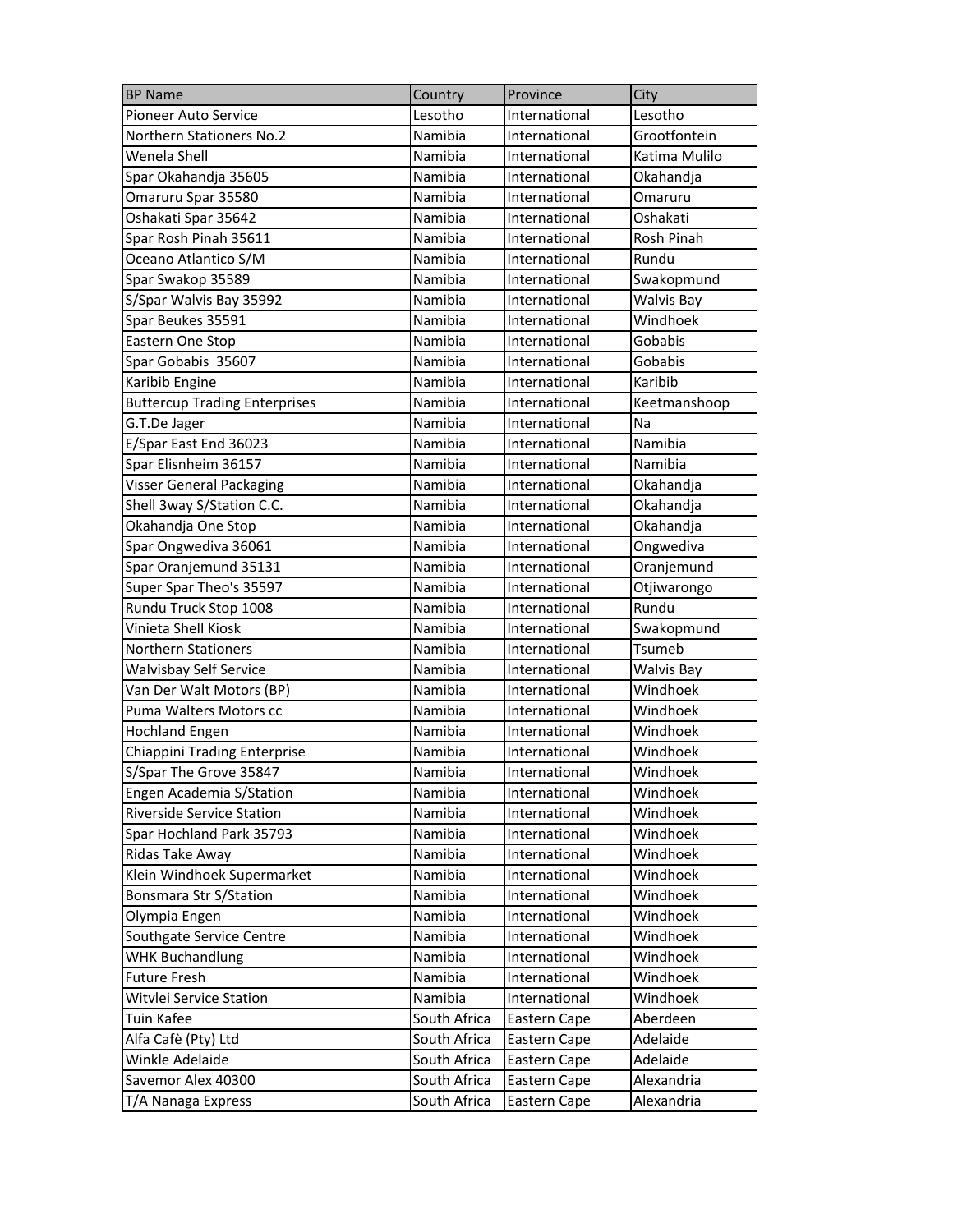| <b>Lilliput News Agent</b>          | South Africa | Eastern Cape | Alice                     |
|-------------------------------------|--------------|--------------|---------------------------|
| Royal Cafe                          | South Africa | Eastern Cape | Alice                     |
| Spar Aliwal North 40302             | South Africa | Eastern Cape | <b>Aliwal North</b>       |
| The Haga Haga Shop                  | South Africa | Eastern Cape | Amatola Coastal           |
| Shangvila Cafe                      | South Africa | Eastern Cape | <b>Bathurst</b>           |
| Bedford Spar 40289                  | South Africa | Eastern Cape | Bedford                   |
| Superspar Nick's Berea 40369        | South Africa | Eastern Cape | Berea                     |
| Raithusi Service Station            | South Africa | Eastern Cape | Bisho                     |
| Engen Progress Bizane               | South Africa | Eastern Cape | <b>Bizana</b>             |
| Bizana Superspar 11123              | South Africa | Eastern Cape | Bizana                    |
| T/A Total Bizana Eldo and Elwin     | South Africa | Eastern Cape | <b>Bizana</b>             |
| Spar Waterfront 40161               | South Africa | Eastern Cape | <b>Blue Horizon Bay</b>   |
| C & All Trading & Branding Solution | South Africa | Eastern Cape | Boknes/Canon Rocl         |
| Norman Trading                      | South Africa | Eastern Cape | <b>Buffalo City Rural</b> |
| <b>Burgersdorp Delta</b>            | South Africa | Eastern Cape | Burgersdorp               |
| Engen Motors Quickshop              | South Africa | Eastern Cape | Butterworth               |
| Sasol Butterworth                   | South Africa | Eastern Cape | Butterworth               |
| Savemor Mooiplaas 40326             | South Africa | Eastern Cape | Butterworth               |
| Spar Cala 40347                     | South Africa | Eastern Cape | Cala                      |
| Spar Caledon 36147                  | South Africa | Eastern Cape | Caledon                   |
| S & J Enterprize                    | South Africa | Eastern Cape | Cathcart                  |
| Spar Seaview 40372                  | South Africa | Eastern Cape | <b>Clarendon Marine</b>   |
| Superspar Cofimvaba 40295           | South Africa | Eastern Cape | Cofimvaba                 |
| Cookhouse Service Station           | South Africa | Eastern Cape | Cookhouse                 |
| <b>Cradock S Station</b>            | South Africa | Eastern Cape | Cradock                   |
| Tams Superspar 40249                | South Africa | Eastern Cape | Cradock                   |
| Spar Cradock 40238                  | South Africa | Eastern Cape | Cradock                   |
| Savemore Dordrecht 40363            | South Africa | Eastern Cape | Dordrecht                 |
| Engen Settlers Way 1 Stop           | South Africa | Eastern Cape | East London               |
| <b>Engen Airport Motors</b>         | South Africa | Eastern Cape | East London               |
| CH Hemmingways Mall 37768           | South Africa | Eastern Cape | East London               |
| K Spar Abbotsford 40059             | South Africa | Eastern Cape | East London               |
| S/Spar Debi Lee 40058               | South Africa | Eastern Cape | East London               |
| Spar Amalinda 40001                 | South Africa | Eastern Cape | East London               |
| Bonza Bay Engen                     | South Africa | Eastern Cape | East London               |
| <b>Total La Boutique</b>            | South Africa | Eastern Cape | East London               |
| Super Spar Spargs 40112             | South Africa | Eastern Cape | East London               |
| <b>Berea Pharmacy</b>               | South Africa | Eastern Cape | East London               |
| Spar Nicks Foods Berlin 40321       | South Africa | Eastern Cape | East London               |
| T/a Meisies Halt Fusion Feeds       | South Africa | Eastern Cape | East London               |
| K/Spar Cambridge West 40341         | South Africa | Eastern Cape | East London               |
| Spar Cambridge 40340                | South Africa | Eastern Cape | East London               |
| S/Spar Gonubie 40342                | South Africa | Eastern Cape | East London               |
| K/Spar Riverbend 40343              | South Africa | Eastern Cape | East London               |
| Kwik Spar Crossways 40235           | South Africa | Eastern Cape | East London               |
| CH Nahoon 1381                      | South Africa | Eastern Cape | East London               |
| S/Spar Nahoon 40339                 | South Africa | Eastern Cape | East London               |
| <b>Windmill Express</b>             | South Africa | Eastern Cape | East London               |
| Promenade                           | South Africa | Eastern Cape | East London               |
| Spar Fleet 40103                    | South Africa | Eastern Cape | East London               |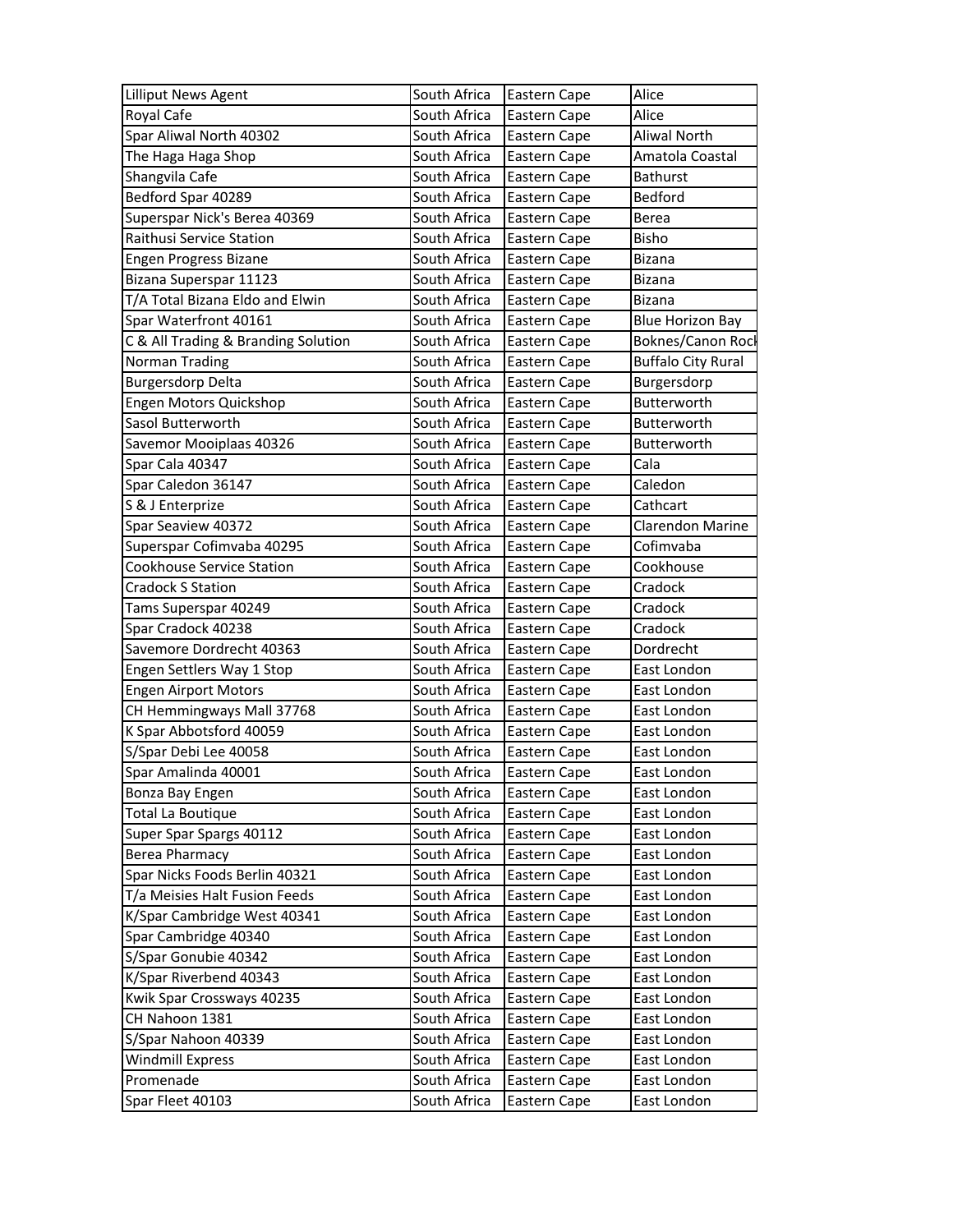| Spar Lighthouse 40344              | South Africa | Eastern Cape | East London         |
|------------------------------------|--------------|--------------|---------------------|
| Southernwood SuperSpar 40301       | South Africa | Eastern Cape | East London         |
| CH Vincent 30148                   | South Africa | Eastern Cape | East London         |
| Super Spar Vincent 40014           | South Africa | Eastern Cape | East London         |
| Netcowave Pty Ltd t/a Vincent Park | South Africa | Eastern Cape | East London         |
| <b>Elliot Retail Centre</b>        | South Africa | Eastern Cape | Elliot              |
| <b>Total Brite Star</b>            | South Africa | Eastern Cape | Engcobo             |
| Engcobo Superspar 40293            | South Africa | Eastern Cape | Engcobo             |
| K/Spar Langa 10312                 | South Africa | Eastern Cape | Flagstaff           |
| <b>Total Fort Beaufort</b>         | South Africa | Eastern Cape | Fort Beaufort       |
| Spar Georgious 40142               | South Africa | Eastern Cape | Fort Beaufort       |
| <b>Caltex College Motors</b>       | South Africa | Eastern Cape | Graaff-Reinet       |
| Thytian Winkel                     | South Africa | Eastern Cape | Graaff-Reinet       |
| Riverside Conv Centre              | South Africa | Eastern Cape | Graaff-Reinet       |
| Spar Camedeboo 40265               | South Africa | Eastern Cape | Graaff-Reinet       |
| S/Spar Spandau 40224               | South Africa | Eastern Cape | Graaff-Reinet       |
| CH Grahamstown 6250                | South Africa | Eastern Cape | Grahamstown         |
| Spar Oak Cottage 40371             | South Africa | Eastern Cape | Grahamstown         |
| Hankey Spar 40288                  | South Africa | Eastern Cape | Hankey              |
| Savemor Hogsback 40319             | South Africa | Eastern Cape | Hogsback            |
| Engen Sherwoods Humansdorp         | South Africa | Eastern Cape | Humansdorp          |
| S/Spar Village On Main 40336       | South Africa | Eastern Cape | Humansdorp          |
| Total Idutywa                      | South Africa | Eastern Cape | Idutywa             |
| Superspar Spargs Idutywa 40125     | South Africa | Eastern Cape | Idutywa             |
| Spar Idutywa 40083                 | South Africa | Eastern Cape | Idutywa             |
| Noorsveld Farm Stall               | South Africa | Eastern Cape | Jansenville         |
| CH Jeffreys Bay 41074              | South Africa | Eastern Cape | Jeffrey's Bay       |
| CH Jeffreys Bay Mall 52073         | South Africa | Eastern Cape | Jeffrey's Bay       |
| Spar Jeffreys Bay 40175            | South Africa | Eastern Cape | Jeffrey's Bay       |
| Caltex Wave Land                   | South Africa | Eastern Cape | Jeffrey's Bay       |
| <b>Mentors Plaza Caltex</b>        | South Africa | Eastern Cape | Jeffrey's Bay       |
| <b>Apple Express</b>               | South Africa | Eastern Cape | Joubertina          |
| Kareewouw Supermarket              | South Africa | Eastern Cape | Kareedouw           |
| Kei Mouth Savemor 40298            | South Africa | Eastern Cape | Kei Mouth           |
| Eugene De Witt T A Kenton Garage   | South Africa | Eastern Cape | Kenton-on-Sea       |
| Spar Sunshine Coast 40322          | South Africa | Eastern Cape | Kenton-on-Sea       |
| Engen Buffalo River 1Stop          | South Africa | Eastern Cape | King William's Town |
| <b>Engen Garage</b>                | South Africa | Eastern Cape | King William's Towi |
| Total La Boutique                  | South Africa | Eastern Cape | King William's Tow  |
| Spar Nicks Foods 40194             | South Africa | Eastern Cape | King William's Tow  |
| CH Metlife Mall 2507               | South Africa | Eastern Cape | King William's Towi |
| Nicks Food Daily Spar 40296        | South Africa | Eastern Cape | King William's Town |
| Kwik Spar Dhaysons 40031           | South Africa | Eastern Cape | King William's Tow  |
| Spar Dagbreek 40140                | South Africa | Eastern Cape | Kirkwood            |
| Woodies Fuel & Shop                | South Africa | Eastern Cape | Komga               |
| Spar Komga 40268                   | South Africa | Eastern Cape | Komga               |
| Komga Fuel Centre                  | South Africa | Eastern Cape | Komga               |
| Plaas Vars Foodzone                | South Africa | Eastern Cape | Lady Grey           |
| Lusikisiki Convenience Cente       | South Africa | Eastern Cape | Lusikisiki          |
| S/Spar Seven Oaks 80457            | South Africa | Eastern Cape | Lusikisiki          |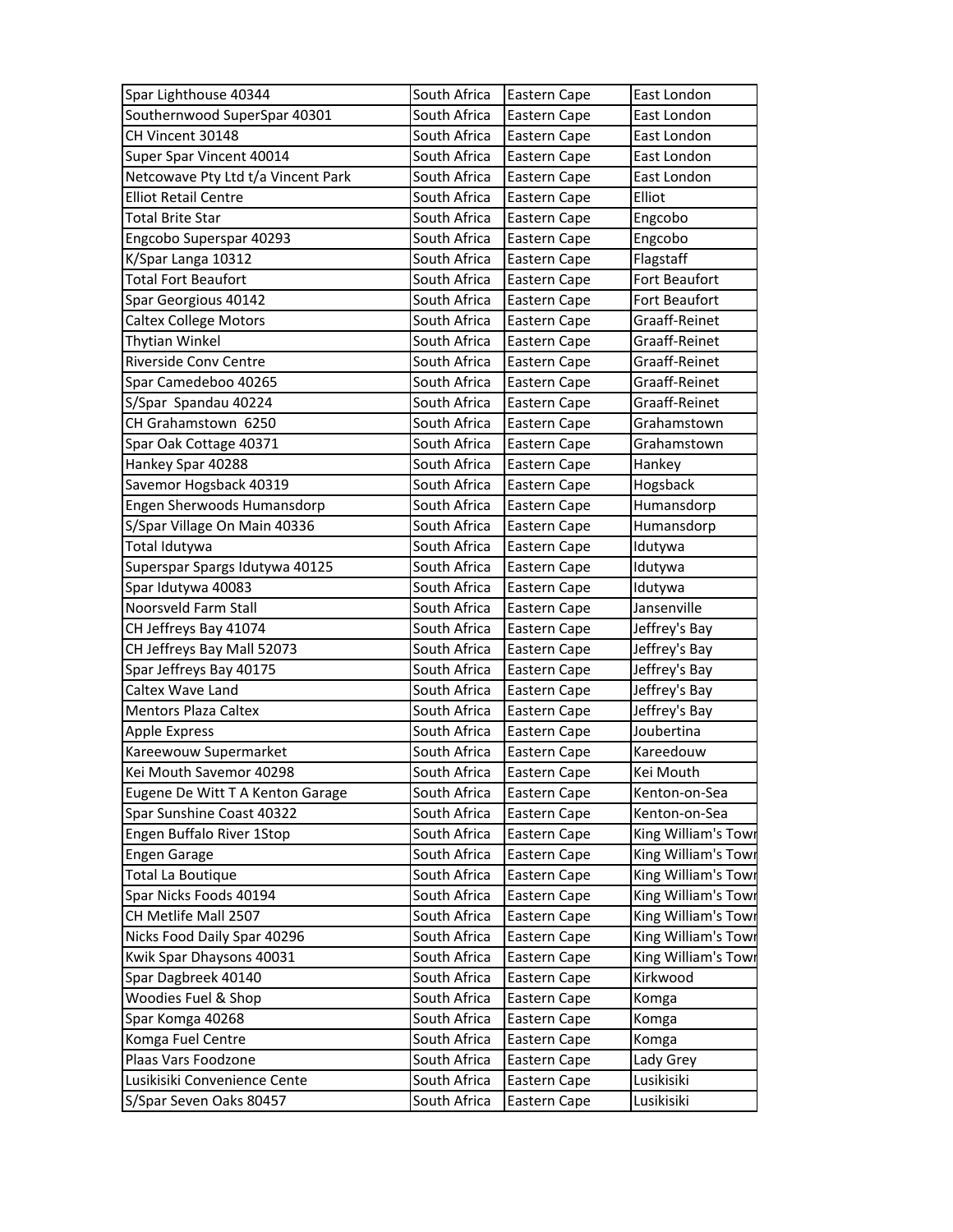| Fresh Stop Maclear                | South Africa | Eastern Cape | Maclear            |
|-----------------------------------|--------------|--------------|--------------------|
| Kuhns Garage                      | South Africa | Eastern Cape | Matatiele          |
| Matatiele Superspar 11222         | South Africa | Eastern Cape | Matatiele          |
| S/Spar Mdantsane 40338            | South Africa | Eastern Cape | Mdantsane          |
| Haystead & Ford Pty Ltd           | South Africa | Eastern Cape | Middelburg         |
| Molteno Cash & Carry              | South Africa | Eastern Cape | Molteno            |
| Mt Frere Spargs Superspar 11352   | South Africa | Eastern Cape | <b>Mount Frere</b> |
| <b>Steady Total Garage</b>        | South Africa | Eastern Cape | Mt Frere           |
| <b>Engen City Motors</b>          | South Africa | Eastern Cape | Mthatha            |
| <b>Engen Myezo Motors</b>         | South Africa | Eastern Cape | Mthatha            |
| CH Mthatha 49080                  | South Africa | Eastern Cape | Mthatha            |
| <b>Total Savoy</b>                | South Africa | Eastern Cape | Mthatha            |
| Dans Service Station              | South Africa | Eastern Cape | Mthatha            |
| Easy Reach                        | South Africa | Eastern Cape | Mthatha            |
| Madeira Street Superspar 10954    | South Africa | Eastern Cape | Mthatha            |
| T/A Sasol Sutherland              | South Africa | Eastern Cape | Mthatha            |
| S/Spar Savoy 80499                | South Africa | Eastern Cape | Mthatha            |
| CH Ngebs City 63569               | South Africa | Eastern Cape | Mthatha            |
| S/Spar Northcrest 80488           | South Africa | Eastern Cape | Mthatha            |
| Sasol ECDC                        | South Africa | Eastern Cape | Mthatha            |
| Superspar Kei Umtata 11323        | South Africa | Eastern Cape | Mthatha            |
| Sasol Owendam                     | South Africa | Eastern Cape | Mthatha            |
| <b>Engen Peddie Motors</b>        | South Africa | Eastern Cape | Peddie             |
| Fresh Stop Port Alfred            | South Africa | Eastern Cape | Port Alfred        |
| Rosehill Superspar 40285          | South Africa | Eastern Cape | Port Alfred        |
| <b>KNA Port Alfred</b>            | South Africa | Eastern Cape | Port Alfred        |
| Bluewater Bay Superspar 40284     | South Africa | Eastern Cape | Port Elizabeth     |
| CH Lorraine 30562                 | South Africa | Eastern Cape | Port Elizabeth     |
| Engen Bluewater Bay               | South Africa | Eastern Cape | Port Elizabeth     |
| Spar Swartkops 40252              | South Africa | Eastern Cape | Port Elizabeth     |
| E/Spar The Wind Farm 40354        | South Africa | Eastern Cape | Port Elizabeth     |
| CH Metlife Plaza 1331             | South Africa | Eastern Cape | Port Elizabeth     |
| Glen Hurd Supermarket             | South Africa | Eastern Cape | Port Elizabeth     |
| CH Green Acres 6268               | South Africa | Eastern Cape | Port Elizabeth     |
| Fresh Stop Greenbushes            | South Africa | Eastern Cape | Port Elizabeth     |
| CH Hyper Bay West 80460           | South Africa | Eastern Cape | Port Elizabeth     |
| S/Spar Hunters 40312              | South Africa | Eastern Cape | Port Elizabeth     |
| Despatch Spar 40243               | South Africa | Eastern Cape | Port Elizabeth     |
| Kwikspar Sherwood 40073           | South Africa | Eastern Cape | Port Elizabeth     |
| Kwikspar Miramar 40049            | South Africa | Eastern Cape | Port Elizabeth     |
| CH Newton Park 44739              | South Africa | Eastern Cape | Port Elizabeth     |
| S/Spar Newtown Park 40096         | South Africa | Eastern Cape | Port Elizabeth     |
| <b>Mercury Service Station</b>    | South Africa | Eastern Cape | Port Elizabeth     |
| CH Moffett On Main 50908          | South Africa | Eastern Cape | Port Elizabeth     |
| Spar Fiveways 40303               | South Africa | Eastern Cape | Port Elizabeth     |
| Superspar MT Pleasant 40253       | South Africa | Eastern Cape | Port Elizabeth     |
| Engen Aerofill Convinience Centre | South Africa | Eastern Cape | Port Elizabeth     |
| Hobie Beach Service Station CC    | South Africa | Eastern Cape | Port Elizabeth     |
| Kwikspar Colchester 40193         | South Africa | Eastern Cape | Port Elizabeth     |
| Uncle Freddies Halfwayhouse       | South Africa | Eastern Cape | Port Elizabeth     |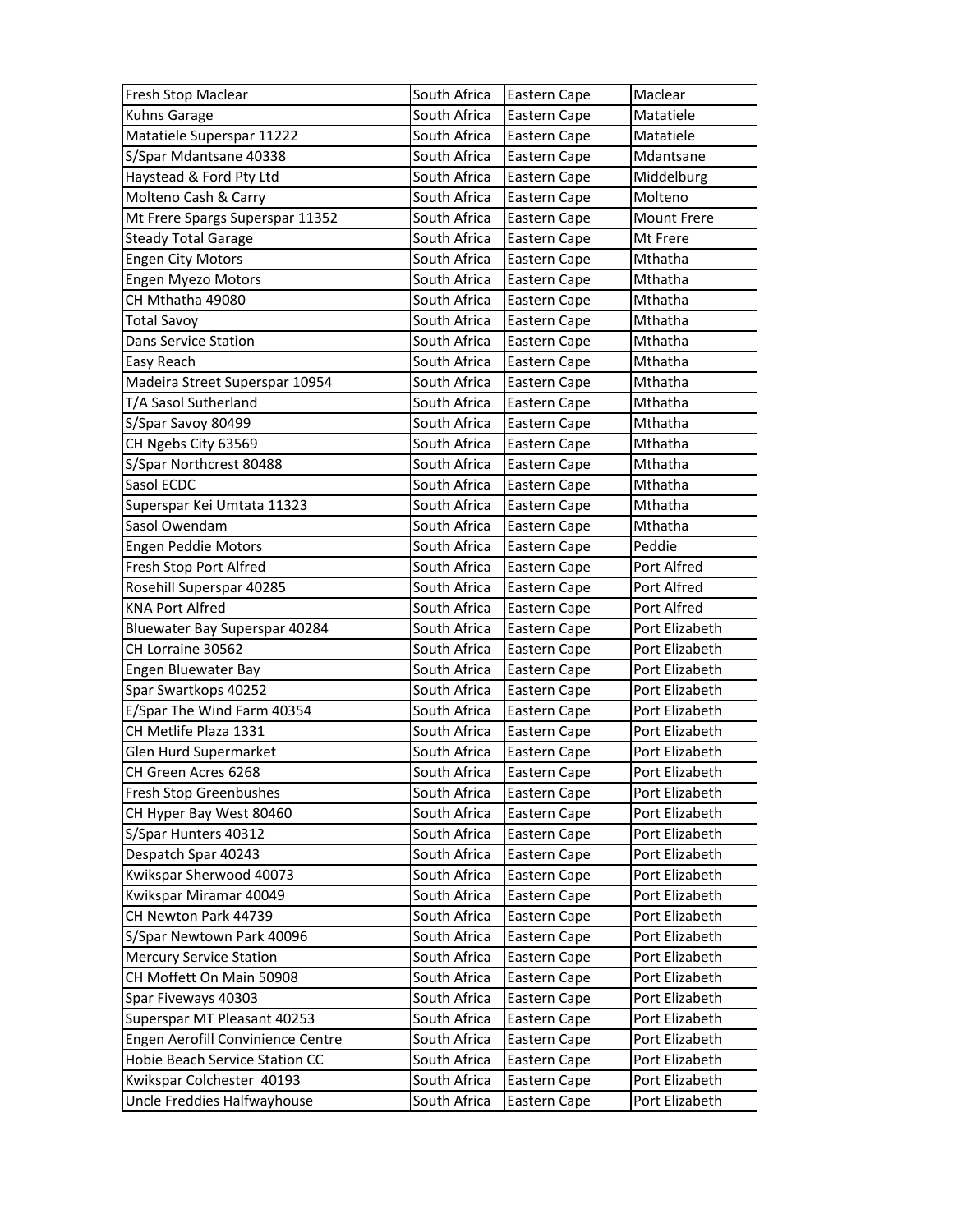| Toby's Motors                     | South Africa | Eastern Cape      | Port Elizabeth               |
|-----------------------------------|--------------|-------------------|------------------------------|
| CH Sixth Ave Walmer 1810          | South Africa | Eastern Cape      | Port Elizabeth               |
| Our Super Spar 40197              | South Africa | Eastern Cape      | Port Elizabeth               |
| Kwikspar South End 40207          | South Africa | Eastern Cape      | Port Elizabeth               |
| Centenary Fresh Stop Caltex       | South Africa | Eastern Cape      | Port Elizabeth               |
| <b>Total Queenstown</b>           | South Africa | Eastern Cape      | Queenstown                   |
| Queenstown K Spar 40148           | South Africa | Eastern Cape      | Queenstown                   |
| Caltex Alan Hahn Gateway          | South Africa | Eastern Cape      | Queenstown                   |
| The Vicky Superette               | South Africa | Eastern Cape      | Queenstown                   |
| CH Nonesi Mall Rand 36186         | South Africa | Eastern Cape      | Queenstown                   |
| S Spar Protea 40211               | South Africa | Eastern Cape      | Queenstown                   |
| Shell Ultra City Queenstown       | South Africa | Eastern Cape      | Queenstown                   |
| Superspar Qumbu Spargs 11147      | South Africa | Eastern Cape      | Qumbo                        |
| Cosmic Candy                      | South Africa | Eastern Cape      | Settlers Way                 |
| Spar de Freitas 40020             | South Africa | Eastern Cape      | Somerset East                |
| Village Squa Superspar 40225      | South Africa | Eastern Cape      | St Francis Bay               |
| Ugie Spar 40236                   | South Africa | Eastern Cape      | Ugie                         |
| Spar Levyvale 40046               | South Africa | Eastern Cape      | Uitenhage                    |
| <b>Daniels Service Station</b>    | South Africa | Eastern Cape      | Uitenhage                    |
| <b>Engen Penford Motors</b>       | South Africa | Eastern Cape      | Uitenhage                    |
| Top Red Quick Shop                | South Africa | <b>Free State</b> | Bethlehem                    |
| Engen Prime Stop                  | South Africa | <b>Free State</b> | Bethlehem                    |
| Three Mountains Take Aways        | South Africa | <b>Free State</b> | Bethlehem                    |
| Sasol Bethlehem                   | South Africa | <b>Free State</b> | Bethlehem                    |
| CH Bethlehem 55500                | South Africa | <b>Free State</b> | Bethlehem                    |
|                                   |              |                   |                              |
| Spar Spartan 21063                | South Africa | <b>Free State</b> | Bethlehem                    |
| Solomons Mica                     | South Africa | <b>Free State</b> | Bethlehem                    |
| K/Spar Dericks 22272              | South Africa | <b>Free State</b> | Bethlehem                    |
| Kroon Mini Market                 | South Africa | <b>Free State</b> | Bethlehem                    |
| EB Loch Logan LO                  | South Africa | <b>Free State</b> | Bloemfontein                 |
| Engen Fleurdal Convenience Center | South Africa | <b>Free State</b> | Bloemfontein                 |
| <b>Engen Crossing Quick Stop</b>  | South Africa | <b>Free State</b> | Bloemfontein                 |
| CH Mimosa Mall 31411              | South Africa | <b>Free State</b> | Bloemfontein                 |
| Baysvillage Kwikspar 21780        | South Africa | <b>Free State</b> | Bloemfontein                 |
| CH Hyper Bloemfontein 7727        | South Africa | <b>Free State</b> | Bloemfontein                 |
| Spar Langenhoven 21227            | South Africa | Free State        | Bloemfontein                 |
| Spar Preller Plein 22139          | South Africa | <b>Free State</b> | Bloemfontein                 |
| CH Preller Plein 46105            | South Africa | Free State        | Bloemfontein                 |
| Spar Aljo's 21513                 | South Africa | <b>Free State</b> | Bloemfontein                 |
| Fichardtpark Saverite             | South Africa | <b>Free State</b> | Bloemfontein                 |
| Engen B Fontein 1 Stop South      | South Africa | <b>Free State</b> | Bloemfontein                 |
| Engen B Fontein 1Stop North       | South Africa | <b>Free State</b> | Bloemfontein                 |
| Spar Heuwelsig 80440              | South Africa | <b>Free State</b> | Bloemfontein                 |
| CH Langenhovenpark 43660          | South Africa | <b>Free State</b> | Bloemfontein                 |
| Irene Cash Store                  | South Africa | <b>Free State</b> | Bloemfontein                 |
| Belvera Supermark                 | South Africa | <b>Free State</b> | Bloemfontein                 |
| Spar Naval Hill 21163             | South Africa | <b>Free State</b> | Bloemfontein                 |
| Spar Vrystaat 22183               | South Africa | <b>Free State</b> | Bloemfontein                 |
| Bloem Veeprodukte BK              | South Africa | <b>Free State</b> | Bloemfontein<br>Bloemfontein |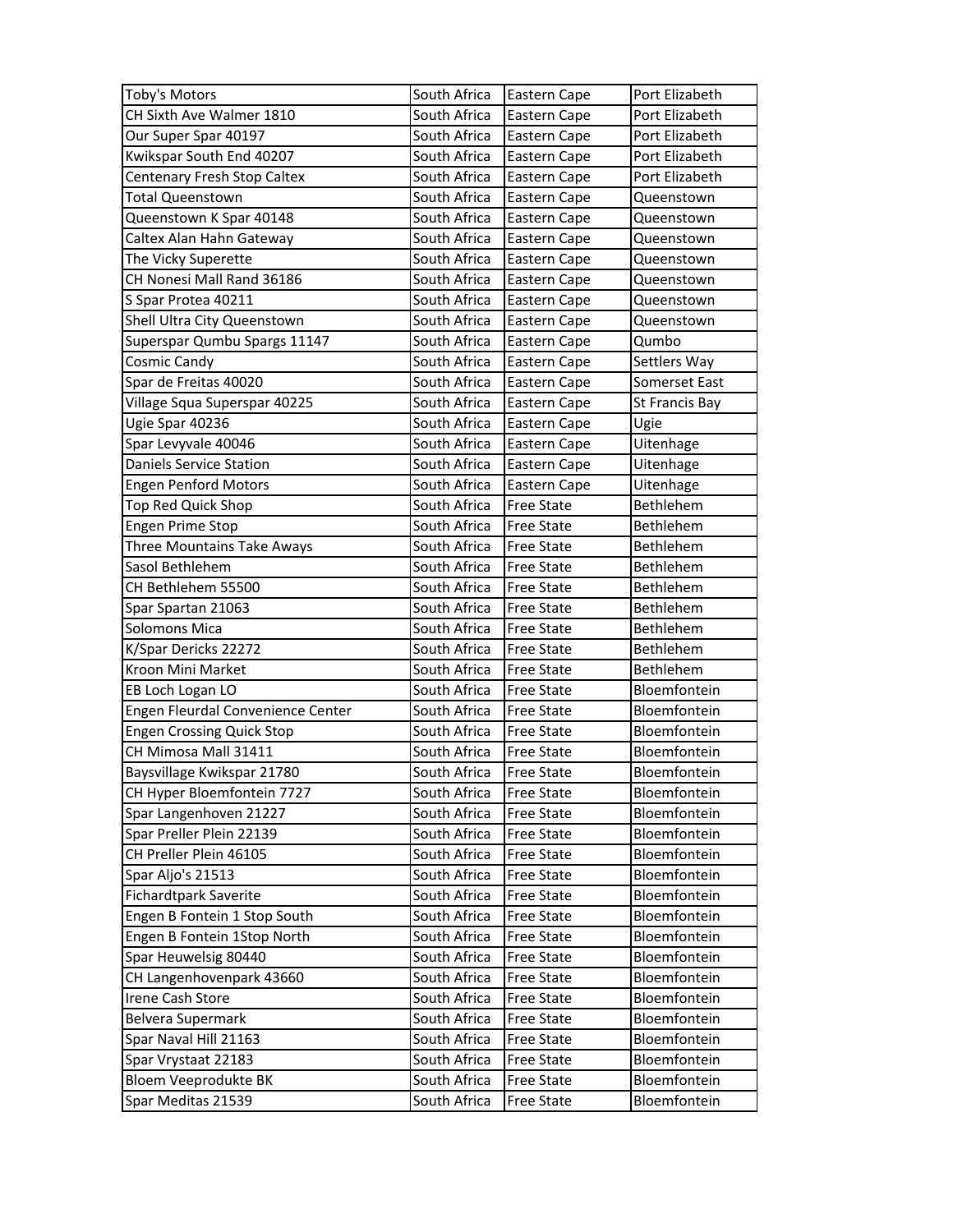| Spar Universitas 21884        | South Africa | <b>Free State</b> | Bloemfontein     |
|-------------------------------|--------------|-------------------|------------------|
| <b>Westdene Fruiterers</b>    | South Africa | <b>Free State</b> | Bloemfontein     |
| CH Woodlands 36801            | South Africa | <b>Free State</b> | Bloemfontein     |
| Spar Bothaville 10056         | South Africa | <b>Free State</b> | Bothaville       |
| <b>Brandfort Spar</b>         | South Africa | <b>Free State</b> | <b>Brandfort</b> |
| <b>Antsh General Trading</b>  | South Africa | <b>Free State</b> | Clarens          |
| Autumn Skies Trading 40       | South Africa | <b>Free State</b> | Clarens          |
| Clocolan Service Station      | South Africa | <b>Free State</b> | Clocolan         |
| C C H Knauff                  | South Africa | Free State        | Dewetsdorp       |
| Aibella Motors                | South Africa | <b>Free State</b> | Dewetsdorp       |
| Impala                        | South Africa | <b>Free State</b> | Edenburg         |
| <b>Maluti Motors</b>          | South Africa | <b>Free State</b> | Ficksburg        |
| Sasol Ficksburg               | South Africa | Free State        | Ficksburg        |
| S/Spar Ficksburg 80394        | South Africa | Free State        | Ficksburg        |
| Q4 Convenience Store          | South Africa | <b>Free State</b> | Harrismith       |
| Harrismith Convenience Store  | South Africa | <b>Free State</b> | Harrismith       |
| E/Spar Subway Motors 80241    | South Africa | <b>Free State</b> | Harrismith       |
| Spar Harrismith 21236         | South Africa | <b>Free State</b> | Harrismith       |
| Spar Hartswater 22265         | South Africa | Free State        | Hartswater       |
| Spar Heilbron 22160           | South Africa | <b>Free State</b> | Heilbron         |
| <b>Family Corner</b>          | South Africa | <b>Free State</b> | Hennenman        |
| Boa Vista Kafee               | South Africa | <b>Free State</b> | Hertzogville     |
| CH Kroonstad 605305           | South Africa | <b>Free State</b> | Kroonstad        |
| Kroon Supermark               | South Africa | Free State        | Kroonstad        |
| Sasol Reitz Street            | South Africa | <b>Free State</b> | Kroonstad        |
|                               |              |                   |                  |
| Ladybrand Spar 21474          | South Africa | <b>Free State</b> | Ladybrand        |
| Park Straat Kafee             | South Africa | <b>Free State</b> | Marquard         |
| T/A Saverite Yiangou Grocers  | South Africa | <b>Free State</b> | Marquard         |
| Sasol Parys                   | South Africa | Free State        | Parys            |
| Paul Roux Supermarket         | South Africa | <b>Free State</b> | Paul Roux        |
| Dolf Se Plek                  | South Africa | <b>Free State</b> | Petrusburg       |
| <b>Caltex Starlite Motors</b> | South Africa | <b>Free State</b> | Phuthaditjhaba   |
| Sasol Route 7                 | South Africa | Free State        | Phuthaditjhaba   |
| Reitz Spar 21473              | South Africa | <b>Free State</b> | Reitz            |
| Senekal Filling Station       | South Africa | <b>Free State</b> | Senekal          |
| Simunye Kwik Spar 21060       | South Africa | <b>Free State</b> | Senekal          |
| Caltex Garage                 | South Africa | <b>Free State</b> | Theunissen       |
| Petro Port The Big Sky        | South Africa | Free State        | Ventersburg      |
| Star Stop Sulla Via BK        | South Africa | Free State        | Ventersburg      |
| Spar Ventersburg 21274        | South Africa | <b>Free State</b> | Ventersburg      |
| Entizest Pty Ltd t/a Goodies  | South Africa | <b>Free State</b> | Viljoenskroon    |
| <b>NELLIES CAFE</b>           | South Africa | Free State        | Viljoenskroon    |
| Engen Vaal 1 Stop West        | South Africa | <b>Free State</b> | Villiers         |
| <b>Shell Shop Villiers</b>    | South Africa | Free State        | Villiers         |
| CH Virginia 2311              | South Africa | <b>Free State</b> | Virginia         |
| Spar Goldfields 80181         | South Africa | <b>Free State</b> | Virginia         |
| <b>Boerefort Brandstof</b>    | South Africa | <b>Free State</b> | Vredefort        |
| Oase Kafee & Bakkery          | South Africa | Free State        | Warden           |
| Engen Auto Land C/Centre      | South Africa | Free State        | Welkom           |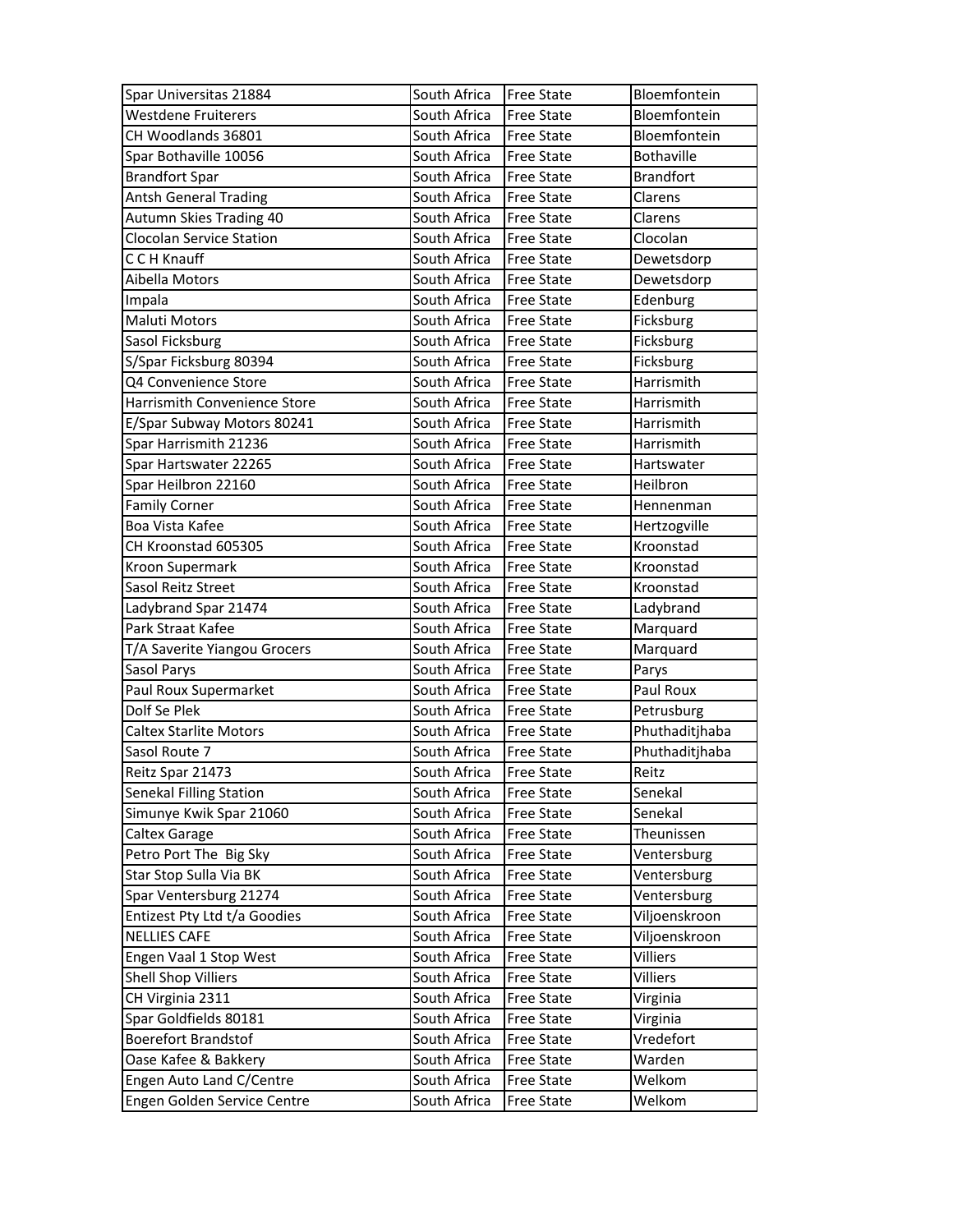| Super Spar Sylvania 25045          | South Africa | <b>Free State</b> | Welkom           |
|------------------------------------|--------------|-------------------|------------------|
| Engen Etienne Service Centre       | South Africa | <b>Free State</b> | Welkom           |
| Engen Koppie Alleen QShop          | South Africa | <b>Free State</b> | Welkom           |
| Spar Mcleans 80414                 | South Africa | <b>Free State</b> | Welkom           |
| CH Saints 31398                    | South Africa | <b>Free State</b> | Welkom           |
| S/Spar Empire 80303                | South Africa | <b>Free State</b> | Welkom           |
| CH Goldfields 58922                | South Africa | <b>Free State</b> | Welkom           |
| CH Welkom Blue Chip 1022           | South Africa | <b>Free State</b> | Welkom           |
| Wesselsbron Spar                   | South Africa | <b>Free State</b> | Wesselsbron      |
| Contract Spar Zastron 40334        | South Africa | <b>Free State</b> | Zastron          |
| S/Spar Acornhoek 60145             | South Africa | Gauteng           | Acornhoek        |
| Karen Park Super Spar 30882        | South Africa | Gauteng           | Akasia           |
| Spar Nina Park 30150               | South Africa | Gauteng           | Akasia           |
| <b>Total Roslyn Service Centre</b> | South Africa | Gauteng           | Akasia           |
| <b>Orchards Motors</b>             | South Africa | Gauteng           | Akasia           |
| Spar Orchards 30870                | South Africa | Gauteng           | Akasia           |
| <b>Star Services Freshstop</b>     | South Africa | Gauteng           | Alberton         |
| Spar Brackengate 20009             | South Africa | Gauteng           | Alberton         |
| CH Bracken Gardens 58118           | South Africa | Gauteng           | Alberton         |
| CH Brackenhurst 2492               | South Africa | Gauteng           | Alberton         |
| Spar Meyersdal 21164               | South Africa | Gauteng           | Alberton         |
| CH Hyper New Market 59782          | South Africa | Gauteng           | Alberton         |
| Sasol Randhart                     | South Africa | Gauteng           | Alberton         |
| Jay-Jay Supermarket                | South Africa | Gauteng           | Bapsfontein      |
| Sasol Riley Road                   | South Africa | Gauteng           | Bedfordview      |
| S/Spar Benoni 80290                | South Africa | Gauteng           | Benoni           |
| Spar Crystalgate 21101             | South Africa | Gauteng           | Benoni           |
| CH Northmead Square 6111           | South Africa | Gauteng           | Benoni           |
| S/Spar Spar The Falls 10151        | South Africa | Gauteng           | Benoni           |
| S/Spar Rynfield 21199              | South Africa | Gauteng           | Benoni           |
| Super Spar Atlas Mall 22098        | South Africa | Gauteng           | Boksburg         |
| Spar The Palms 80388               | South Africa | Gauteng           | <b>Boksburg</b>  |
| CH East Rand Retail 58469          | South Africa | Gauteng           | <b>Boksburg</b>  |
| CH Hyper Boksburg 7450             | South Africa | Gauteng           | <b>Boksburg</b>  |
| Freshstop Farrapark S/Station      | South Africa | Gauteng           | <b>Boksburg</b>  |
| CH Bartlett 55089                  | South Africa | Gauteng           | Boksburg         |
| CH Sunward Park 36136              | South Africa | Gauteng           | <b>Boksburg</b>  |
| Spar Sunward Park 22123            | South Africa | Gauteng           | <b>Boksburg</b>  |
| Foodlovers Market Sunward Park     | South Africa | Gauteng           | <b>Boksburg</b>  |
| Super Spar Westwood 21452          | South Africa | Gauteng           | <b>Boksburg</b>  |
| Spar Post Office 20078             | South Africa | Gauteng           | Brakpan          |
| Kwikspar Brenthurst 21074          | South Africa | Gauteng           | Brakpan          |
| CH Hyper Mall Of Carnival 30326    | South Africa | Gauteng           | Brakpan          |
| Super Spar VC 21700                | South Africa | Gauteng           | Brakpan          |
| <b>Engen Carnival S/Station</b>    | South Africa | Gauteng           | Brakpan          |
| Speek Motors                       | South Africa | Gauteng           | Bronkhorstspruit |
| Prazerez Hyper                     | South Africa | Gauteng           | Bronkhorstspruit |
| Spar Bronco 30453                  | South Africa | Gauteng           | Bronkhorstspruit |
| Spar Three Monkey 10561            | South Africa | Gauteng           | Carletonville    |
| Spar Celtis Ridge 30686            | South Africa | Gauteng           | Centurion        |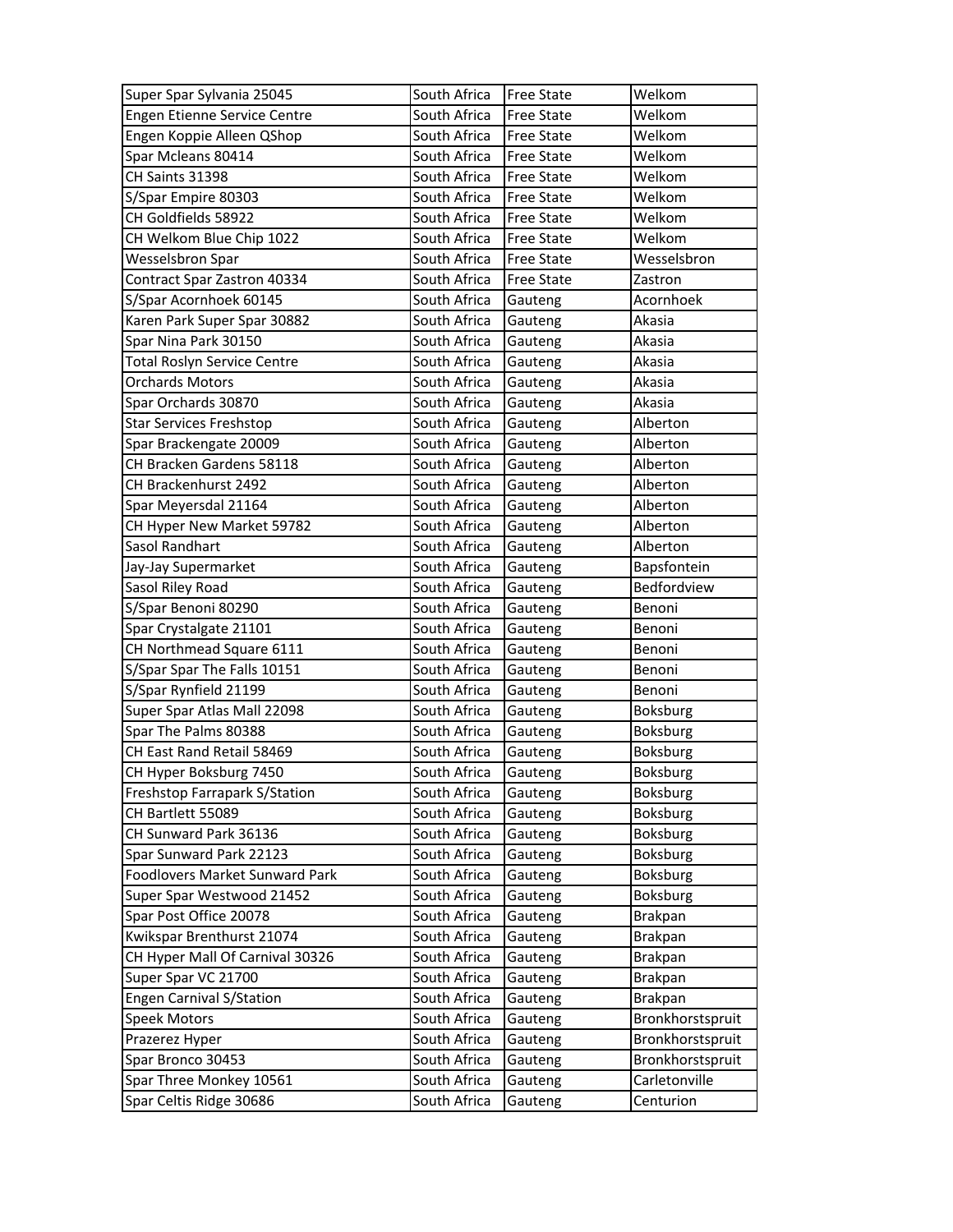| CH Jean Avenue 40989                | South Africa | Gauteng | Centurion   |
|-------------------------------------|--------------|---------|-------------|
| CH Raslouw 48327                    | South Africa | Gauteng | Centurion   |
| CH Hyper Centurion 7159             | South Africa | Gauteng | Centurion   |
| Spar Clubview 30794                 | South Africa | Gauteng | Centurion   |
| CH Clubview 83785                   | South Africa | Gauteng | Centurion   |
| Spar Jean Ave 30584                 | South Africa | Gauteng | Centurion   |
| Spar Lyttelton 30270                | South Africa | Gauteng | Centurion   |
| <b>Engen Doringkloof Motors</b>     | South Africa | Gauteng | Centurion   |
| S/Spar Saxby 30738                  | South Africa | Gauteng | Centurion   |
| <b>Eldoraigne Boulevard</b>         | South Africa | Gauteng | Centurion   |
| CH Eco Boulevard 46561              | South Africa | Gauteng | Centurion   |
| <b>Golf Course Garage</b>           | South Africa | Gauteng | Centurion   |
| CH Kosmosdal 38251                  | South Africa | Gauteng | Centurion   |
| CH Grey Owl Midstream 54570         | South Africa | Gauteng | Centurion   |
| Sasol Lytellton Manor               | South Africa | Gauteng | Centurion   |
| K/Spar Kloofsig 30024               | South Africa | Gauteng | Centurion   |
| Spar Mnandi 30304                   | South Africa | Gauteng | Centurion   |
| Sasol Circle Centre                 | South Africa | Gauteng | Centurion   |
| S/Spar Ryneveld 30912               | South Africa | Gauteng | Centurion   |
| CH Lifestyle Centurion 55013        | South Africa | Gauteng | Centurion   |
| Amberfield S/Station                | South Africa | Gauteng | Centurion   |
| Spar The Reeds 30412                | South Africa | Gauteng | Centurion   |
| Spar Valhalla 30273                 | South Africa | Gauteng | Centurion   |
| Engen Wierda Park Motors            | South Africa | Gauteng | Centurion   |
| Spar Sutherland 30286               | South Africa | Gauteng | Centurion   |
| CH Hyper Forest Hill 38730          | South Africa | Gauteng | Centurion   |
| Engen Lenchen                       | South Africa | Gauteng | Centurion   |
| Cullinan Spar 30375                 | South Africa | Gauteng | Cullinan    |
| <b>Magmos Motors</b>                | South Africa | Gauteng | Delmas      |
| Kwikspar Dowerglen 21624            | South Africa | Gauteng | Edenvale    |
| CH Greenstone 85290                 | South Africa | Gauteng | Edenvale    |
| Spar Eden Meadows 80362             | South Africa | Gauteng | Edenvale    |
| Epitome Engen Faerie Glen           | South Africa | Gauteng | Faerie Glen |
| <b>Cross Road Cafe</b>              | South Africa | Gauteng | Fochville   |
| Choose n Pay Kwikspar 10089         | South Africa | Gauteng | Germiston   |
| Senderwood Service Station          | South Africa | Gauteng | Germiston   |
| Engen Van Buuren                    | South Africa | Gauteng | Germiston   |
| CH Hyper Eastgate 7303              | South Africa | Gauteng | Germiston   |
| Bedfordview Spar 22018              | South Africa | Gauteng | Germiston   |
| Checkers CX Village View 85444      | South Africa | Gauteng | Germiston   |
| Elsburg Fish & Chips                | South Africa | Gauteng | Germiston   |
| Spar Elsburg 21644                  | South Africa | Gauteng | Germiston   |
| Southern Spar 21095                 | South Africa | Gauteng | Germiston   |
| Kwikspar Homestead 21401            | South Africa | Gauteng | Germiston   |
| Freshstop Homestead Service Station | South Africa | Gauteng | Germiston   |
| Spar Klopperpark 22232              | South Africa | Gauteng | Germiston   |
| Spar Leondale 22188                 | South Africa | Gauteng | Germiston   |
| CH Hyper Edenvale 7735              | South Africa | Gauteng | Germiston   |
| Primrose Superspar 22071            | South Africa | Gauteng | Germiston   |
| CH The Reefs 81563                  | South Africa | Gauteng | Germiston   |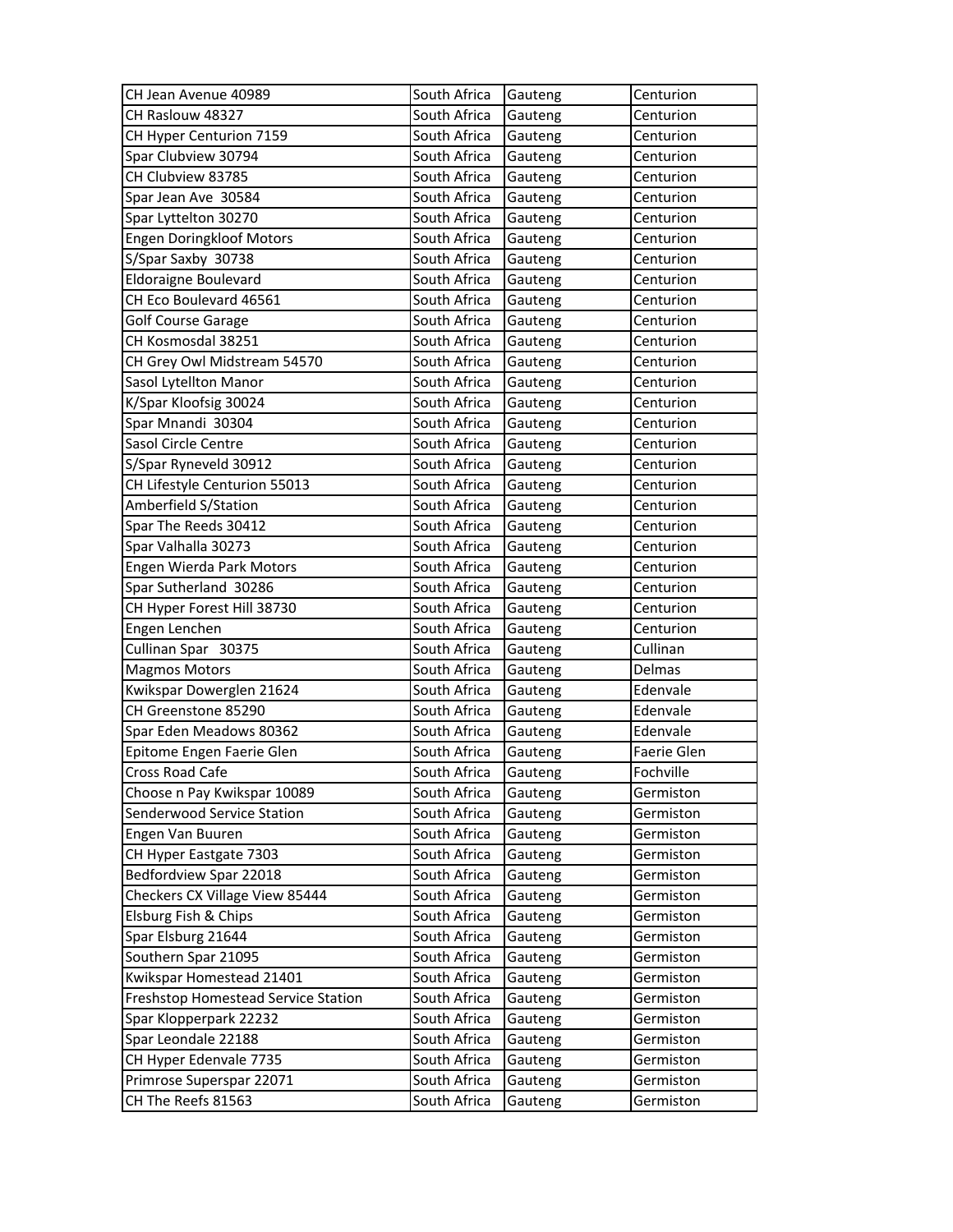| Osborn Road Service Station        | South Africa | Gauteng | Germiston           |
|------------------------------------|--------------|---------|---------------------|
| Caltex Freshstop Giyani            | South Africa | Gauteng | Giyani              |
| <b>Wolmarans Cafe</b>              | South Africa | Gauteng | Hammanskraal        |
| Gewels Kleinhandelaar              | South Africa | Gauteng | Heidelberg          |
| Total Petro Port East              | South Africa | Gauteng | Heidelberg          |
| Total Petroport Heidelberg West    | South Africa | Gauteng | Heidelberg          |
| CH Heidelberg 64581                | South Africa | Gauteng | Heidelberg          |
| Shell Heidelberg                   | South Africa | Gauteng | Heidelberg          |
| Heidelberg Spar 22198              | South Africa | Gauteng | Heidelberg          |
| S/Spar Bertrams 20132              | South Africa | Gauteng | Johannesburg        |
| CH Bryan Park 39249                | South Africa | Gauteng | Johannesburg        |
| Caltex Bruma                       | South Africa | Gauteng | Johannesburg        |
| CH Blubird Melrose 38714           | South Africa | Gauteng | Johannesburg        |
| Engen Grasmere 1 Stop North        | South Africa | Gauteng | Johannesburg        |
| Engen Grasmere 1 Stop South        | South Africa | Gauteng | Johannesburg        |
| CH Green Valley 45010              | South Africa | Gauteng | Johannesburg        |
| CH Balfour Park 2549               | South Africa | Gauteng | Johannesburg        |
| Hillbrow Spar 10213                | South Africa | Gauteng | Johannesburg        |
| Sasol Houghton                     | South Africa | Gauteng | Johannesburg        |
| EB Hyde Park HP                    | South Africa | Gauteng | Johannesburg        |
| Spar Kibler Park 80406             | South Africa | Gauteng | Johannesburg        |
| CH Neighbourhood 83719             | South Africa | Gauteng | Johannesburg        |
| Spar Super A Norwood               | South Africa | Gauteng | Johannesburg        |
| CH Rosebank Mall 83793             | South Africa | Gauteng | Johannesburg        |
| EB Clearwater Mall CW              | South Africa | Gauteng | Johannesburg        |
| CH Rock Cottage 59774              | South Africa | Gauteng | Johannesburg        |
| CH Glenvista 2515                  | South Africa | Gauteng | Johannesburg Sout   |
| S/Spar Kenilworth 80287            | South Africa | Gauteng | Johannesburg Sout   |
| CH Columbine Square 48296          | South Africa | Gauteng | Johannesburg Sout   |
| Kwik Spar Maggies 21547            | South Africa | Gauteng | Johannesburg Sout   |
| Sasol Fomiss                       | South Africa | Gauteng | Johannesburg Sout   |
| K/Spar Ridgeway Gardens 21371      | South Africa | Gauteng | Johannesburg Sout   |
| CH Southgate 7298                  | South Africa | Gauteng | Johannesburg Sout   |
| Caltex One Up                      | South Africa | Gauteng | Katlehong           |
| CH Glen Marais 48822               | South Africa | Gauteng | <b>Kempton Park</b> |
| Dresden Bakery                     | South Africa | Gauteng | Kempton Park        |
| CH Bonaero Park 55039              | South Africa | Gauteng | Kempton Park        |
| Bredell Spar 22127                 | South Africa | Gauteng | Kempton Park        |
| <b>Bredell Supermarket</b>         | South Africa | Gauteng | Kempton Park        |
| CH Hyper Kempton Park 7654         | South Africa | Gauteng | Kempton Park        |
| EB OR Tambo Domestic Departures JD | South Africa | Gauteng | <b>Kempton Park</b> |
| K/Spar Edleen Circle 21601         | South Africa | Gauteng | Kempton Park        |
| S/Spar Glenacres 22214             | South Africa | Gauteng | Kempton Park        |
| CH Norkem Park 686                 | South Africa | Gauteng | Kempton Park        |
| Engen G.T Service Station          | South Africa | Gauteng | Kempton Park        |
| Spar Birchgate 21245               | South Africa | Gauteng | Kempton Park        |
| Stop And Go Kwikspar 21125         | South Africa | Gauteng | Kempton Park        |
| CH Noordheuwel 59180               | South Africa | Gauteng | Krugersdorp         |
| CH Monument Park 1713              | South Africa | Gauteng | Krugersdorp         |
| CH Cradle Stone 36144              | South Africa | Gauteng | Krugersdorp         |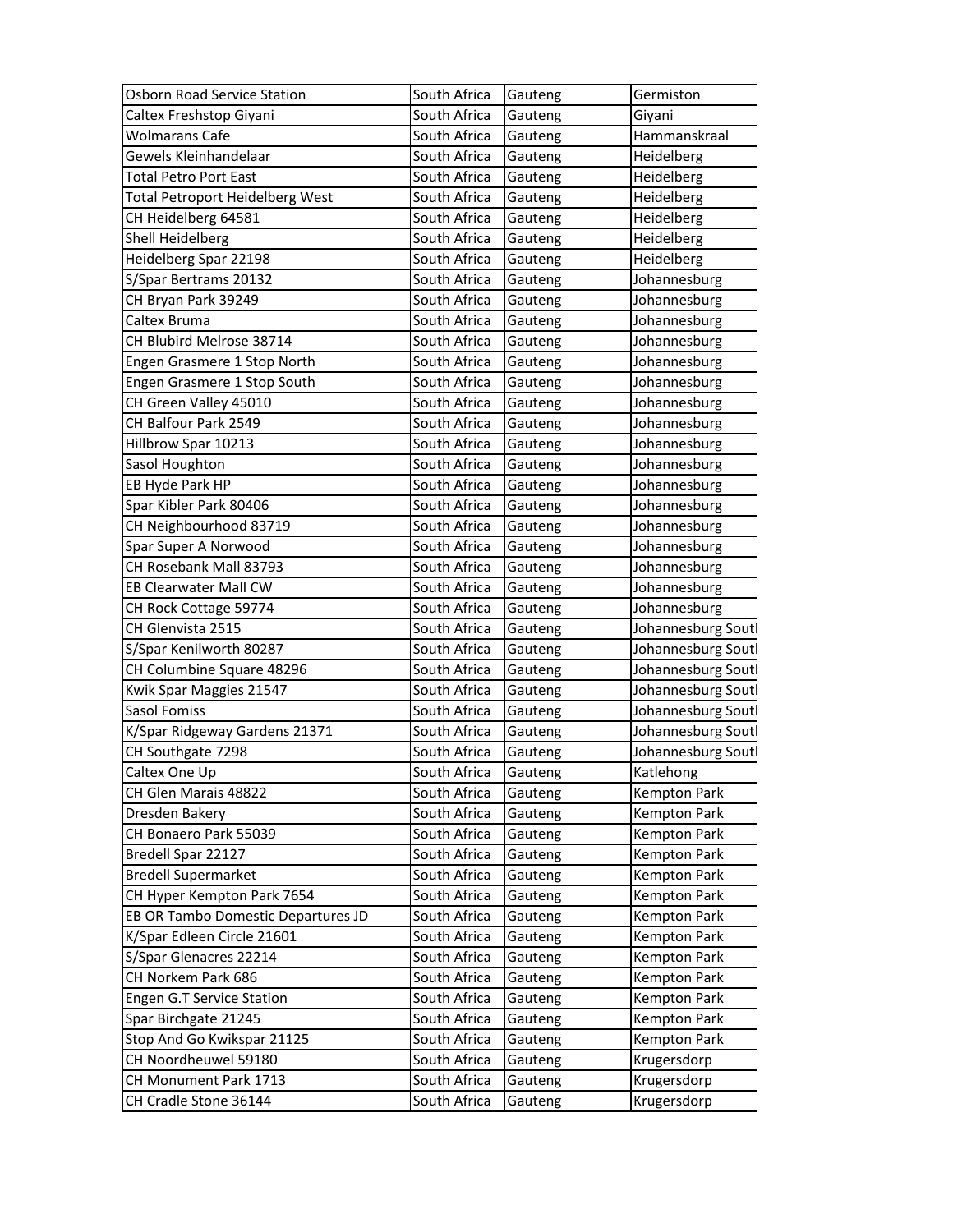| Country Supermark Take Away   | South Africa | Gauteng | Krugersdorp      |
|-------------------------------|--------------|---------|------------------|
| K/Spar Krugersdorp 21291      | South Africa | Gauteng | Krugersdorp      |
| Sasol Key West                | South Africa | Gauteng | Krugersdorp      |
| Spar Delta 80242              | South Africa | Gauteng | Krugersdorp      |
| <b>Boabab Supermarket</b>     | South Africa | Gauteng | Krugersdorp      |
| Sasol Noordheuwel             | South Africa | Gauteng | Krugersdorp      |
| Robert Broom Superspar 22104  | South Africa | Gauteng | Krugersdorp      |
| Sasol Pinehaven               | South Africa | Gauteng | Krugersdorp      |
| <b>Total Rangeview</b>        | South Africa | Gauteng | Krugersdorp      |
| S/Spar Rant en Dal 22101      | South Africa | Gauteng | Krugersdorp      |
| Cradle Food Market            | South Africa | Gauteng | Krugersdorp      |
| Sasol R28 West                | South Africa | Gauteng | Krugersdorp      |
| CH Kyalami 58150              | South Africa | Gauteng | Kyalami          |
| Total Lanseria                | South Africa | Gauteng | Lanseria         |
| Total Petroport N14 South     | South Africa | Gauteng | Lanseria         |
| Total Petroport N14 North     | South Africa | Gauteng | Lanseria         |
| <b>Excelsior Motors</b>       | South Africa | Gauteng | Lyttelton Manor  |
| Magalies Super Spar 10338     | South Africa | Gauteng | Magaliesburg     |
| S/Spar Malvern 80289          | South Africa | Gauteng | Malvern          |
| Sasol RCC                     | South Africa | Gauteng | Meyerton         |
| Model Hyper & Coke Depot      | South Africa | Gauteng | Meyerton         |
| Klip Supermarket              | South Africa | Gauteng | Meyerton         |
| Sasol Davest                  | South Africa | Gauteng | Meyerton         |
| <b>Model Service Station</b>  | South Africa | Gauteng | Meyerton         |
| France Supermarket            | South Africa | Gauteng | Meyerton         |
| Spar Midstream Ridge 31082    | South Africa | Gauteng | Mid stream Ridge |
| CH Hyper Mall of Africa 87276 | South Africa | Gauteng | Midrand          |
| S/Spar Carlswald 22247        | South Africa | Gauteng | Midrand          |
| Crowthorne Superspar 22017    | South Africa | Gauteng | Midrand          |
| The Estates S/Station Caltex  | South Africa | Gauteng | Midrand          |
| Noordwyk Spar 30933           | South Africa | Gauteng | Midrand          |
| Spar Randjes Park 30747       | South Africa | Gauteng | Midrand          |
| S/Spar Vorna Valley 21978     | South Africa | Gauteng | Midrand          |
| CH Waterfall Corner 38722     | South Africa | Gauteng | Midrand          |
| EB Mall of Africa MF          | South Africa | Gauteng | Midrand          |
| S/Spar Polofields 80314       | South Africa | Gauteng | Midrand          |
| Karaglen Spar 10264           | South Africa | Gauteng | Modderfontein    |
| CH Flamingo 81173             | South Africa | Gauteng | Modderfontein    |
| CH Mall of the South 87268    | South Africa | Gauteng | Mulbarton        |
| Spar Dias 20023               | South Africa | Gauteng | Nigel            |
| Spar Ferryvale 22263          | South Africa | Gauteng | Nigel            |
| Sasol Nigel Auto City         | South Africa | Gauteng | Nigel            |
| The Angelo Superspar 21622    | South Africa | Gauteng | Nigel            |
| <b>Oasis Filling Station</b>  | South Africa | Gauteng | Nigel            |
| Shell Kyriacom Onestop        | South Africa | Gauteng | Nigel            |
| CH The Glen 85274             | South Africa | Gauteng | Oakdene          |
| Sasol Midstream Motors        | South Africa | Gauteng | Olifantsfontein  |
| Midstream Superspar 30603     | South Africa | Gauteng | Olifantsfontein  |
| Sasol Midridge                | South Africa | Gauteng | Olifantsfontein  |
| CH Loftus 58142               | South Africa |         | Pretoria         |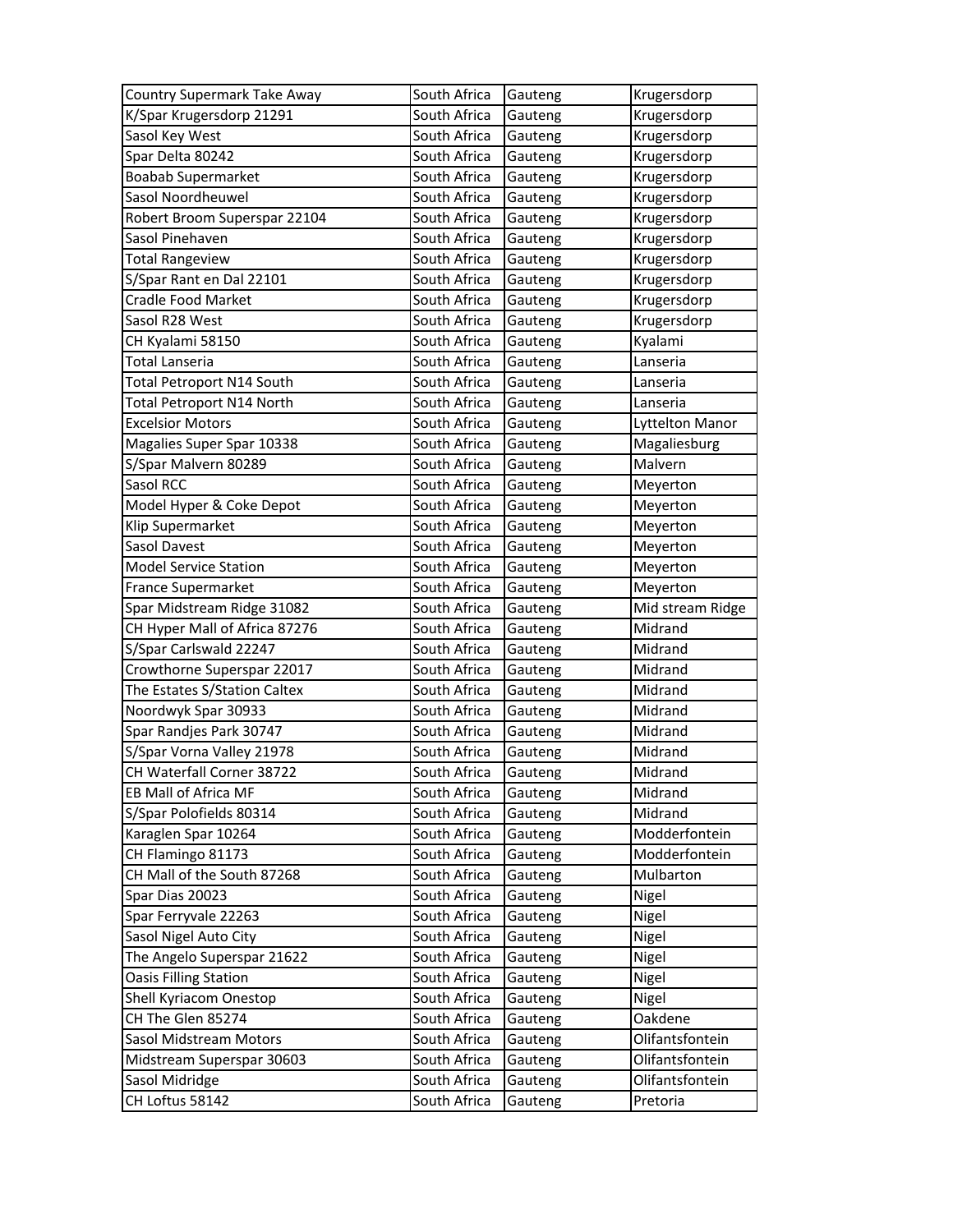| Bonn Accord Spar 10050            | South Africa | Gauteng | Pretoria |
|-----------------------------------|--------------|---------|----------|
| Centurion Spar 30976              | South Africa | Gauteng | Pretoria |
| Constantia Park Filling Station   | South Africa | Gauteng | Pretoria |
| Spar Danville 30324               | South Africa | Gauteng | Pretoria |
| Engen Rossouw Street Convenience  | South Africa | Gauteng | Pretoria |
| Doornpoort Spar 31017             | South Africa | Gauteng | Pretoria |
| <b>Engen Elarduspark Motors</b>   | South Africa | Gauteng | Pretoria |
| S/Spar Elardus Park 31015         | South Africa | Gauteng | Pretoria |
| Engen Vega Service Station        | South Africa | Gauteng | Pretoria |
| CH Hyper New Menlyn 91118         | South Africa | Gauteng | Pretoria |
| CH Olympus Village 36110          | South Africa | Gauteng | Pretoria |
| CH Atterbury Value Mart 36128     | South Africa | Gauteng | Pretoria |
| Spar Woodhill 31103               | South Africa | Gauteng | Pretoria |
| CH Gezina 7175                    | South Africa | Gauteng | Pretoria |
| K/spar Groenkloof 30244           | South Africa | Gauteng | Pretoria |
| CH Wonderpark 64604               | South Africa | Gauteng | Pretoria |
| <b>Engen Pegasus Motors</b>       | South Africa | Gauteng | Pretoria |
| S/Spar Kilner Park 31080          | South Africa | Gauteng | Pretoria |
| K/Spar The Hill 31067             | South Africa | Gauteng | Pretoria |
| Spar Les Marais 30222             | South Africa | Gauteng | Pretoria |
| Spar Willow Way 30791             | South Africa | Gauteng | Pretoria |
| <b>Caltex Manor Motors</b>        | South Africa | Gauteng | Pretoria |
| Superspar Glenfair 30712          | South Africa | Gauteng | Pretoria |
| Waxes Pty/Ltd t/a BP Ridgewood    | South Africa | Gauteng | Pretoria |
| CH Hyper Mayville 7743            | South Africa | Gauteng | Pretoria |
| CH Lynwood 1771                   | South Africa | Gauteng | Pretoria |
| Spar Menlo 30765                  | South Africa | Gauteng | Pretoria |
| EB Menlyn MN                      | South Africa | Gauteng | Pretoria |
| Menlyn Maine Superspar 31005      | South Africa | Gauteng | Pretoria |
| CNA PTA Kollonade 1070            | South Africa | Gauteng | Pretoria |
| EB Kolonnade KO                   | South Africa | Gauteng | Pretoria |
| CH Hyper Montana 0301             | South Africa | Gauteng | Pretoria |
| CH Wingtip 58477                  | South Africa | Gauteng | Pretoria |
| Spar Monument Park 30101          | South Africa | Gauteng | Pretoria |
| CH Parkview 30350                 | South Africa | Gauteng | Pretoria |
| CH Village Morelet 48301          | South Africa | Gauteng | Pretoria |
| CH Moreleta 0521                  | South Africa | Gauteng | Pretoria |
| S/Spar Moreleta 80166             | South Africa | Gauteng | Pretoria |
| Mountain View Kwik Spar 30892     | South Africa | Gauteng | Pretoria |
| <b>Star Trading Savemor 30931</b> | South Africa | Gauteng | Pretoria |
| CH Pretoria North 7133            | South Africa | Gauteng | Pretoria |
| <b>Total Mooikloof</b>            | South Africa | Gauteng | Pretoria |
| CH CX Woodlands Boulevard 85486   | South Africa | Gauteng | Pretoria |
| S/Spar Queenswood 30638           | South Africa | Gauteng | Pretoria |
| CH Queenswood 490                 | South Africa | Gauteng | Pretoria |
| <b>Engen Eastway Motors</b>       | South Africa | Gauteng | Pretoria |
| Mooikloof Spar 31019              | South Africa | Gauteng | Pretoria |
| Rietfontein Spar 30999            | South Africa | Gauteng | Pretoria |
| Spar Rosslyn BR 30231             | South Africa | Gauteng | Pretoria |
| CH Silver Lakes 030368            | South Africa | Gauteng | Pretoria |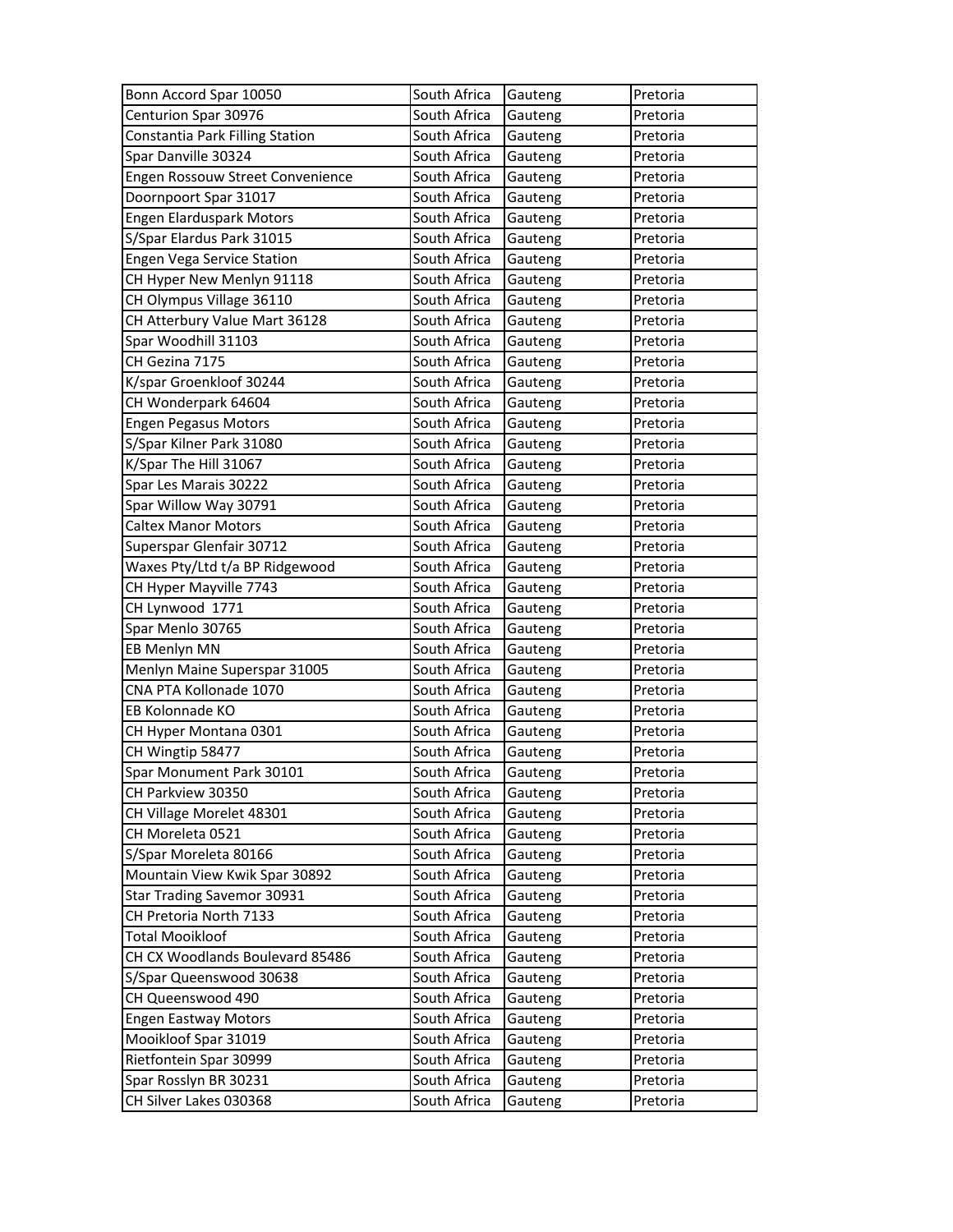| Silverton Spar 30909              | South Africa | Gauteng | Pretoria       |
|-----------------------------------|--------------|---------|----------------|
| Superspar Silverplace 30941       | South Africa | Gauteng | Pretoria       |
| Fresh Stop - 9 Sefako Drive       | South Africa | Gauteng | Pretoria       |
| CH Sunnypark 0945                 | South Africa | Gauteng | Pretoria       |
| Spar Barclays Square 31105        | South Africa | Gauteng | Pretoria       |
| Spar Safi 30300                   | South Africa | Gauteng | Pretoria       |
| Freshstop Villieria Conlee        | South Africa | Gauteng | Pretoria       |
| K/Spar Mimo 30654                 | South Africa | Gauteng | Pretoria       |
| K/Spar Wapadrand 30856            | South Africa | Gauteng | Pretoria       |
| CH Brooklyn 1852                  | South Africa | Gauteng | Pretoria       |
| Spar Waterkloof 80439             | South Africa | Gauteng | Pretoria       |
| CH Waverley 7028                  | South Africa | Gauteng | Pretoria       |
| Spar West Park 10600              | South Africa | Gauteng | Pretoria       |
| Garstkloof Filling Station Engen  | South Africa | Gauteng | Pretoria       |
| Zorba                             | South Africa | Gauteng | Pretoria       |
| Sasol K8 South                    | South Africa | Gauteng | Pretoria       |
| Sasol K8 North                    | South Africa | Gauteng | Pretoria       |
| CH Castle Gate 85313              | South Africa | Gauteng | Pretoria East  |
| Sasol Theresapark                 | South Africa | Gauteng | Pretoria North |
| S/Spar Gordon Road 22003          | South Africa | Gauteng | Randburg       |
| Spar Blairgowrie 22225            | South Africa | Gauteng | Randburg       |
| Craighall Spar                    | South Africa | Gauteng | Randburg       |
| CH Cresta 7581                    | South Africa | Gauteng | Randburg       |
| Caltex Zam Zam                    | South Africa | Gauteng | Randburg       |
| CH Emmarentia 2086                | South Africa | Gauteng | Randburg       |
| Spar Fairlands 21142              | South Africa | Gauteng | Randburg       |
| CH Fairlands 85266                | South Africa | Gauteng | Randburg       |
| Kwikspar 14th Avenue 80305        | South Africa | Gauteng | Randburg       |
| CH Bram Fisher 50711              | South Africa | Gauteng | Randburg       |
| Spar Ferndale 21907               | South Africa | Gauteng | Randburg       |
| CH Ferndale 85371                 | South Africa | Gauteng | Randburg       |
| Freshstop Rabie Road              | South Africa | Gauteng | Randburg       |
| CH CX Jukskei Park 99360          | South Africa | Gauteng | Randburg       |
| K//Spar Linden 22244              | South Africa | Gauteng | Randburg       |
| Sasol Randburg                    | South Africa | Gauteng | Randburg       |
| CH Northriding 48319              | South Africa | Gauteng | Randburg       |
| S/Spar Bellairs 21637             | South Africa | Gauteng | Randburg       |
| Northcliff Spar 21168             | South Africa | Gauteng | Randburg       |
| S/Spar Blackheath 22170           | South Africa | Gauteng | Randburg       |
| CH Northgate 40248                | South Africa | Gauteng | Randburg       |
| Spar Northwold 21857              | South Africa | Gauteng | Randburg       |
| S/Spar Olivedale 21569            | South Africa | Gauteng | Randburg       |
| <b>Tyrone Fruiterers</b>          | South Africa | Gauteng | Randburg       |
| Spar Robindale 222121             | South Africa | Gauteng | Randburg       |
| Caltex Christian De Wet           | South Africa | Gauteng | Randburg       |
| S/Spar Eagle Canyon 80245         | South Africa | Gauteng | Randburg       |
| <b>Total Andre Rossouw Motors</b> | South Africa | Gauteng | Randfontein    |
| Spar Greenhills 25024             | South Africa | Gauteng | Randfontein    |
| Spar Family Save 25157            | South Africa | Gauteng | Randfontein    |
| Sungate Farms                     | South Africa | Gauteng | Randfontein    |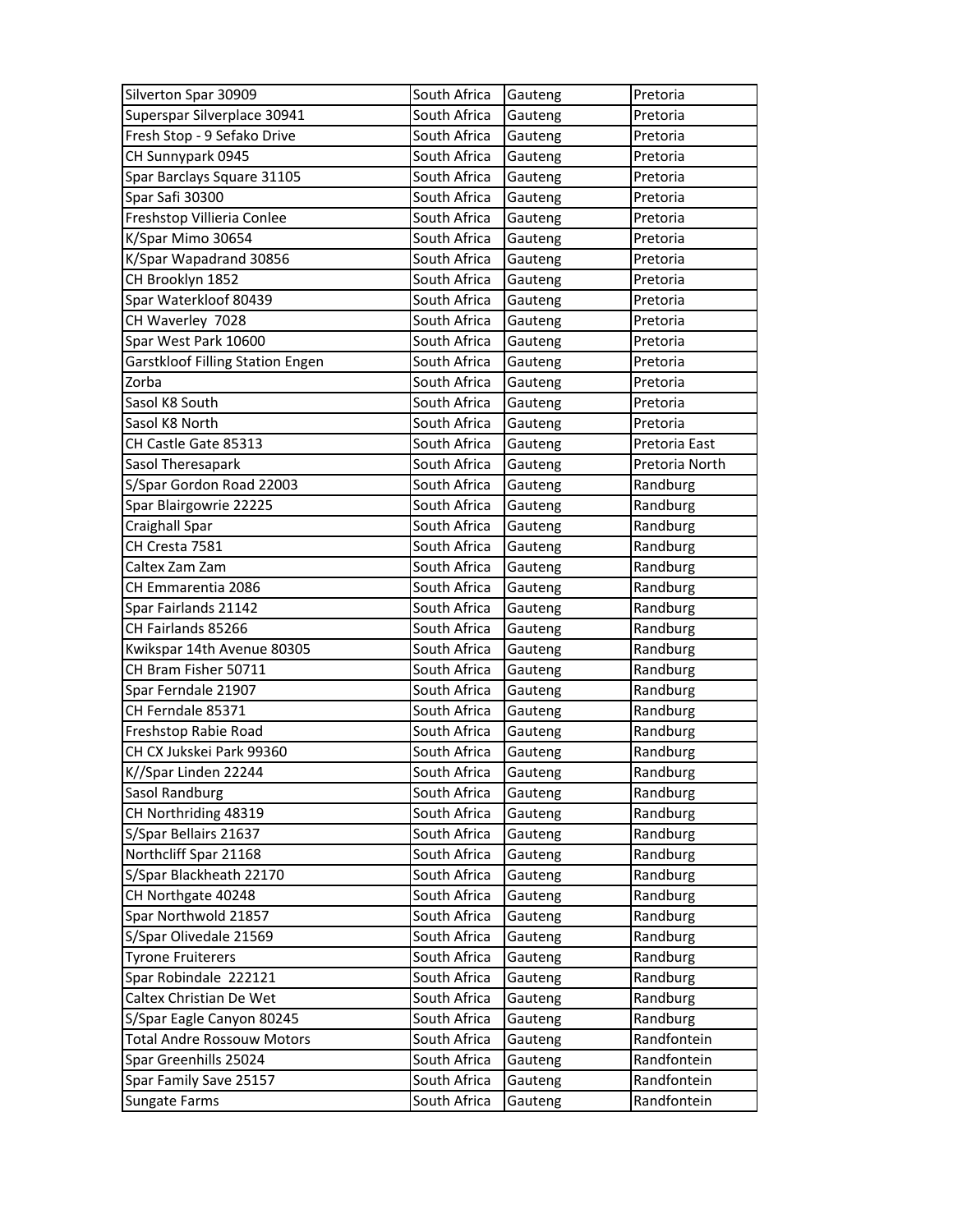| CH Tambotie Mall 58451             | South Africa | Gauteng | Randfontein |
|------------------------------------|--------------|---------|-------------|
| Brandvlei Oasis                    | South Africa | Gauteng | Randfontein |
| Spar Randgate 10487                | South Africa | Gauteng | Randfontein |
| Blockhouse 1 Stop (PTY) Ltd South  | South Africa | Gauteng | Randvaal    |
| Blockhouse 1 Stop (PTY) Ltd North  | South Africa | Gauteng | Randvaal    |
| Rayton Motor's                     | South Africa | Gauteng | Rayton      |
| Sasolhavens Motors South           | South Africa | Gauteng | Rayton      |
| Sasol Havens Motors North          | South Africa | Gauteng | Rayton      |
| Jala Superette                     | South Africa | Gauteng | Rayton      |
| K/Spar Sable Hills 31084           | South Africa | Gauteng | Roodeplaat  |
| Spar Roodeplaat 30540              | South Africa | Gauteng | Roodeplaat  |
| CH Allens Nek 58134                | South Africa | Gauteng | Roodepoort  |
| Engen 14th Avenu                   | South Africa | Gauteng | Roodepoort  |
| CH Hyper Roodepoort 7620           | South Africa | Gauteng | Roodepoort  |
| <b>Caltex Golf Club Terrace</b>    | South Africa | Gauteng | Roodepoort  |
| S/Spar Florida Market 21103        | South Africa | Gauteng | Roodepoort  |
| Superspar Florida Junction 22149   | South Africa | Gauteng | Roodepoort  |
| <b>Caltex Ruhamah Oasis</b>        | South Africa | Gauteng | Roodepoort  |
| CH Blueberry Square 99247          | South Africa | Gauteng | Roodepoort  |
| Spar Radiokop 22001                | South Africa | Gauteng | Roodepoort  |
| CH Hyper Westgate 7646             | South Africa | Gauteng | Roodepoort  |
| CH Horizon 54596                   | South Africa | Gauteng | Roodepoort  |
| CH Little Falls 42266              | South Africa | Gauteng | Roodepoort  |
| Sasol Roodepoort West              | South Africa | Gauteng | Roodepoort  |
| Sasol Ruimsig                      | South Africa | Gauteng | Roodepoort  |
| S/Spar Ruimsig 22216               | South Africa | Gauteng | Roodepoort  |
| Spar Palm Court 22172              | South Africa | Gauteng | Roodepoort  |
| S/Spar Crossing 21461              | South Africa | Gauteng | Roodepoort  |
| Roodekruin Service Station Pty Ltd | South Africa | Gauteng | Roodepoort  |
| CH Wilrogate 6103                  | South Africa | Gauteng | Roodepoort  |
| CH Hyper Fourways 7311             | South Africa | Gauteng | Sandton     |
| CH Hyper Sandton 7329              | South Africa | Gauteng | Sandton     |
| EB Benmore BG                      | South Africa | Gauteng | Sandton     |
| S/Spar Broadacres 21211            | South Africa | Gauteng | Sandton     |
| EB Nicolway NW                     | South Africa | Gauteng | Sandton     |
| CH Nicolway 030376                 | South Africa | Gauteng | Sandton     |
| CH Bryanston 1941                  | South Africa | Gauteng | Sandton     |
| Spar Hobart 21771                  | South Africa | Gauteng | Sandton     |
| Buccleuch Kwikspar 21503           | South Africa | Gauteng | Sandton     |
| Friendly Gr Melrose Rivonia        | South Africa | Gauteng | Sandton     |
| Spar Kingfisher 21639              | South Africa | Gauteng | Sandton     |
| Spar Fourways Gardens 80186        | South Africa | Gauteng | Sandton     |
| CH Pineslopes 38227                | South Africa | Gauteng | Sandton     |
| Sasol Marlboro Gardens             | South Africa | Gauteng | Sandton     |
| EB Morningside GM                  | South Africa | Gauteng | Sandton     |
| <b>Engen Sandton</b>               | South Africa | Gauteng | Sandton     |
| Fontana Morningside Spar 21863     | South Africa | Gauteng | Sandton     |
| S/Spar Fontana The Wedge 22228     | South Africa | Gauteng | Sandton     |
| CH Rivonia Village 38243           | South Africa | Gauteng | Sandton     |
| Superspar Rivonia Crossing 80368   | South Africa | Gauteng | Sandton     |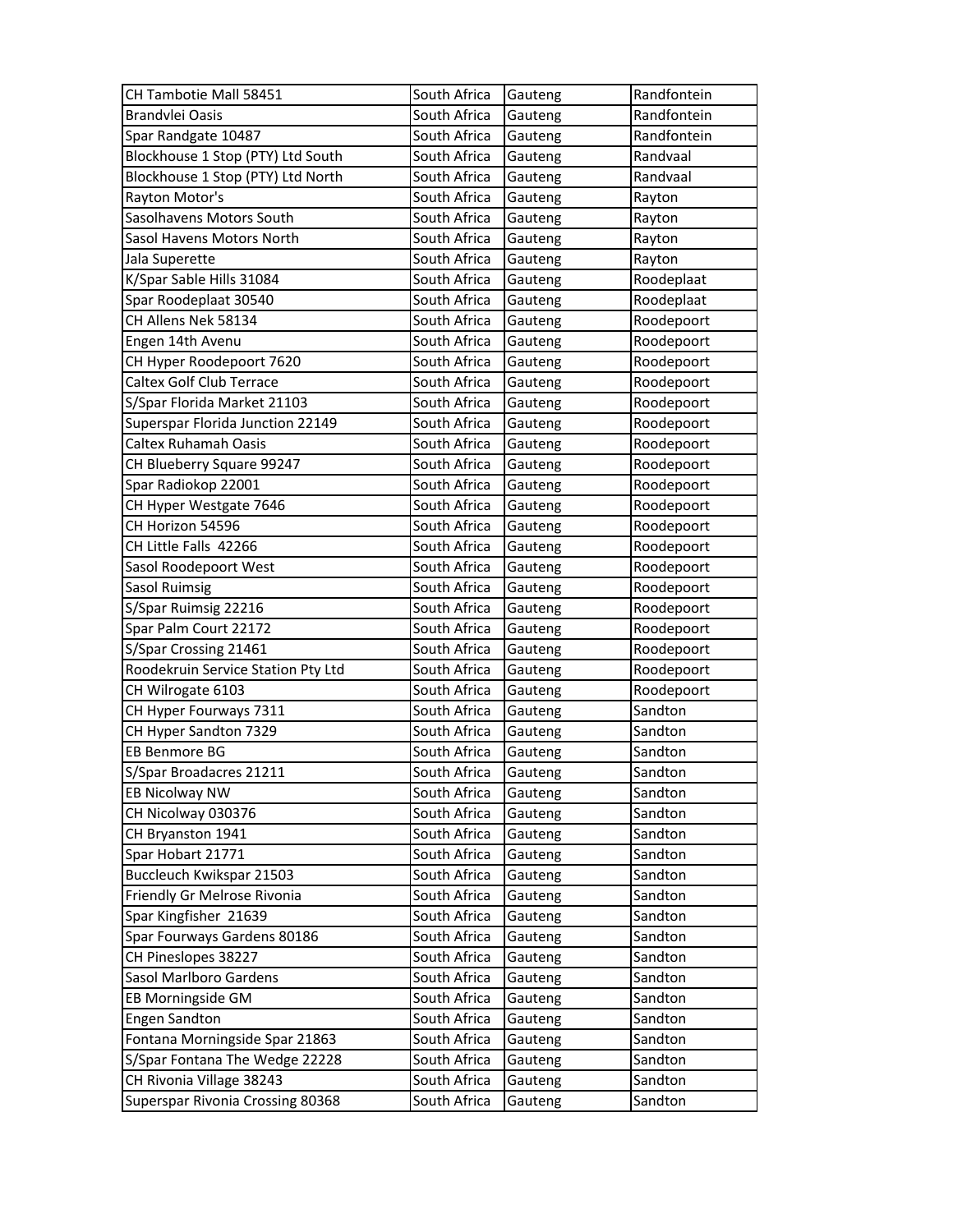| Sasol Time Square                                        | South Africa | Gauteng       | Sandton        |
|----------------------------------------------------------|--------------|---------------|----------------|
| CH Sunninghill 42541                                     | South Africa | Gauteng       | Sandton        |
| S/Spar Sunninghill 80269                                 | South Africa | Gauteng       | Sandton        |
| EB Fourways Mall FM                                      | South Africa | Gauteng       | Sandton        |
| K/Spar Lanseria 21307                                    | South Africa | Gauteng       | Sandton North  |
| Spar Soshanguve 30189                                    | South Africa | Gauteng       | Soshanguve     |
| Caltex Garage Dobsonville                                | South Africa | Gauteng       | Soweto         |
| Engen Protea Glen                                        | South Africa | Gauteng       | Soweto         |
| SuperSpar Springbok 22135                                | South Africa | Gauteng       | Springs        |
| CH Selcourt 52316                                        | South Africa | Gauteng       | <b>Springs</b> |
| Spar Selcourt 80469                                      | South Africa | Gauteng       | Springs        |
| CH Springs Mall 38277                                    | South Africa | Gauteng       | Springs        |
| Sasol Thulamahashe                                       | South Africa | Gauteng       | Thulamahashe   |
| Ugu Trade 26 CC T/A Parkview Motors                      | South Africa | Gauteng       | Vanderbijlpark |
| Highway Vaal Filling Station Pty                         | South Africa | Gauteng       | Vanderbijlpark |
| Vaaloewer Supermarket (Pty) Ltd                          | South Africa | Gauteng       | Vanderbijlpark |
| Sasol Iemas                                              | South Africa | Gauteng       | Vanderbijlpark |
| Caltex Golden Goose Family M                             | South Africa | Gauteng       | Vanderbijlpark |
| <b>Arcon Park</b>                                        | South Africa | Gauteng       | Vereeniging    |
| <b>Sasol Sedibeng Services</b>                           | South Africa | Gauteng       | Vereeniging    |
| Little Egypt Handelshuis                                 | South Africa | Gauteng       | Vereeniging    |
| TV Take Aways                                            | South Africa | Gauteng       | Vereeniging    |
| Hangar Bakery                                            | South Africa | Gauteng       | Vereeniging    |
| Shell Glenharvie Vulstasie                               | South Africa | Gauteng       | Westonaria     |
| Johnnys Service Station                                  | South Africa | Gauteng       | Westonaria     |
|                                                          |              |               |                |
| Spar Zambezi 30956                                       | South Africa | Gauteng       | Zeerust        |
| CH Seadoone 0979                                         | South Africa | KwaZulu-Natal | Amanzimtoti    |
| CH Hyper Galleria 54677                                  | South Africa | KwaZulu-Natal | Amanzimtoti    |
| Fruit & Veg City                                         | South Africa | KwaZulu-Natal | Amanzimtoti    |
| Galleria Convenience Centre                              | South Africa | KwaZulu-Natal | Amanzimtoti    |
| CH Davenport 1179                                        | South Africa | KwaZulu-Natal | Berea          |
| Glenwood Superspar 11027                                 | South Africa | KwaZulu-Natal | <b>Berea</b>   |
| Caltex Cowey Centre Motors                               | South Africa | KwaZulu-Natal | Berea          |
| CH Overport 1878                                         | South Africa | KwaZulu-Natal | Berea          |
| CH Windmere 1886                                         | South Africa | KwaZulu-Natal | Berea          |
| K/Spar Holdens 11698                                     | South Africa | KwaZulu-Natal | Berea          |
| Famlee Save                                              | South Africa | KwaZulu-Natal | Bergville      |
| <b>Caltex Sentinel Motors</b>                            | South Africa | KwaZulu-Natal | Bergville      |
| Spar Bergville 10036                                     | South Africa | KwaZulu-Natal | Bergville      |
| Bluff Superspar 10048                                    | South Africa | KwaZulu-Natal | <b>Bluff</b>   |
| CH Bluff 1276                                            | South Africa | KwaZulu-Natal | <b>Bluff</b>   |
| E/Spar Vans 11669                                        | South Africa | KwaZulu-Natal | Camperdown     |
| <b>Bp Robs Motors</b>                                    | South Africa | KwaZulu-Natal | Cato Ridge     |
| Log Cabin Road House                                     | South Africa | KwaZulu-Natal | Cato Ridge     |
| Dunbar Spar 10128                                        | South Africa | KwaZulu-Natal | Cato Ridge     |
| Spar Moodleys Craigieburn 10658                          | South Africa | KwaZulu-Natal | Craigieburn    |
| Spar Breland 11758                                       | South Africa | KwaZulu-Natal | Dalton         |
| H & Z Motors (929)                                       | South Africa | KwaZulu-Natal | Dannhauser     |
| Kwikspar Ballito Village 80373<br>S/Spar Lifestyle 11078 | South Africa | KwaZulu-Natal | Dolphin Coast  |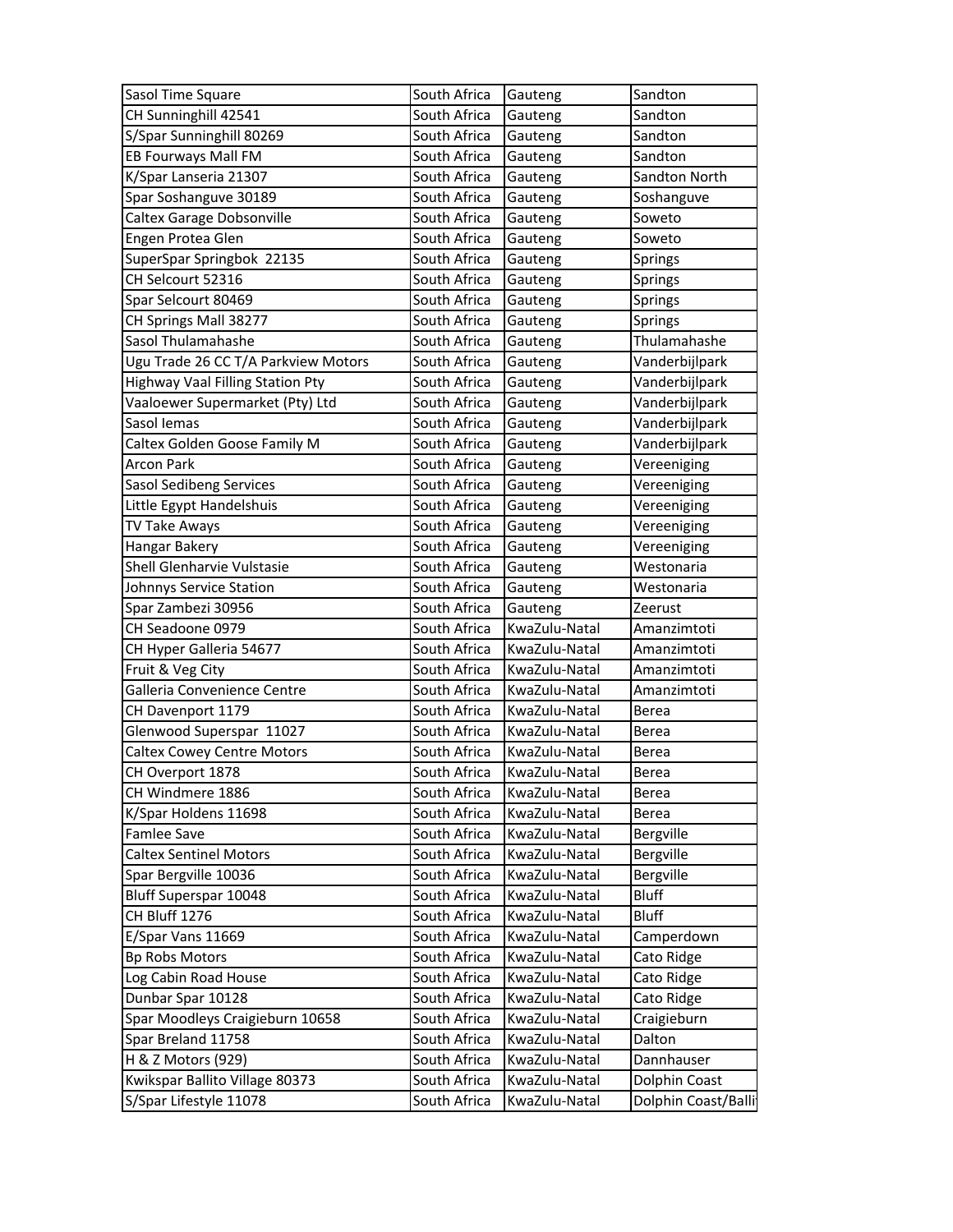| <b>EB Ballito Junction BN</b>                  | South Africa                 | KwaZulu-Natal                  | Dolphin Coast/Balli |
|------------------------------------------------|------------------------------|--------------------------------|---------------------|
| Tiffany's Superspar 11317                      | South Africa                 | KwaZulu-Natal                  | Dolphin Coast/Balli |
| Jeff's Kwikspar 11503                          | South Africa                 | KwaZulu-Natal                  | Dundee              |
| T/a Khyber Convenience Centre                  | South Africa                 | KwaZulu-Natal                  | Dundee              |
| CH Watercrest 82593                            | South Africa                 | KwaZulu-Natal                  | Durban              |
| Arcadia Superette                              | South Africa                 | KwaZulu-Natal                  | Durban              |
| CH Ballito Junction 34744                      | South Africa                 | KwaZulu-Natal                  | Durban              |
| CH Cornubia 34702                              | South Africa                 | KwaZulu-Natal                  | Durban              |
| K/Spar Marina 11588                            | South Africa                 | KwaZulu-Natal                  | Durban              |
| CH Reservior Hills 52235                       | South Africa                 | KwaZulu-Natal                  | Durban              |
| Engen Lagoon Service Station                   | South Africa                 | KwaZulu-Natal                  | Durban              |
| Total On Broadway                              | South Africa                 | KwaZulu-Natal                  | Durban North        |
| CH Virginia Circle 36306                       | South Africa                 | KwaZulu-Natal                  | Durban North        |
| CH Durban North 6789                           | South Africa                 | KwaZulu-Natal                  | Durban North        |
| <b>Caltex Glenview Service Station</b>         | South Africa                 | KwaZulu-Natal                  | Durban North        |
| Superspar Eastmans 10671                       | South Africa                 | KwaZulu-Natal                  | Durban North        |
| Spar Riverside 11768                           | South Africa                 | KwaZulu-Natal                  | Durban North        |
| Caltex Bellair S/station                       | South Africa                 | KwaZulu-Natal                  | Durban South        |
| CH Southway Mall 6763                          | South Africa                 | KwaZulu-Natal                  | Durban South        |
| Spar Yellowwood Park 11083                     | South Africa                 | KwaZulu-Natal                  | Durban South        |
| Engen Bimboos                                  | South Africa                 | KwaZulu-Natal                  | Empangeni           |
| Engen Ngwenya Service Station                  | South Africa                 | KwaZulu-Natal                  | Empangeni           |
| CH Empangeni Sanlam 1616                       | South Africa                 | KwaZulu-Natal                  | Empangeni           |
| North Coast 1 Stop                             | South Africa                 | KwaZulu-Natal                  | Empangeni           |
| Whe Investment Cc T/a                          | South Africa                 | KwaZulu-Natal                  | Eshowe              |
|                                                |                              |                                |                     |
| <b>Z T Stationers Eshowe</b>                   | South Africa                 | KwaZulu-Natal                  | Eshowe              |
| <b>Coley Supermarket</b>                       | South Africa                 | KwaZulu-Natal                  | Eshowe              |
| Superspar Eshowe 11547                         | South Africa                 | KwaZulu-Natal                  | Eshowe              |
| Spar Estcourt 80443                            | South Africa                 | KwaZulu-Natal                  | Estcourt            |
| Gerry's Motors                                 | South Africa                 | KwaZulu-Natal                  | Estcourt            |
| Macksons Food Zone                             | South Africa                 | KwaZulu-Natal                  | Estcourt            |
| Spar Glencoe 10193                             | South Africa                 | KwaZulu-Natal                  | Glencoe             |
| Kwateds Development (PTY)Ltd                   | South Africa                 | KwaZulu-Natal                  | Greytown            |
| Daddy's Service Station                        | South Africa                 | KwaZulu-Natal                  | Greytown            |
| Aheers Supermarket                             | South Africa                 | KwaZulu-Natal                  | Greytown            |
| Engen Quickshop                                | South Africa                 | KwaZulu-Natal                  | Harding             |
| S/Spar Harding 80452                           | South Africa                 | KwaZulu-Natal                  | Harding             |
| S/Spar Hibberdene 11765                        | South Africa                 | KwaZulu-Natal                  | Hibberdene          |
| Pumula Superette                               | South Africa                 | KwaZulu-Natal                  | Hibberdene          |
| K/Spar Hillcrest 11592                         | South Africa                 | KwaZulu-Natal                  | Hillcrest           |
| S/Spar Richdens 11658                          | South Africa                 | KwaZulu-Natal                  | Hillcrest           |
| CH Hillcrest 42703                             | South Africa                 | KwaZulu-Natal                  | Hillcrest           |
| <b>Hilton Road Garage</b>                      | South Africa                 | KwaZulu-Natal                  | Hilton              |
| Hilton Quarry Spar 10962                       | South Africa                 | KwaZulu-Natal                  | Hilton              |
| T/a Total Hluhluwe                             | South Africa                 | KwaZulu-Natal                  | Hluhluwe            |
| S/Spar Hluhluwe 11666                          | South Africa                 | KwaZulu-Natal                  | Hluhluwe            |
| Jmd Cc - Classics - Bp Fairway                 | South Africa                 | KwaZulu-Natal                  | Howick              |
| Halfway Toyota                                 | South Africa                 | KwaZulu-Natal                  | Howick              |
| S/Spar Merrivale 11692<br>Spar Highflats 11296 | South Africa<br>South Africa | KwaZulu-Natal<br>KwaZulu-Natal | Howick              |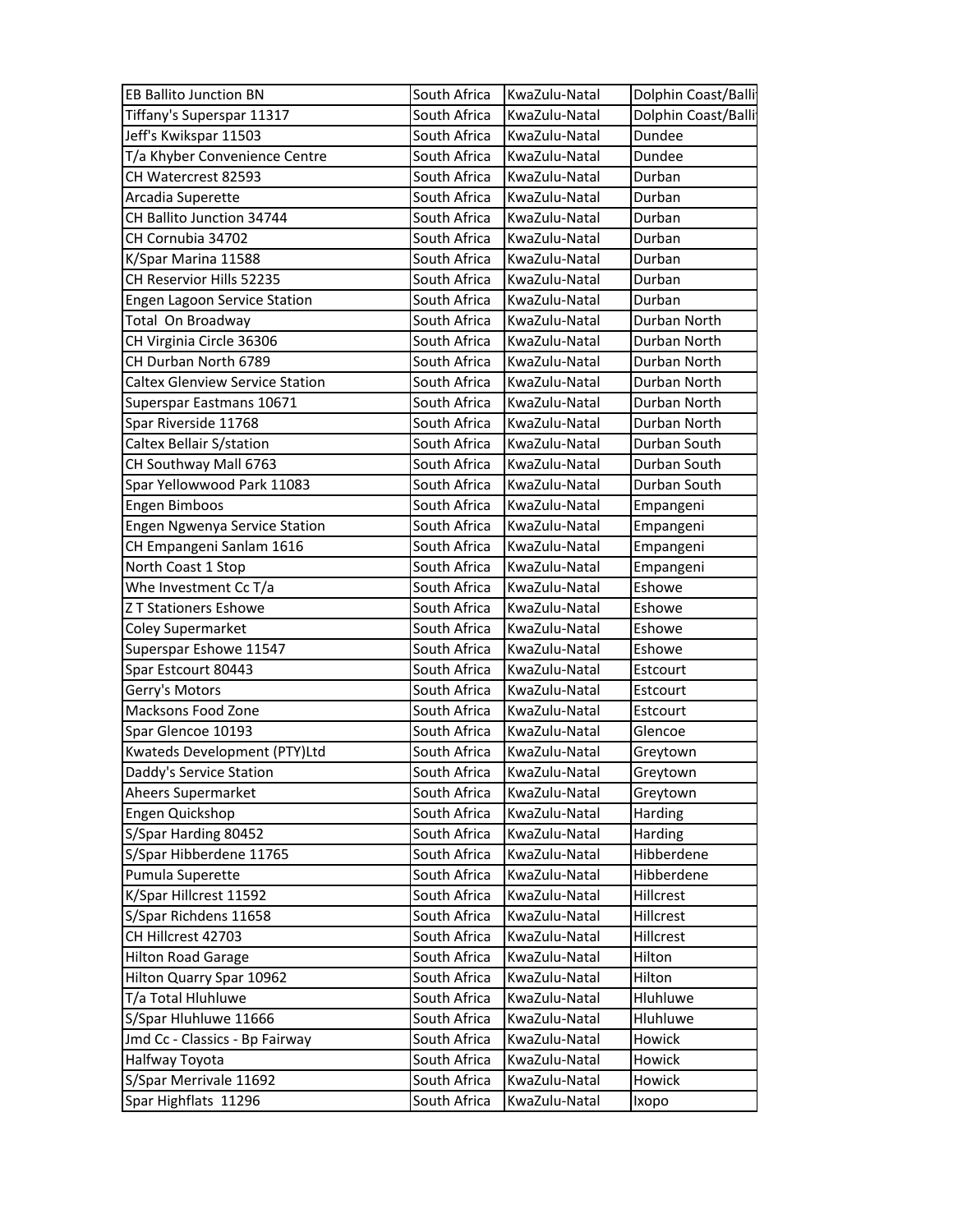| S/Spar Ixopo 11590                  | South Africa | KwaZulu-Natal | Ixopo              |
|-------------------------------------|--------------|---------------|--------------------|
| Engen Bj's Mkuze                    | South Africa | KwaZulu-Natal | Jozini             |
| S/Spar Winkle 10793                 | South Africa | KwaZulu-Natal | Kingsburgh         |
| Bestmade Cc T\a Maytime K\spar10922 | South Africa | KwaZulu-Natal | Kloof              |
| Superspar Kloof Village Mall 10583  | South Africa | KwaZulu-Natal | Kloof              |
| CH Gillits 37166                    | South Africa | KwaZulu-Natal | Kloof              |
| T/A Scribbles Kloof Scribbles Kloof | South Africa | KwaZulu-Natal | Kloof              |
| Kokstad Superspar 10286             | South Africa | KwaZulu-Natal | Kokstad            |
| S/Spar Rolyats 10488                | South Africa | KwaZulu-Natal | Kokstad            |
| Mount Currie 1 Stop (Pty) Ltd       | South Africa | KwaZulu-Natal | Kokstad            |
| Dawnside Cafe                       | South Africa | KwaZulu-Natal | KwaDukuza          |
| Stanger - superspar 10472           | South Africa | KwaZulu-Natal | KwaDukuza          |
| Spar De Francas 10111               | South Africa | KwaZulu-Natal | Ladysmith          |
| <b>BP Harrismith Motors</b>         | South Africa | KwaZulu-Natal | Ladysmith          |
| Engen Tugela 1 Stop North           | South Africa | KwaZulu-Natal | Ladysmith          |
| Engen Tugela One Stop South         | South Africa | KwaZulu-Natal | Ladysmith          |
| <b>Total Oasis Ladysmith</b>        | South Africa | KwaZulu-Natal | Ladysmith          |
| CH Ladysmith Mica Mall 96304        | South Africa | KwaZulu-Natal | Ladysmith          |
| <b>Total Filling Station Mandin</b> | South Africa | KwaZulu-Natal | Mandini            |
| Spar Mandini 80323                  | South Africa | KwaZulu-Natal | Mandini            |
| CH Margate 6713                     | South Africa | KwaZulu-Natal | Margate            |
| Ramsgate Stationers                 | South Africa | KwaZulu-Natal | Margate            |
| CH Shelley Beach 42698              | South Africa | KwaZulu-Natal | Margate            |
| <b>Thokans Cash Store</b>           | South Africa | KwaZulu-Natal | Mooi River         |
| Engen Roadside Service              | South Africa | KwaZulu-Natal | Mooi River         |
| Macksons Mooi River Pty Ltd         | South Africa | KwaZulu-Natal | Mooi River         |
| Sharp Supermarket                   | South Africa | KwaZulu-Natal | Mooi River         |
| Mooi River Spar 11297               | South Africa | KwaZulu-Natal | Mooi River         |
| MT Edgecombe Kwikspar 11315         | South Africa | KwaZulu-Natal | Mount Edgecombe    |
| Power Spar Mtuba - spar 11012       | South Africa | KwaZulu-Natal | Mtubatuba          |
| CH Mtuba Mall 36259                 | South Africa | KwaZulu-Natal | Mtubatuba          |
| Spar Mtunzini 10303                 | South Africa | KwaZulu-Natal | Mtunzini           |
| Fourways Kwikspar 10948             | South Africa | KwaZulu-Natal | New Germany        |
| Shell NPN Auto                      | South Africa | KwaZulu-Natal | New Germany        |
| New Hanover Garage                  | South Africa | KwaZulu-Natal | New Hanover        |
| Loriwell Pty Ltd Sasol Allen Street | South Africa | KwaZulu-Natal | Newcastle          |
| Peperico Fish & Chips               | South Africa | KwaZulu-Natal | Newcastle          |
| CH Newcastle 42672                  | South Africa | KwaZulu-Natal | Newcastle          |
| CH Castle Rock 030481               | South Africa | KwaZulu-Natal | Newcastle          |
| S/Spar Newcastle 80410              | South Africa | KwaZulu-Natal | Newcastle          |
| <b>NEWCASTLE PITSTOP</b>            | South Africa | KwaZulu-Natal | Newcastle          |
| T/A Kings Filling Station           | South Africa | KwaZulu-Natal | Newcastle          |
| Ral's Supermarket                   | South Africa | KwaZulu-Natal | Nkwazi/Zinkwazi Be |
| Zinkwazi Cafe                       | South Africa | KwaZulu-Natal | Nkwazi/Zinkwazi Be |
| Engen Polo Pony                     | South Africa | KwaZulu-Natal | Outer West Durbar  |
| Spar 1000 Hills 11275               | South Africa | KwaZulu-Natal | Outer West Durban  |
| Anesco Convenience                  | South Africa | KwaZulu-Natal | Paulpietersburg    |
| S/Spar Paul Pietersburg 11728       | South Africa | KwaZulu-Natal | Paulpietersburg    |
| CH Cascades 2662                    | South Africa | KwaZulu-Natal | Pietermaritzburg   |
| Hayfield Kwikspar 10887             | South Africa | KwaZulu-Natal | Pietermaritzburg   |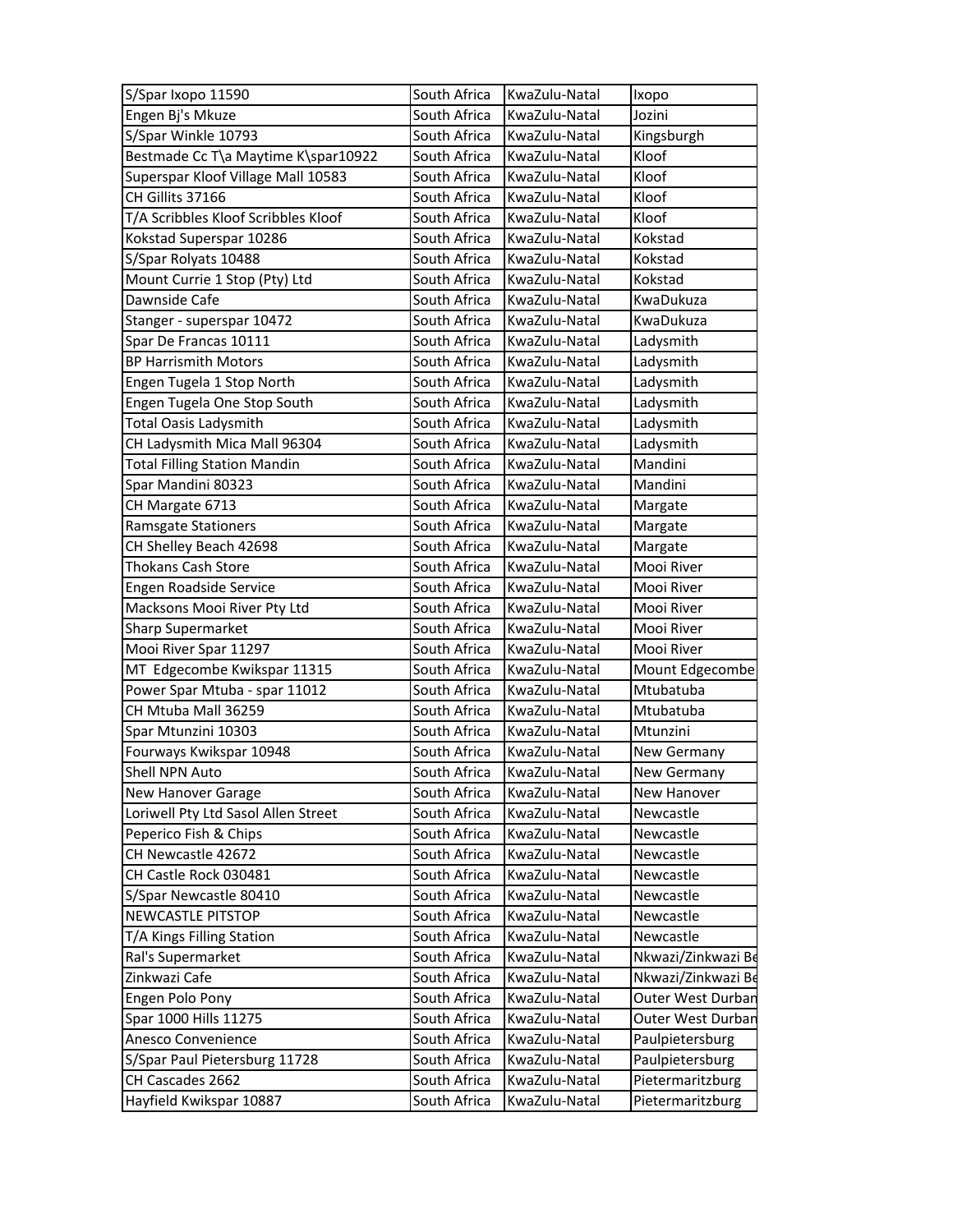| S/Spar Mills 11482                     | South Africa | KwaZulu-Natal | Pietermaritzburg    |
|----------------------------------------|--------------|---------------|---------------------|
| Linga Lapa                             | South Africa | KwaZulu-Natal | Pietermaritzburg    |
| S/Spar Northway 80398                  | South Africa | KwaZulu-Natal | Pietermaritzburg    |
| Pelham Tearoom                         | South Africa | KwaZulu-Natal | Pietermaritzburg    |
| Spar Selgro 11420                      | South Africa | KwaZulu-Natal | Pietermaritzburg    |
| Parklane Superspar 10425               | South Africa | KwaZulu-Natal | Pietermaritzburg    |
| Spar Mayor's Walk 11504                | South Africa | KwaZulu-Natal | Pietermaritzburg    |
| CH Scottsville 1608                    | South Africa | KwaZulu-Natal | Pietermaritzburg    |
| CH Woodburn 34728                      | South Africa | KwaZulu-Natal | Pietermaritzburg    |
| <b>Emily Stores</b>                    | South Africa | KwaZulu-Natal | Pietermaritzburg    |
| Duzi Convenience Centre                | South Africa | KwaZulu-Natal | Pietermaritzburg    |
| CH Midlands Mall 96320                 | South Africa | KwaZulu-Natal | Pietermaritzburg    |
| Main Spar 11367                        | South Africa | KwaZulu-Natal | Pinetown            |
| S/Spar Knowles 10283                   | South Africa | KwaZulu-Natal | Pinetown            |
| CH St Johns Center 2028                | South Africa | KwaZulu-Natal | Pinetown            |
| Caversham Motors                       | South Africa | KwaZulu-Natal | Pinetown            |
| Caltex Pinetown                        | South Africa | KwaZulu-Natal | Pinetown            |
| Caltex Maryland                        | South Africa | KwaZulu-Natal | Pongola             |
| Engen Pongola 1Stop                    | South Africa | KwaZulu-Natal | Pongola             |
| PLAZA PHARMACY/APTEEK                  | South Africa | KwaZulu-Natal | Pongola             |
| Port Edward Superspar 11398            | South Africa | KwaZulu-Natal | Port Edward         |
| Mac Banana                             | South Africa | KwaZulu-Natal | Port Edward         |
| Fresh Stop Umtentweni                  | South Africa | KwaZulu-Natal | Port Shepstone      |
| <b>Total Southport Service Station</b> | South Africa | KwaZulu-Natal | Port Shepstone      |
| Kwikspar Abingdon 11076                | South Africa | KwaZulu-Natal | Port Shepstone      |
| CH Queensburgh 6802                    | South Africa | KwaZulu-Natal | Queensburgh         |
| Meeren En See Filling Stn              | South Africa | KwaZulu-Natal | <b>Richards Bay</b> |
| Spar Meer En See 11339                 | South Africa | KwaZulu-Natal | <b>Richards Bay</b> |
| Kzn Motors                             | South Africa | KwaZulu-Natal | <b>Richards Bay</b> |
| CH Boardwalk Richards Bay 50801        | South Africa | KwaZulu-Natal | <b>Richards Bay</b> |
| ENGEN VELD EN VLEI R/BAY               | South Africa | KwaZulu-Natal | <b>Richards Bay</b> |
| Richmond Superspar 11555               | South Africa | KwaZulu-Natal | Richmond            |
| CH Mount Richmore Village 96312        | South Africa | KwaZulu-Natal | Salt Rock           |
| CH Scottburgh 6755                     | South Africa | KwaZulu-Natal | Scottburgh/Umzint   |
| Engen Umzinto Motors Garage            | South Africa | KwaZulu-Natal | Scottburgh/Umzint   |
| Mac's Country Grocer                   | South Africa | KwaZulu-Natal | Southbroom          |
| Banana Box                             | South Africa | KwaZulu-Natal | St Lucia            |
| Pick & Save Spar 10442                 | South Africa | KwaZulu-Natal | St Lucia            |
| CH King Shaka 58964                    | South Africa | KwaZulu-Natal | Stanger             |
| K/Spar Umdloti 11412                   | South Africa | KwaZulu-Natal | Umdloti             |
| EB La Lucia LL                         | South Africa | KwaZulu-Natal | Umhlanga            |
| Freshtop Ctx Lighthouse                | South Africa | KwaZulu-Natal | Umhlanga            |
| Spar Umhlanga 11134                    | South Africa | KwaZulu-Natal | Umhlanga            |
| EB Gateway GW                          | South Africa | KwaZulu-Natal | Umhlanga            |
| Caltex Gateway                         | South Africa | KwaZulu-Natal | Umhlanga            |
| CH Hyper Gateway 40206                 | South Africa | KwaZulu-Natal | Umhlanga            |
| Caltex Fresh Stop Forest Drive         | South Africa | KwaZulu-Natal | Umhlanga            |
| S/Spar Umkomaas 11130                  | South Africa | KwaZulu-Natal | Umkomaas            |
| Total Madlanduna                       | South Africa | KwaZulu-Natal | Umzimkulu           |
| S/Spar Underberg 10102                 | South Africa | KwaZulu-Natal | Underberg           |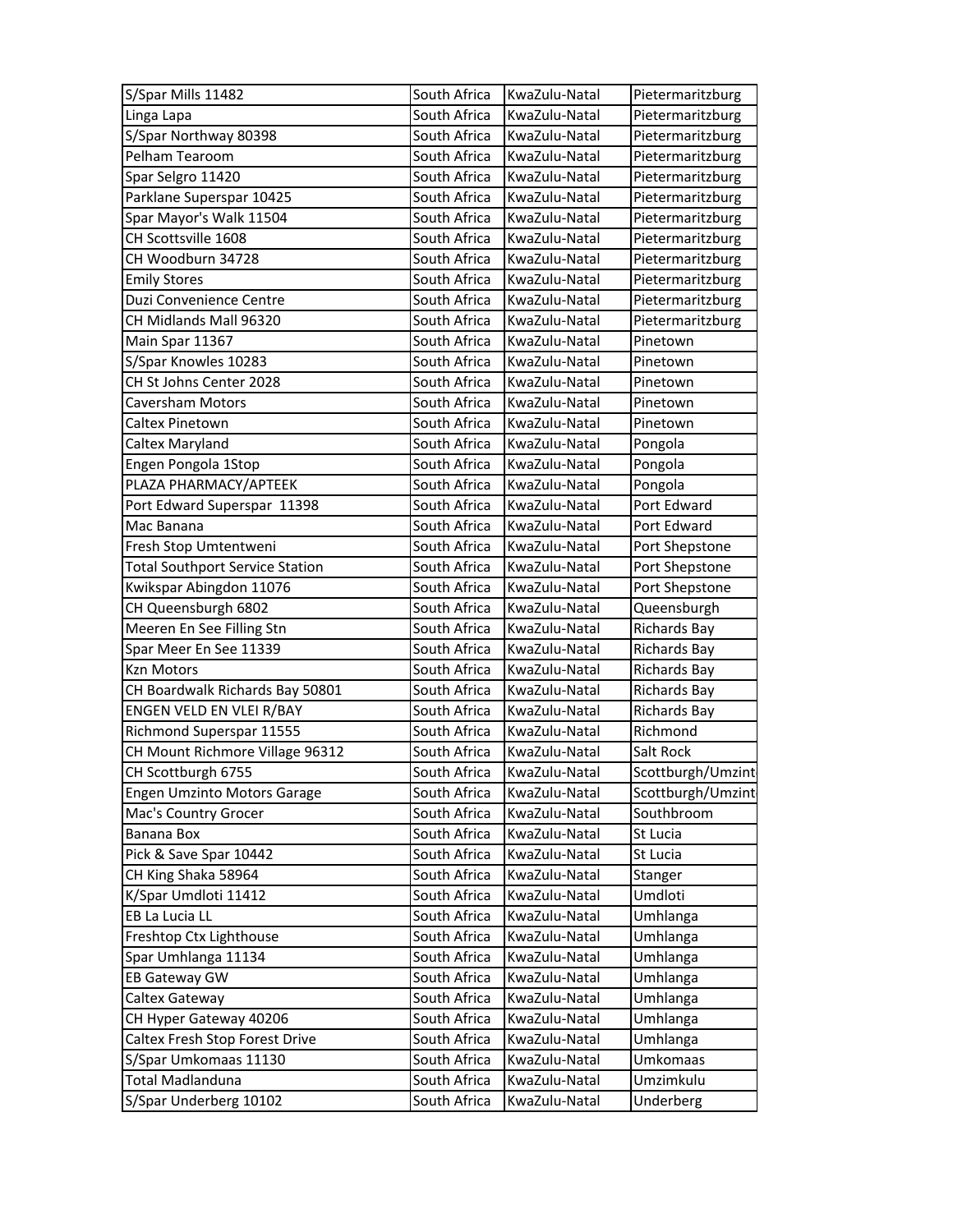| <b>Balele Motors</b>                               | South Africa                 | KwaZulu-Natal      | Utrecht                       |
|----------------------------------------------------|------------------------------|--------------------|-------------------------------|
| Spar Uncle Deli 11298                              | South Africa                 | KwaZulu-Natal      | Utrecht                       |
| S/Spar Volksrust 80256                             | South Africa                 | KwaZulu-Natal      | Volksrust                     |
| Spar Vrede 22283                                   | South Africa                 | KwaZulu-Natal      | Vrede                         |
| Jt's 24HR Shop                                     | South Africa                 | KwaZulu-Natal      | Vryheid                       |
| WEST END SUPERMARKET                               | South Africa                 | KwaZulu-Natal      | Vryheid                       |
| CH Vryheid 50550                                   | South Africa                 | KwaZulu-Natal      | Vryheid                       |
| Abaqulusi Superspar                                | South Africa                 | KwaZulu-Natal      | Vryheid                       |
| Seven Oaks Tea Room                                | South Africa                 | KwaZulu-Natal      | Wartburg                      |
| S/Spar Waterfall 11644                             | South Africa                 | KwaZulu-Natal      | Waterfall                     |
| E/Spar Westbrook 11639                             | South Africa                 | KwaZulu-Natal      | Westbrook                     |
| CH Hyper Pavallion 6810                            | South Africa                 | KwaZulu-Natal      | Westville                     |
| CH Westville 2175                                  | South Africa                 | KwaZulu-Natal      | Westville                     |
| S/Spar Westville 10075                             | South Africa                 | KwaZulu-Natal      | Westville                     |
| The Oaks Supermarket                               | South Africa                 | KwaZulu-Natal      | Winterton                     |
| Cedarwood Village                                  | South Africa                 | KwaZulu-Natal      | Winterton                     |
| S/Spar Winterton 80322                             | South Africa                 | KwaZulu-Natal      | Winterton                     |
| Savemor Alldays 31074                              | South Africa                 | Limpopo            | Alldays                       |
| T/A Bandelierkop Winkel                            | South Africa                 | Limpopo            | Bandelierkop                  |
| Sonskyn Motors                                     | South Africa                 | Limpopo            | Bela-Bela                     |
| CH Bela Bela 64612                                 | South Africa                 | Limpopo            | Bela-Bela                     |
| Engen Quick Shop Burgersfort                       | South Africa                 | Limpopo            | Burgersfort                   |
| Spar Burgersfort 60026                             | South Africa                 | Limpopo            | Burgersfort                   |
| Natasha G/huys t/a Aloe Spar 752192                | South Africa                 | Limpopo            | Burgersfort                   |
| S/Spar Giyani 80156                                | South Africa                 | Limpopo            | Giyani                        |
|                                                    |                              |                    |                               |
| S/Spar Mopani 80157                                | South Africa                 | Limpopo            | Giyani                        |
| Spar Groblersdal 30284                             | South Africa                 | Limpopo            | Groblersdal                   |
| Tm Nissan Fresh Stop                               | South Africa                 | Limpopo            | Groblersdal                   |
| S/Spar Groblerdal Mall 31046                       | South Africa                 | Limpopo            | Groblersdal                   |
| <b>Foodzone Haenertsburg</b>                       | South Africa                 | Limpopo            | Haenertsburg                  |
| Total Hoedspruit Lebamba Centre Gar                | South Africa                 | Limpopo            | Hoedspruit                    |
| Spar Hoedspruit 60055                              | South Africa                 | Limpopo            | Hoedspruit                    |
| Yolger Traders Hoedspruit                          | South Africa                 | Limpopo            | Hoedspruit                    |
| Drielhoek                                          | South Africa                 | Limpopo            | Hoedspruit                    |
| <b>Fueland Investments CC</b>                      | South Africa                 | Limpopo            | Hoedspruit                    |
| Lebowakgomo Superspar 30880                        | South Africa                 | Limpopo            | Lebowakgomo                   |
| <b>Bosveld Sentra</b>                              | South Africa                 | Limpopo            | Lephalale                     |
| Mogol Stores (Pty) Ltd 30651                       | South Africa                 | Limpopo            | Lephalale                     |
| Karee Vulstasie                                    | South Africa                 | Limpopo            | Lephalale                     |
| Capricorn N1 East FS                               | South Africa                 | Limpopo            | Louis Trichardt               |
| <b>Caltex Palm Motors</b>                          | South Africa                 | Limpopo            | Louis Trichardt               |
| Freshstop Safari Motors                            | South Africa                 | Limpopo            | Louis Trichardt               |
| 24 Seven Shop                                      | South Africa                 | Limpopo            | Louis Trichardt               |
| CH Louis Trichardt 58029                           | South Africa                 | Limpopo            | Louis Trichardt               |
| CH Makhado Crossing 85363                          | South Africa                 | Limpopo            | Louis Trichardt               |
| Spar Soutpansberg 30950                            | South Africa                 | Limpopo            | Louis Trichardt               |
| <b>Engen Garage</b>                                | South Africa                 | Limpopo            | Makhado                       |
| Spar Louis Trichardt 30402                         | South Africa                 | Limpopo            | Makhado                       |
| Nzhelele Spar 30996<br>Masingita Develpmnt Fill St | South Africa<br>South Africa | Limpopo<br>Limpopo | Makhado Village<br>Malamulele |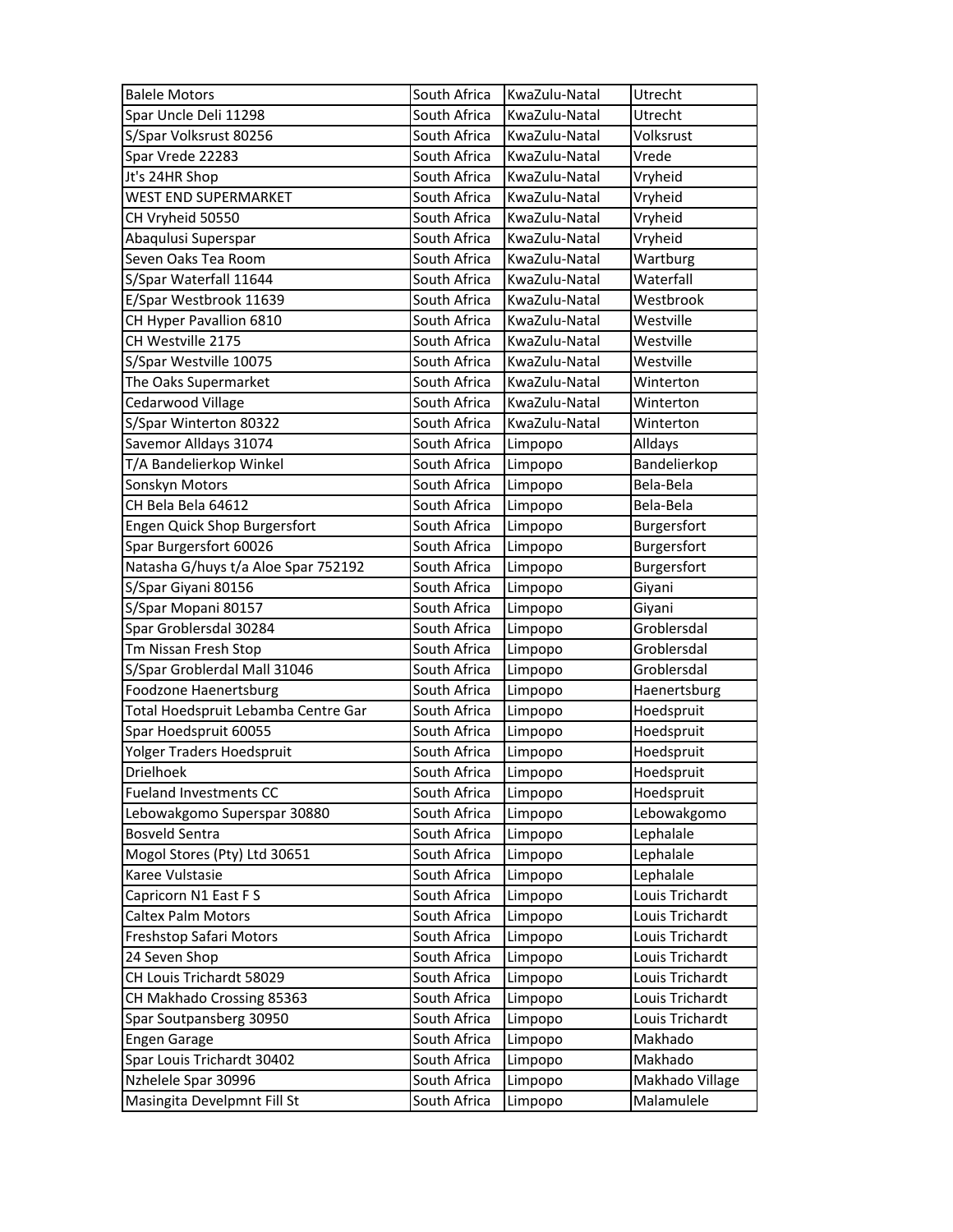| <b>Total Malamulele Motors</b>     | South Africa | Limpopo | Malamulele     |
|------------------------------------|--------------|---------|----------------|
| <b>Ivorson Filling Station</b>     | South Africa | Limpopo | Marble Hall    |
| Super Spar Marble Hall 10355       | South Africa | Limpopo | Marble Hall    |
| Cessmyl C Store                    | South Africa | Limpopo | Modimolle      |
| Sasol Nylstoom                     | South Africa | Limpopo | Modimolle      |
| <b>Total Modimolle</b>             | South Africa | Limpopo | Modimolle      |
| CH Modimolle 38269                 | South Africa | Limpopo | Modimolle      |
| K/Spar Nylstroom 10415             | South Africa | Limpopo | Modimolle      |
| Spar Modjadjiskloof 30704          | South Africa | Limpopo | Modjadjiskloof |
| <b>Kgotsong Filling Station</b>    | South Africa | Limpopo | Mokopane       |
| Nyl Mini Mark                      | South Africa | Limpopo | Mokopane       |
| CH Mokopane 1030                   | South Africa | Limpopo | Mokopane       |
| Mokopane Superspar 30677           | South Africa | Limpopo | Mokopane       |
| E/Spar at Mooketsi 31102           | South Africa | Limpopo | Mooketsi       |
| <b>Total Naboomspruit</b>          | South Africa | Limpopo | Mookgopong     |
| Impala Diensstasie                 | South Africa | Limpopo | Musina         |
| Mesina Groetemark                  | South Africa | Limpopo | Musina         |
| Spar Cross 30160                   | South Africa | Limpopo | Musina         |
| Istores Messina PTY LTD T/A S/Spar | South Africa | Limpopo | Musina         |
| CH Musina Mall 64573               | South Africa | Limpopo | Musina         |
| Viva Northam                       | South Africa | Limpopo | Northam        |
| Kaleb Beleggings T/A Oasis Kafee   | South Africa | Limpopo | Ohrigstad      |
| Spar Kruger Park 60011             | South Africa | Limpopo | Phalaborwa     |
| Paris SM & Cafe                    | South Africa | Limpopo | Polokwane      |
| Sasol Bendor                       | South Africa | Limpopo | Polokwane      |
| S/Spar Thornhill 31029             | South Africa | Limpopo | Polokwane      |
| Sasol Gateway                      | South Africa | Limpopo | Polokwane      |
| CH Mall Of North 57861             | South Africa | Limpopo | Polokwane      |
| Platinum Park Spar 30623           | South Africa | Limpopo | Polokwane      |
| <b>Total Fauna Park</b>            | South Africa | Limpopo | Polokwane      |
| CH Savannah Mall 64599             | South Africa | Limpopo | Polokwane      |
| Engen Impala Petro Port            | South Africa | Limpopo | Polokwane      |
| <b>Wylies Kafee</b>                | South Africa | Limpopo | Polokwane      |
| Flora Park Spar 30948              | South Africa | Limpopo | Polokwane      |
| <b>Total Nobody</b>                | South Africa | Limpopo | Polokwane      |
| Ivypark Supermarket                | South Africa | Limpopo | Polokwane      |
| T/A Viva Ndlwana Filling Station   | South Africa | Limpopo | Polokwane      |
| Southgate Road House               | South Africa | Limpopo | Polokwane      |
| Shell Ultra City Noord             | South Africa | Limpopo | Polokwane      |
| <b>Farmyard Filling Station</b>    | South Africa | Limpopo | Polokwane      |
| <b>Engen Fontana S Station</b>     | South Africa | Limpopo | Polokwane      |
| Sasol Peninapark                   | South Africa | Limpopo | Polokwane      |
| <b>Total New World</b>             | South Africa | Limpopo | Polokwane      |
| CH Polokwane 2214                  | South Africa | Limpopo | Polokwane      |
| Spar Retail Stores (Pty) Ltd 30695 | South Africa | Limpopo | Polokwane      |
| Ancharlene Cafe                    | South Africa | Limpopo | Polokwane      |
| E/Spar at Sediba 31095             | South Africa | Limpopo | Polokwane      |
| <b>Engen Petrostop S Station</b>   | South Africa | Limpopo | Polokwane      |
| Sasol Madiba Park                  | South Africa | Limpopo | Polokwane      |
| Roedtan Express S Station          | South Africa | Limpopo | Roedtan        |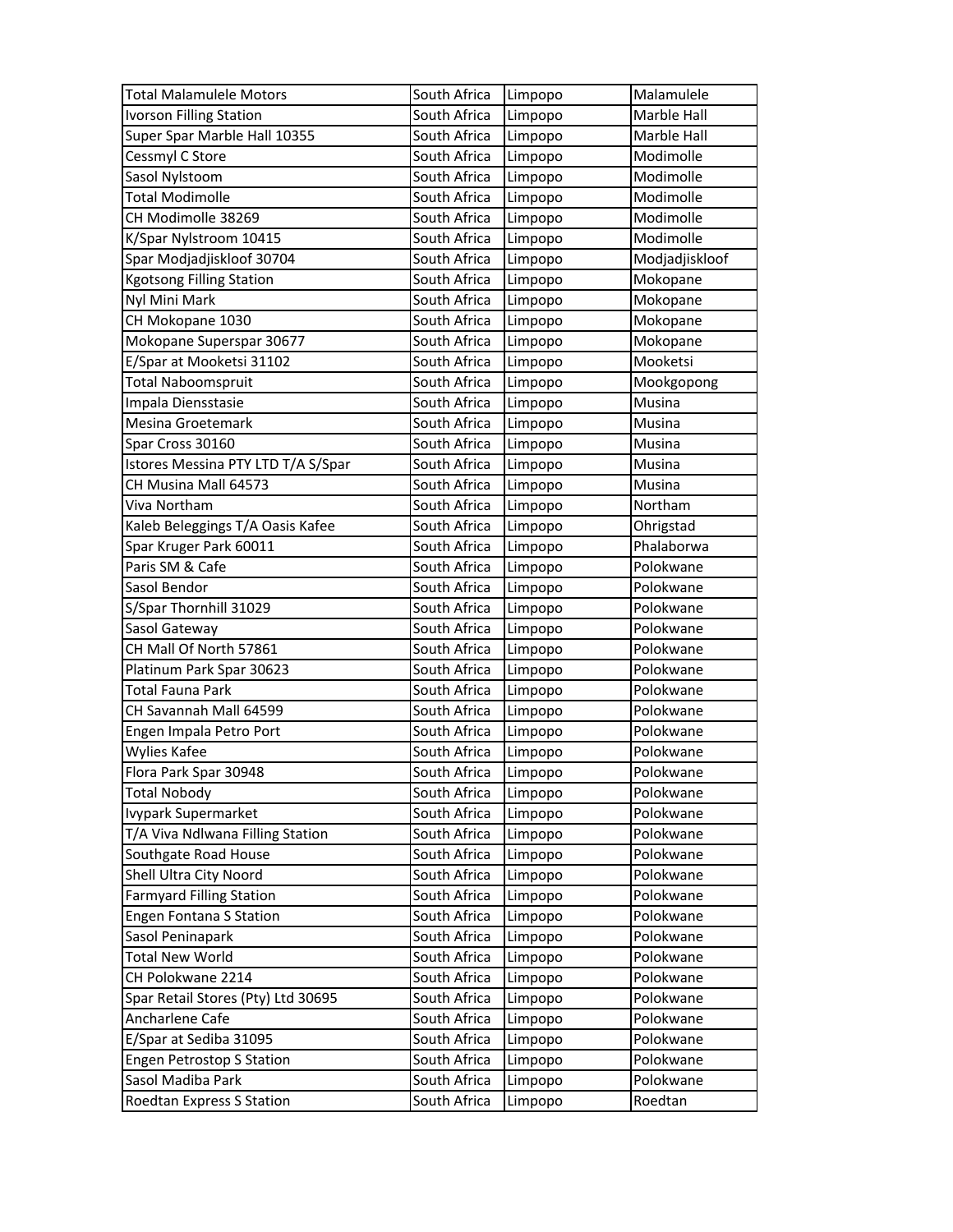| Sasol Steelpoort                    | South Africa | Limpopo    | Steelpoort      |
|-------------------------------------|--------------|------------|-----------------|
| <b>Union Garage Shell</b>           | South Africa | Limpopo    | Thabazimbi      |
| Gageni Trade And Invest 121         | South Africa | Limpopo    | Thabazimbi      |
| Engen Thabazimbi                    | South Africa | Limpopo    | Thabazimbi      |
| <b>Excel Garage</b>                 | South Africa | Limpopo    | Thabazimbi      |
| Total T&2                           | South Africa | Limpopo    | Thabazimbi      |
| Die Lantern - Cafe                  | South Africa | Limpopo    | Thabazimbi      |
| Spar Thaba 30143                    | South Africa | Limpopo    | Thabazimbi      |
| <b>Udumo Trading</b>                | South Africa | Limpopo    | Thohoyandou     |
| Thavhani Superspar 31055            | South Africa | Limpopo    | Thohoyandou     |
| T/A Thohoyandou Convenience centre  | South Africa | Limpopo    | Thohoyandou     |
| Spar Thohoyandou 30343              | South Africa | Limpopo    | Thohoyandou     |
| Spar Sibasa 30612                   | South Africa | Limpopo    | Thohoyandou     |
| Sasol Tzaneen                       | South Africa | Limpopo    | Tzaneen         |
| Total Tzaneen                       | South Africa | Limpopo    | Tzaneen         |
| Caltex Shop                         | South Africa | Limpopo    | <b>Tzaneen</b>  |
| <b>Execel Claude Wheatley</b>       | South Africa | Limpopo    | Tzaneen         |
| Sasol Agatha                        | South Africa | Limpopo    | Tzaneen         |
| Venbeck CC                          | South Africa | Limpopo    | Tzaneen         |
| Total La Boutique                   | South Africa | Limpopo    | <b>Tzaneen</b>  |
| Tzaneen Spar 30617                  | South Africa | Limpopo    | Tzaneen         |
| Spar Zeederberg 30557               | South Africa | Limpopo    | Vaalwater       |
| Savemor Vivo 30861                  | South Africa | Limpopo    | Vivo            |
| Savemor Country King 64010          | South Africa | Mpumalanga | <b>Badplaas</b> |
| Balfour Spar 21597                  | South Africa | Mpumalanga | <b>Balfour</b>  |
| Chennin Hills Trading 10 (PTY) Ltd  | South Africa | Mpumalanga | Barberton       |
| Spar Belfast 60067                  | South Africa | Mpumalanga | <b>Belfast</b>  |
| S/Spar Highlands 60016              | South Africa | Mpumalanga | <b>Belfast</b>  |
| <b>Shell Action Service Station</b> | South Africa | Mpumalanga | <b>Belfast</b>  |
| Sasol Bethal                        | South Africa | Mpumalanga | <b>Bethal</b>   |
| N17 Take Away                       | South Africa | Mpumalanga | Bethal          |
| Bethal Super Spar 21665             | South Africa | Mpumalanga | Bethal          |
| Sasol Delmas                        | South Africa | Mpumalanga | Delmas          |
| Spar Delmas 21673                   | South Africa | Mpumalanga | Delmas          |
| Tutuni Petrol Shell                 | South Africa | Mpumalanga | Delmas          |
| <b>Arbees Supermarket</b>           | South Africa | Mpumalanga | Dullstroom      |
| T/A Lebamba Supermarket Dullstroom  | South Africa | Mpumalanga | Dullstroom      |
| <b>Total N4 Filling Station</b>     | South Africa | Mpumalanga | Emalahleni      |
| Engen Del Judor S/Centre            | South Africa | Mpumalanga | Emalahleni      |
| Engen GC Gypsey                     | South Africa | Mpumalanga | Emalahleni      |
| Sasol Gordon Road                   | South Africa | Mpumalanga | Emalahleni      |
| Wilco t/a Sasol Watermeyer          | South Africa | Mpumalanga | Emalahleni      |
| <b>Total Petroport North</b>        | South Africa | Mpumalanga | Emalahleni      |
| <b>Total Petroport South</b>        | South Africa | Mpumalanga | Emalahleni      |
| Saveways Superspar 21683            | South Africa | Mpumalanga | Emalahleni      |
| S/Spar Elukwatini 60126             | South Africa | Mpumalanga | eManzana        |
| <b>Starstop Machado</b>             | South Africa | Mpumalanga | ENtokozweni     |
| Caltex Calstar S/Station            | South Africa | Mpumalanga | Ermelo          |
| <b>Freshstop Denne Motors</b>       | South Africa | Mpumalanga | Ermelo          |
| Sasol Ermelo                        | South Africa | Mpumalanga | Ermelo          |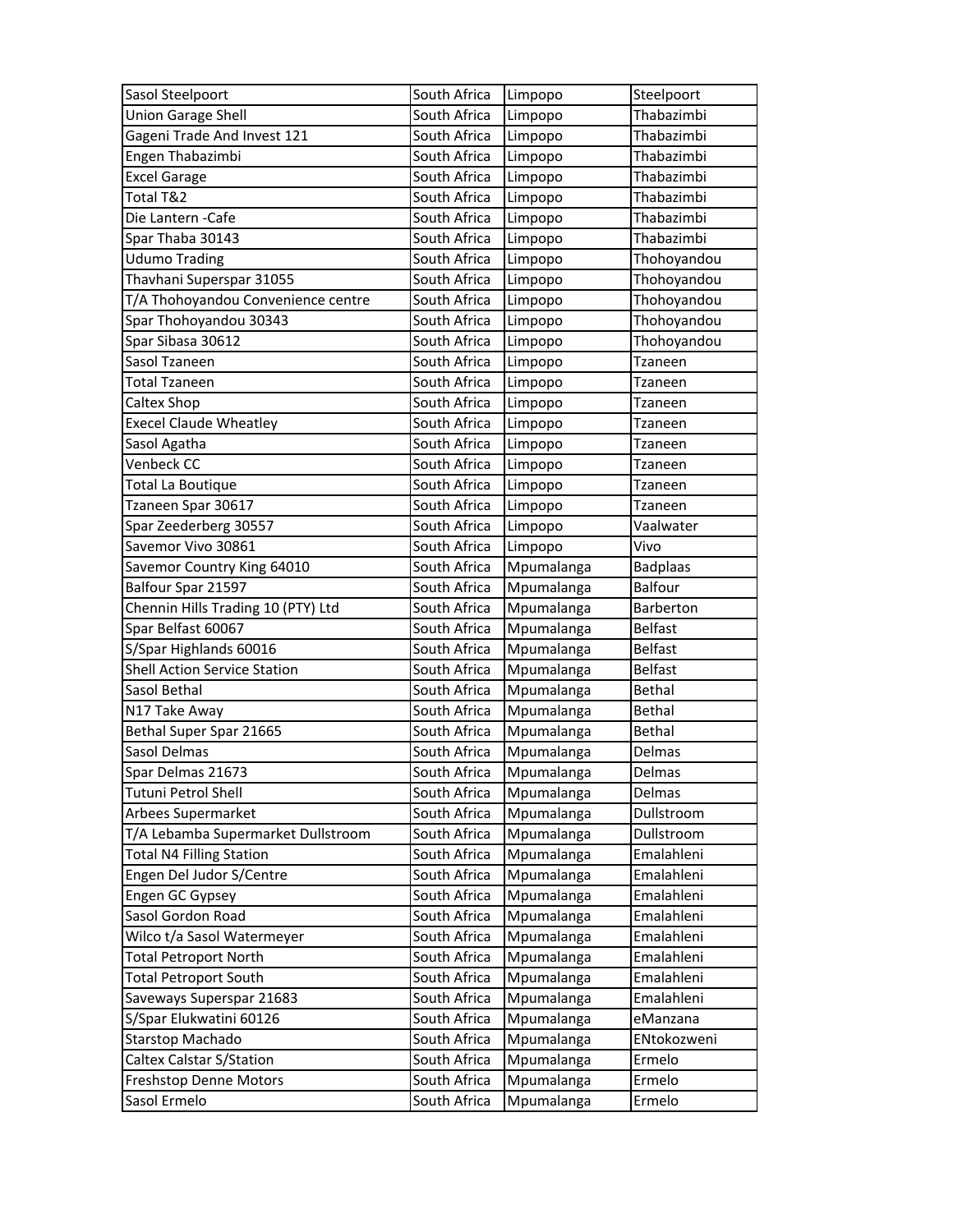| Engen Pitstop                       | South Africa | Mpumalanga | Ermelo       |
|-------------------------------------|--------------|------------|--------------|
| Total Ermelo Toyota Bonjour         | South Africa | Mpumalanga | Ermelo       |
| Midway Kafee                        | South Africa | Mpumalanga | Ermelo       |
| CH Ermelo 49137                     | South Africa | Mpumalanga | Ermelo       |
| Total N17                           | South Africa | Mpumalanga | Ermelo       |
| Engen Evander Garage                | South Africa | Mpumalanga | Evander      |
| <b>Engen Bluehaze F Station</b>     | South Africa | Mpumalanga | Hazyview     |
| <b>Total Hazyview Motors</b>        | South Africa | Mpumalanga | Hazyview     |
| Spar Indlovu 60017                  | South Africa | Mpumalanga | Hazyview     |
| CH Hazyview Junction 68056          | South Africa | Mpumalanga | Hazyview     |
| Spar Komatipoort 60056              | South Africa | Mpumalanga | Komatipoort  |
| Engen Komati                        | South Africa | Mpumalanga | Komatipoort  |
| Freshstop Mega Motors               | South Africa | Mpumalanga | Kriel        |
| Superspar Kriel 21667               | South Africa | Mpumalanga | Kriel        |
| McGee & Co Lydenburg (Pty) Ltd      | South Africa | Mpumalanga | Lydenburg    |
| Johnny O Rama                       | South Africa | Mpumalanga | Lydenburg    |
| Taboo Trading 0014 Pty LTD          | South Africa | Mpumalanga | Lydenburg    |
| CH Lydenburg 50526                  | South Africa | Mpumalanga | Lydenburg    |
| Engen Lydenburg Conv Centre         | South Africa | Mpumalanga | Lydenburg    |
| JGA Janse Van Rensburg T/A Highway  | South Africa | Mpumalanga | Machadodorp  |
| Dups Cafe & Take Away               | South Africa | Mpumalanga | Malelane     |
| T/A Hectorspruit Motors             | South Africa | Mpumalanga | Malelane     |
| Engen Malelane Q Shop               | South Africa | Mpumalanga | Malelane     |
| Sasol Filling Station Malalane      | South Africa | Mpumalanga | Malelane     |
| <b>Big Save Marble Hall</b>         | South Africa | Mpumalanga | Marble Hall  |
| Ingwe Supermarket                   | South Africa | Mpumalanga | Marloth Park |
| Shell Halls Gateway Motors          | South Africa | Mpumalanga | Mbombela     |
| El Madre Motors t/a Engen           | South Africa | Mpumalanga | Mbombela     |
| Spar Steiltes 60125                 | South Africa | Mpumalanga | Mbombela     |
| Spar The Village 60111              | South Africa | Mpumalanga | Mbombela     |
| Spar Orchards 60004                 | South Africa | Mpumalanga | Mbombela     |
| CH Nelspruit 93178                  | South Africa | Mpumalanga | Mbombela     |
| Engen Riverside Convenience Centre  | South Africa | Mpumalanga | Mbombela     |
| CH Riverside Mall 45036             | South Africa | Mpumalanga | Mbombela     |
| Spar Sonpark 60005                  | South Africa | Mpumalanga | Mbombela     |
| Engen Belladonna Motors             | South Africa | Mpumalanga | Mbombela     |
| Spar Courtside 60124                | South Africa | Mpumalanga | Mbombela     |
| Spar Crossing 60009                 | South Africa | Mpumalanga | Mbombela     |
| Engen Waterfront                    | South Africa | Mpumalanga | Middelburg   |
| Engen Nictru                        | South Africa | Mpumalanga | Middelburg   |
| Dexamate PTY LTD t a Alzu           | South Africa | Mpumalanga | Middelburg   |
| De Voetpad Kloof                    | South Africa | Mpumalanga | Middelburg   |
| <b>Hoeveld Garage</b>               | South Africa | Mpumalanga | Morgenzon    |
| Mediclinic Coffee Couture Nelspruit | South Africa | Mpumalanga | Nelspruit    |
| Riverside Superspar 60073           | South Africa | Mpumalanga | Nelspruit    |
| Fresh Stop R40                      | South Africa | Mpumalanga | Nelspruit    |
| EB Ilanga Mall NS                   | South Africa | Mpumalanga | Nelspruit    |
| Highway - Spar 60029                | South Africa | Mpumalanga | Ngodwana     |
| Reggies 1 Stop (Pty) Ltd            | South Africa | Mpumalanga | Piet Retief  |
| New Lido                            | South Africa | Mpumalanga | Piet Retief  |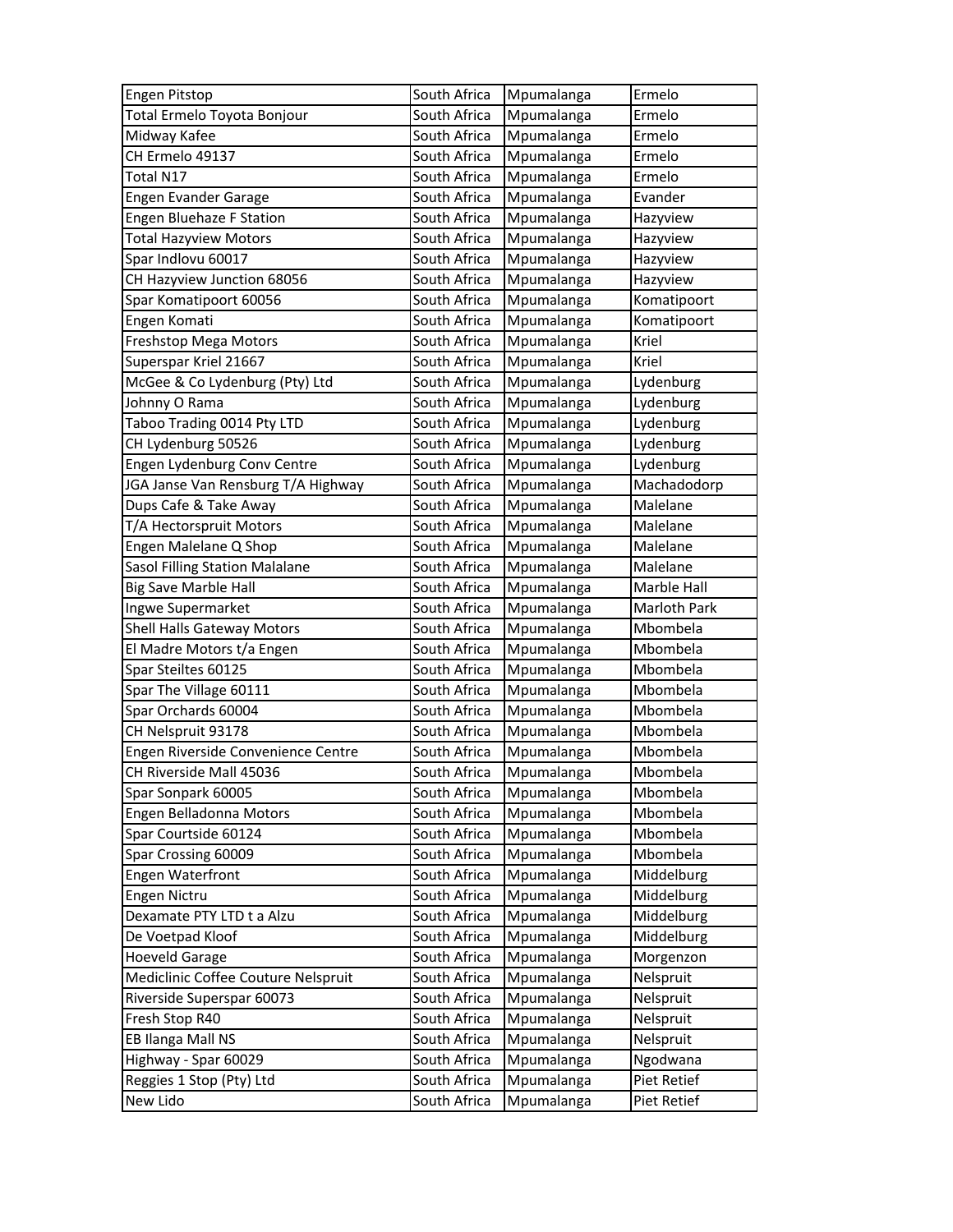| Spar Sabie 80338                    | South Africa | Mpumalanga | Sabie              |
|-------------------------------------|--------------|------------|--------------------|
| Sasol Stadium                       | South Africa | Mpumalanga | Secunda            |
| Sasol Secunda CBD                   | South Africa | Mpumalanga | Secunda            |
| Leading Prospects Trading 128 Pty   | South Africa | Mpumalanga | Secunda            |
| CH Hyper Secunda Mall 38235         | South Africa | Mpumalanga | Secunda            |
| Spar Secunda 21674                  | South Africa | Mpumalanga | Secunda            |
| Super Spar 5 Star 21671             | South Africa | Mpumalanga | Secunda            |
| Foodlovers Market Secunda           | South Africa | Mpumalanga | Secunda            |
| Engen Trek-In                       | South Africa | Mpumalanga | Standerton         |
| Sasol Junxion Standerton            | South Africa | Mpumalanga | Standerton         |
| <b>Ekker-Valley Trading cc</b>      | South Africa | Mpumalanga | Standerton         |
| Spar Standerton 21675               | South Africa | Mpumalanga | Standerton         |
| Sasol Florapark                     | South Africa | Mpumalanga | Standerton         |
| T/a Shell Trichardt (Pty) Ltd       | South Africa | Mpumalanga | Trichardt          |
| Aveling Convenience Centre          | South Africa | Mpumalanga | Volksrust          |
| Frontiers Fuel-Raceway (Pty)Ltd     | South Africa | Mpumalanga | White River        |
| Engen Parkville Motors              | South Africa | Mpumalanga | White River        |
| Engen Siyaya Numbi Garage           | South Africa | Mpumalanga | White River        |
| Uncle George Take Aways             | South Africa | Mpumalanga | White River        |
| Mario's Butchery                    | South Africa | Mpumalanga | <b>White River</b> |
| Spar White River 60010              | South Africa | Mpumalanga | White River        |
| Spar Mini Whiteriver 60148          | South Africa | Mpumalanga | White River        |
| CH White River 85282                | South Africa | Mpumalanga | <b>White River</b> |
| Engen Kwena Park S/Station          | South Africa | North-West | <b>Brits</b>       |
| Greens S/M F/Station                | South Africa | North-West | <b>Brits</b>       |
|                                     |              |            |                    |
| Sasol Brits 1                       | South Africa | North-West | <b>Brits</b>       |
| <b>Total Madibeng</b>               | South Africa | North-West | <b>Brits</b>       |
| <b>Total Sport S/Station Bonjou</b> | South Africa | North-West | <b>Brits</b>       |
| Model Melk Winkel No 2              | South Africa | North-West | <b>Brits</b>       |
| Model Melk Winkel No 1              | South Africa | North-West | <b>Brits</b>       |
| Africa Supermarker                  | South Africa | North-West | <b>Brits</b>       |
| Sasol Sunshine Motors               | South Africa | North-West | <b>Brits</b>       |
| CH Magalies 85452                   | South Africa | North-West | <b>Brits</b>       |
| Caltex Fresh Stop Buffelspoort      | South Africa | North-West | Buffelspoort       |
| Spar Christiana 22108               | South Africa | North-West | Christiana         |
| SL Caffe Trading as Engen           | South Africa | North-West | Christiana         |
| Spar Delareyville 10116             | South Africa | North-West | Delareyville       |
| Sampie Motors                       | South Africa | North-West | Derby              |
| CH Hartbeespoort 52201              | South Africa | North-West | Hartbeespoort      |
| Sasol Broederstroom                 | South Africa | North-West | Hartebeespoort     |
| S/Spar Mountain Lake 30840          | South Africa | North-West | Hartebeespoort     |
| S/Spar The Islands 80126            | South Africa | North-West | Hartebeespoort     |
| Engen umfula 1 Stop 3               | South Africa | North-West | Hartebeespoort     |
| <b>Total Pecanwood</b>              | South Africa | North-West | Hartebeespoort     |
| Damdoryn Spar 31051                 | South Africa | North-West | Hartebeespoort     |
| Spar Sediba 30945                   | South Africa | North-West | Hartebeespoort     |
| Freshstop Xanadu                    | South Africa | North-West | Hartebeespoort     |
| S Spar MCC 10365                    | South Africa | North-West | Klerksdorp         |
| CH Matlosana 64492                  | South Africa | North-West | Klerksdorp         |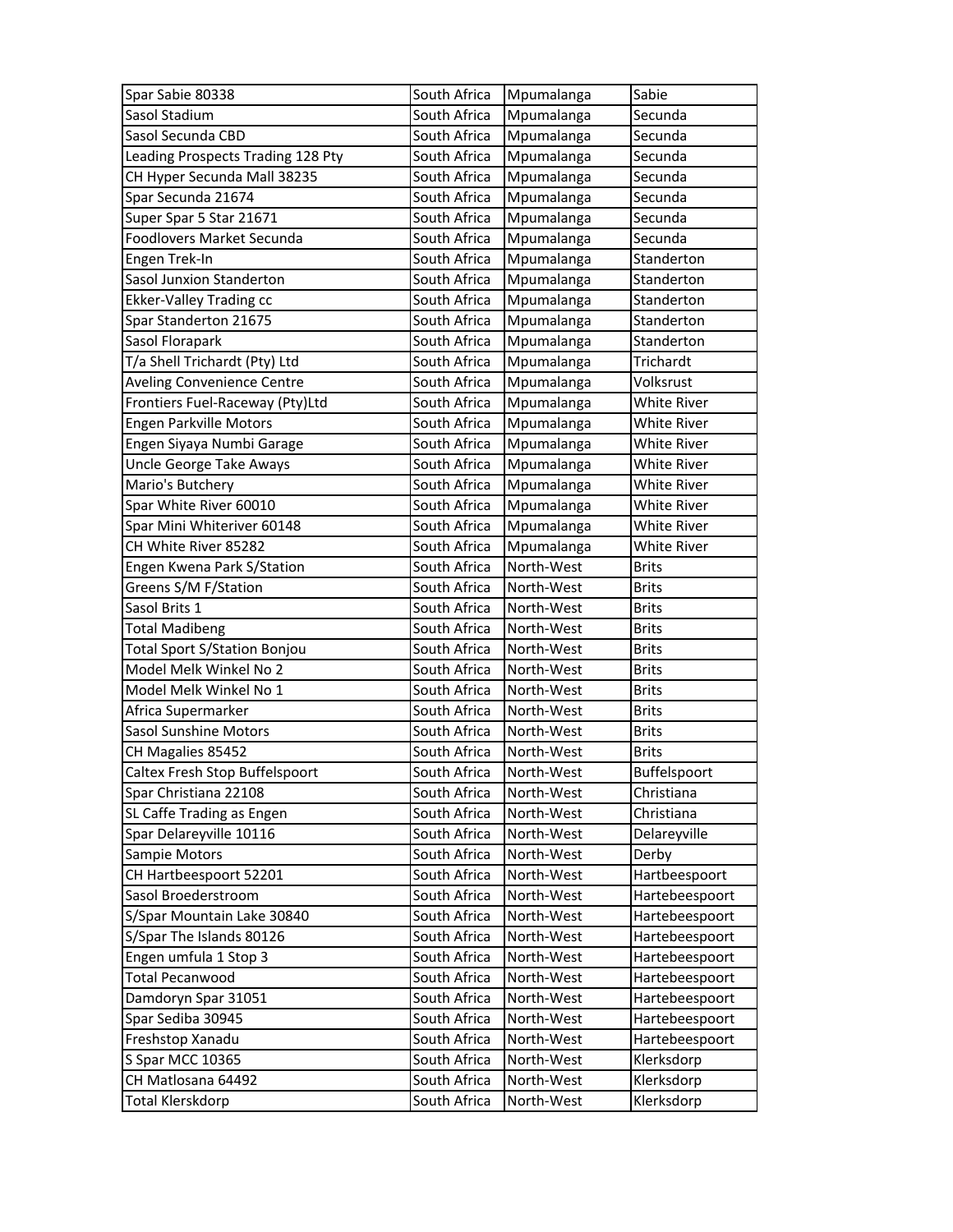| T/A Flamwood Convenience Centre    | South Africa                 | North-West               | Klerksdorp          |
|------------------------------------|------------------------------|--------------------------|---------------------|
| Kwikspar Flimieda 25018            | South Africa                 | North-West               | Klerksdorp          |
| Caltex Irenepark                   | South Africa                 | North-West               | Klerksdorp          |
| CH Flamwood 55021                  | South Africa                 | North-West               | Klerksdorp          |
| CH Hyper Klerksdorp 2303           | South Africa                 | North-West               | Klerksdorp          |
| Millennium Diensstasie             | South Africa                 | North-West               | Koster              |
| <b>Smileys Super Save</b>          | South Africa                 | North-West               | Koster              |
| T/a Ultra City Kroondal East       | South Africa                 | North-West               | Kroondal            |
| Palm Sands Superspar 21126         | South Africa                 | North-West               | Lichtenburg         |
| CH Lichtenburg 52772               | South Africa                 | North-West               | Lichtenburg         |
| <b>Total Lichtenburg</b>           | South Africa                 | North-West               | Lichtenburg         |
| S/Spar Mini Market 10374           | South Africa                 | North-West               | Lichtenburg         |
| CH Brits Mall 58168                | South Africa                 | North-West               | Madibeng            |
| Totobola Supermark                 | South Africa                 | North-West               | Mafikeng            |
| Golfview Superette                 | South Africa                 | North-West               | Mafikeng            |
| T/A Total Mafikeng F & R Service   | South Africa                 | North-West               | Mafikeng            |
| <b>Engen Crail Service</b>         | South Africa                 | North-West               | Mafikeng            |
| Spar Mafikeng 22157                | South Africa                 | North-West               | Mafikeng            |
| Era's Pharmacy                     | South Africa                 | North-West               | Mafikeng            |
| CH Mafikeng 52853                  | South Africa                 | North-West               | Mafikeng            |
| PNA Mafikeng                       | South Africa                 | North-West               | Mafikeng            |
| Sasol Riviera Park F Station       | South Africa                 | North-West               | Mafikeng            |
| Sasol Aerodome Park F S            | South Africa                 | North-West               | Mahikeng            |
| Caltex Olifantsnekvulstasie        | South Africa                 | North-West               | <b>Olifants Nek</b> |
| S/Spar St Micheal 25142            | South Africa                 | North-West               | Orkney              |
|                                    |                              |                          |                     |
| King Take Aways                    | South Africa                 | North-West               | Potchefstroom       |
| Spar Bailie Park 21222             | South Africa                 | North-West               | Potchefstroom       |
| Rio Cafe                           | South Africa                 | North-West               | Potchefstroom       |
| CH Potchefstroom 50518             | South Africa                 | North-West               | Potchefstroom       |
| Spar Potchefstroom 21167           | South Africa                 | North-West               | Potchefstroom       |
| S Spar Potch 21140                 | South Africa                 | North-West               | Potchefstroom       |
| <b>Total Potchefstroom</b>         | South Africa                 | North-West               | Potchefstroom       |
| CH Mooi River Junction 84008       | South Africa                 | North-West               | Potchefstroom       |
| Quattro Foods Pty Ltd              | South Africa                 | North-West               | Potchefstroom       |
| Quintac 34 (Pty) Ltd               | South Africa                 | North-West               | Potchefstroom       |
| CH Hyper Rustenberg 50534          | South Africa                 | North-West               | Rustenburg          |
| Spar Tuscany 22164                 | South Africa                 | North-West               | Rustenburg          |
| <b>Total Cashan</b>                | South Africa                 | North-West               | Rustenburg          |
| <b>Total Pilansberg Motor Tuck</b> | South Africa                 | North-West               | Rustenburg          |
| Shell Ultra City Kroondal West     | South Africa                 | North-West               | Rustenburg          |
| S/Spar Mooi Nooi 21735             | South Africa                 | North-West               | Rustenburg          |
| Sasol Proteapark                   | South Africa                 | North-West               | Rustenburg          |
| <b>Hyper Slaghuis</b>              | South Africa                 | North-West               | Rustenburg          |
| Engen Rudan 1 Stop                 | South Africa                 | North-West               | Rustenburg          |
| Shalom MBT Petroleum               | South Africa                 | North-West               | Rustenburg          |
| <b>Total Rustenburg</b>            | South Africa                 | North-West               | Rustenburg          |
| Spar Kroondal 21731                | South Africa                 | North-West               | Rustenburg          |
| S/Spar Rustenburg 21992            | South Africa                 | North-West               | Rustenburg          |
| Zorba Cafe<br>S/Spar Safari 22073  | South Africa<br>South Africa | North-West<br>North-West | Rustenburg          |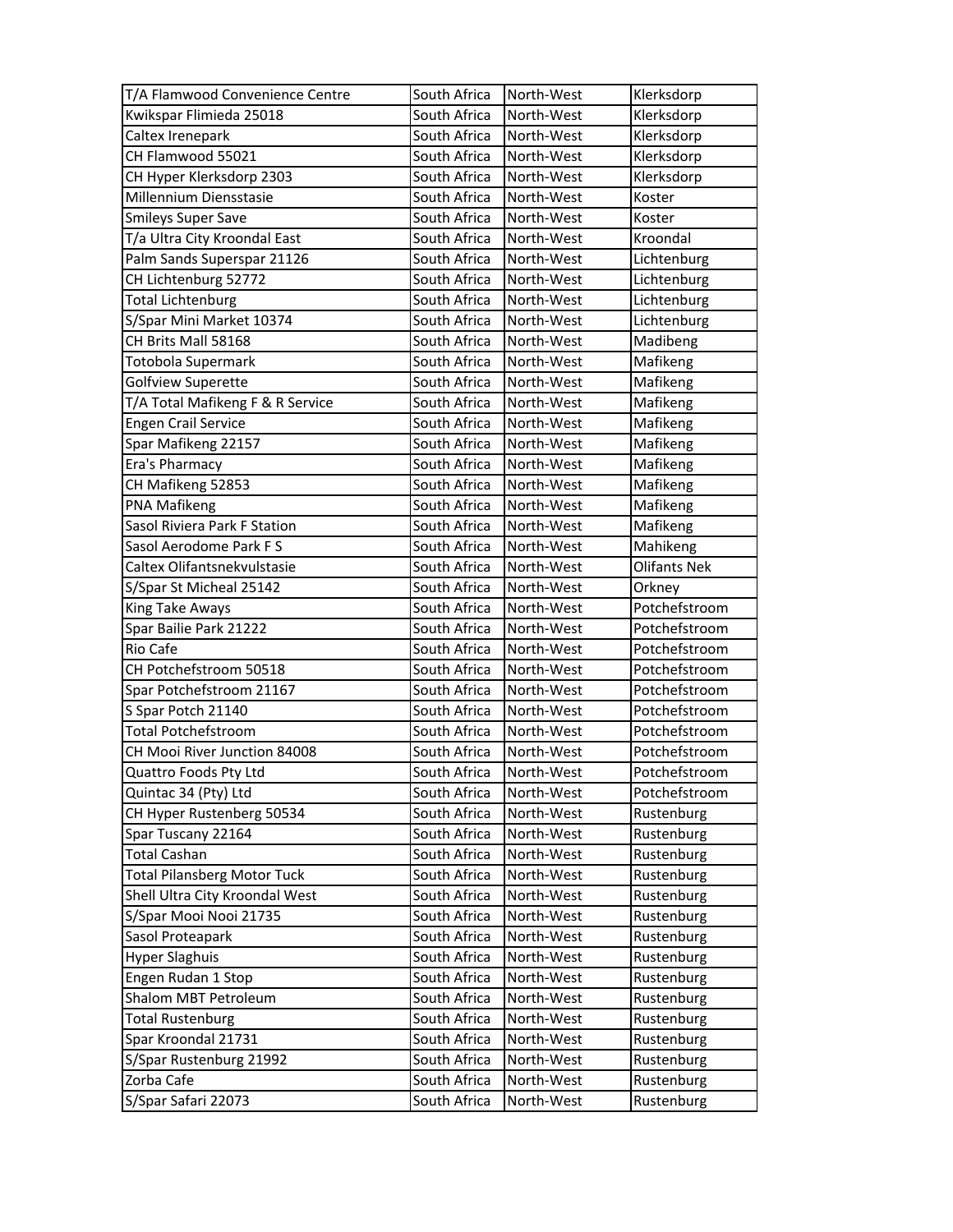| CH Rustenburg 085460                | South Africa | North-West          | Rustenburg           |
|-------------------------------------|--------------|---------------------|----------------------|
| Spar Roosville 80175                | South Africa | North-West          | Sannieshof           |
| Kwikspar Schweizer 21424            | South Africa | North-West          | Schweizer-Reneke     |
| Synchrim CC t/a Viva Slurry         | South Africa | North-West          | Slurry               |
| Sun Village Zenex (PTY) LTD T/A Eng | South Africa | North-West          | Sun City             |
| Swartruggens Garage                 | South Africa | North-West          | Swartruggens         |
| S SPAR Alpha 21957                  | South Africa | North-West          | Ventersdorp          |
| Engen Vryburg C/Centre              | South Africa | North-West          | Vryburg              |
| Oase Motors                         | South Africa | North-West          | Vryburg              |
| <b>Aznip Motors</b>                 | South Africa | North-West          | Wolmaranstad         |
| <b>Woltemade S/Station Shell</b>    | South Africa | North-West          | Zeerust              |
| Spar Calvinia 35330                 | South Africa | Northern Cape       | Calvinia             |
| Colesberg 1 Stop                    | South Africa | Northern Cape       | Colesberg            |
| Shell Ultra City                    | South Africa | Northern Cape       | Colesberg            |
| Madeira Supermarket                 | South Africa | Northern Cape       | De Aar               |
| CH De Aar 6284                      | South Africa | Northern Cape       | De Aar               |
| Douglas Spar 21444                  | South Africa | Northern Cape       | Douglas              |
| Indraf Handelaar                    | South Africa | Northern Cape       | Hanover              |
| CH Hartswater 36827                 | South Africa | Northern Cape       | Hartswater           |
| Warrelwind Deli                     | South Africa | Northern Cape       | Hopetown             |
| Kameeldoring Kafee                  | South Africa | Northern Cape       | Kathu                |
| CH Kimberley New Park Game CE       | South Africa | Northern Cape       | Kimberley            |
| Kwik Spar Riviera 21635             | South Africa | Northern Cape       | Kimberley            |
| Dulcè Cafè @ Mediclinic Gariep      | South Africa | Northern Cape       | Kimberley            |
| CH Diamond Pavillion 46171          | South Africa | Northern Cape       | Kimberley            |
| Trevenna Monument 21448             | South Africa | Northern Cape       | Kimberley            |
| Engen CBK Trek Quick Shop           | South Africa | Northern Cape       | Kuruman              |
| Riverwalk Mini Mark                 | South Africa | Northern Cape       | Kuruman              |
| Oasis Cafe                          | South Africa | Northern Cape       | Noupoort             |
| Fuel-A-Lot                          | South Africa | Northern Cape       | Olifantshoek         |
| Werda SM                            | South Africa | Northern Cape       | Philipstown          |
| T/a Jimbos                          | South Africa | Northern Cape       | Postmasburg          |
| Spar Springbok 35064                | South Africa | Northern Cape       | Springbok            |
| <b>Upington Convenience Centre</b>  | South Africa | Northern Cape       | Upington             |
| Kloof Kafee                         | South Africa | Northern Cape       | Van der Kloof        |
| Spar Warrenton 10546                | South Africa | Northern Cape       | Warrenton            |
| Williston Ko op                     | South Africa | Northern Cape       | Williston            |
| Aloe Motors T5733 SPD               | South Africa | <b>Western Cape</b> | Albertinia           |
| CH Rylands Village 85258            | South Africa | <b>Western Cape</b> | Athlone              |
| Engen Swartland 1 Stop              | South Africa | <b>Western Cape</b> | Atlantis             |
| Engen Swartberg 1 Stop              | South Africa | Western Cape        | <b>Beaufort West</b> |
| Admiror Trading (Pty) Ltd           | South Africa | Western Cape        | <b>Beaufort West</b> |
| Good Hope Cafe                      | South Africa | <b>Western Cape</b> | <b>Beaufort West</b> |
| CH Beaufort West 51297              | South Africa | <b>Western Cape</b> | <b>Beaufort West</b> |
| EB Tygervalley TV                   | South Africa | <b>Western Cape</b> | <b>Bellville</b>     |
| Vinyard Deli                        | South Africa | <b>Western Cape</b> | <b>Bellville</b>     |
| Spar Old Oak 35547                  | South Africa | Western Cape        | <b>Bellville</b>     |
| CH Big Bay 42999                    | South Africa | <b>Western Cape</b> | Blouberg             |
| CH Table View 2599                  | South Africa | Western Cape        | Blouberg             |
| CH Hyper Parklands (Sandown) 30732  | South Africa | Western Cape        | Blouberg             |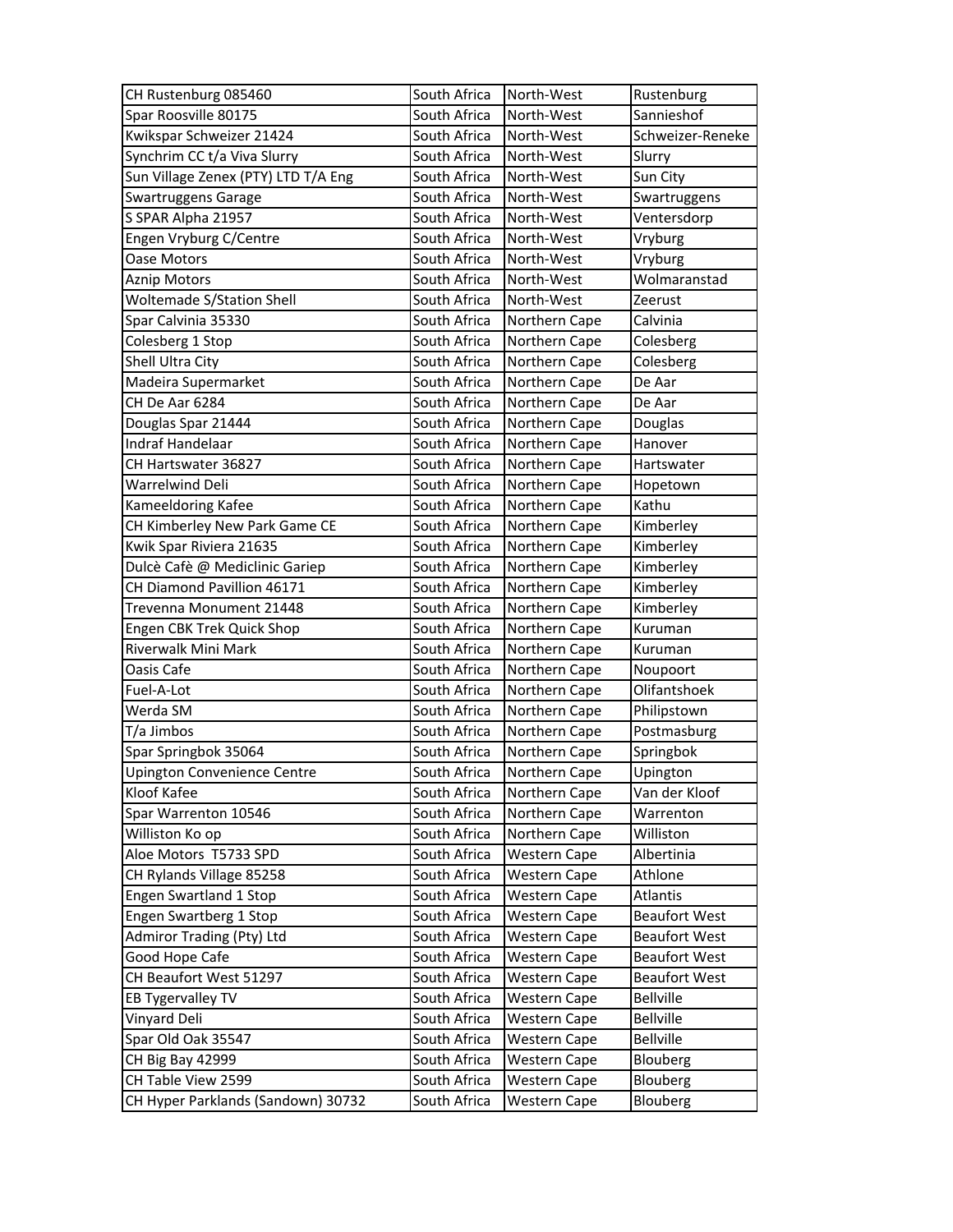| S/Spar Parklands 35822                       | South Africa                 | <b>Western Cape</b>          | Blouberg             |
|----------------------------------------------|------------------------------|------------------------------|----------------------|
| CH De Grendel 55160                          | South Africa                 | <b>Western Cape</b>          | Blouberg             |
| CH Table Bay Mall 96710                      | South Africa                 | <b>Western Cape</b>          | Blouberg             |
| Spar Bonnievale 35297                        | South Africa                 | <b>Western Cape</b>          | Bonnievale           |
| CH Hyper Brackenfell 2701                    | South Africa                 | <b>Western Cape</b>          | Brackenfell          |
| CH Cape Gate 42973                           | South Africa                 | <b>Western Cape</b>          | <b>Brackenfell</b>   |
| Spar Express Kruispad 36198                  | South Africa                 | <b>Western Cape</b>          | Brackenfell          |
| CH Protea Heights 42981                      | South Africa                 | <b>Western Cape</b>          | Brackenfell          |
| Spar Protea Heights 35829                    | South Africa                 | Western Cape                 | Brackenfell          |
| Spar Brackenfell 35568                       | South Africa                 | <b>Western Cape</b>          | <b>Brackenfell</b>   |
| Soetsmuisberg T4242634                       | South Africa                 | <b>Western Cape</b>          | Bredasdorp           |
| CH Bredasdorp 57798                          | South Africa                 | <b>Western Cape</b>          | Bredasdorp           |
| Spar Die Handelshuis 35712                   | South Africa                 | Western Cape                 | Bredasdorp           |
| Spar Calitzdorp 36079                        | South Africa                 | <b>Western Cape</b>          | Calitzdorp           |
| CH Constantia 83531                          | South Africa                 | <b>Western Cape</b>          | Cape Town            |
| T/a Oranje Convenience Centre                | South Africa                 | <b>Western Cape</b>          | Cape Town            |
| CH Kloof Street 1373                         | South Africa                 | Western Cape                 | Cape Town            |
| CH Okavango Crossing 66868                   | South Africa                 | <b>Western Cape</b>          | Cape Town            |
| Caltex Marine Drive S/Station                | South Africa                 | Western Cape                 | Cape Town            |
| CH Sea Point 1844                            | South Africa                 | <b>Western Cape</b>          | Cape Town            |
| CH Vergelegen Plein 39142                    | South Africa                 | <b>Western Cape</b>          | Cape Town            |
| EB V&A Waterfont WF                          | South Africa                 | <b>Western Cape</b>          | Cape Town            |
| K/Spar Vredehoek 35029                       | South Africa                 | <b>Western Cape</b>          | Cape Town            |
| S/Spar Ceres 35632                           | South Africa                 | <b>Western Cape</b>          | Ceres                |
| Spar Belmont 35004                           | South Africa                 | <b>Western Cape</b>          | Ceres                |
| Spar Citrusdal 35011                         | South Africa                 | <b>Western Cape</b>          | Citrusdal            |
| Spar Clanwilliam 35065                       | South Africa                 | Western Cape                 | Clanwilliam          |
| EB Cavendish Square CM                       | South Africa                 | Western Cape                 | Claremont            |
| <b>Engen Nemesia Service Station</b>         | South Africa                 | <b>Western Cape</b>          | Darling              |
| Darling Spar 35617                           | South Africa                 | <b>Western Cape</b>          | Darling              |
| Engen Grape Valley Convenient Centr          | South Africa                 | <b>Western Cape</b>          | De Doorns            |
| Spar De Doorns 36015                         | South Africa                 | <b>Western Cape</b>          | De Doorns            |
| EB Constantia Village CV                     | South Africa                 | <b>Western Cape</b>          | Deurdrif             |
| CH Cobble Walk 45109                         | South Africa                 | <b>Western Cape</b>          | Durbanville          |
| <b>Caltex Cavalier Motors</b>                | South Africa                 | <b>Western Cape</b>          | Durbanville          |
| CH Durbanville 0123                          | South Africa                 | <b>Western Cape</b>          | Durbanville          |
| Spar Palm Grove 36146                        | South Africa                 | <b>Western Cape</b>          | Durbanville          |
| Caltex Cobble Walk                           | South Africa                 | Western Cape                 | Durbanville          |
| Fish Hoek K/Spar 35328                       | South Africa                 | <b>Western Cape</b>          | Fish Hoek            |
| Spar Gansbaai 35432                          | South Africa                 | Western Cape                 | Gans Bay             |
| CH St Georges Square 6129                    | South Africa                 | <b>Western Cape</b>          | George               |
| CH York Street 57073                         | South Africa                 | Western Cape                 | George               |
| CH Hyper Eden Meander 91867                  | South Africa                 | Western Cape                 | George               |
| T/a Geneva's Superette                       | South Africa                 | <b>Western Cape</b>          | George               |
| Sasol Kraaibosch N2                          | South Africa                 | Western Cape                 | George               |
| Engen George Eco Stop                        |                              |                              | George               |
|                                              | South Africa                 | <b>Western Cape</b>          |                      |
| York Vulstasie CC                            | South Africa                 | <b>Western Cape</b>          | George               |
| Super Spar Heather Park 40248                | South Africa                 | Western Cape                 | George               |
| Spar Glenwood 36012<br>CH Hyper N1 City 6501 | South Africa<br>South Africa | Western Cape<br>Western Cape | Goodwood<br>Goodwood |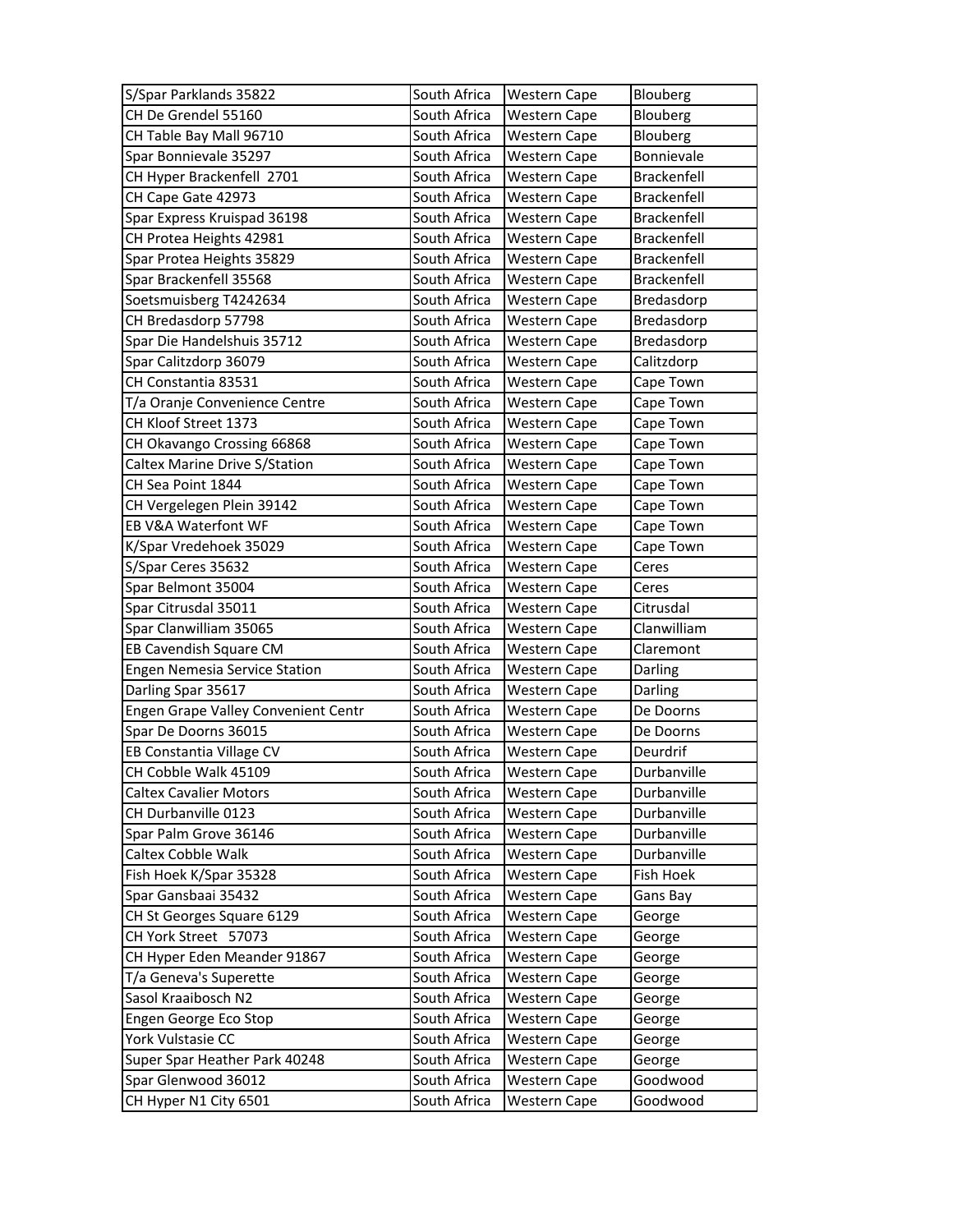| CH Gordon's Bay 82802              | South Africa | <b>Western Cape</b> | Gordons Bay      |
|------------------------------------|--------------|---------------------|------------------|
| De Dekke Spar - 35841              | South Africa | <b>Western Cape</b> | Great Brak River |
| Zippy's                            | South Africa | <b>Western Cape</b> | Greyton          |
| <b>Total Great Brak</b>            | South Africa | Western Cape        | Groot Brakrivier |
| Engen Heidelberg 1 Stop            | South Africa | <b>Western Cape</b> | Heidelberg       |
| Spar Heidelberg 35879              | South Africa | Western Cape        | Heidelberg       |
| Spar Eastcliff 35669               | South Africa | Western Cape        | Hermanus         |
| CH Hermanus 58689                  | South Africa | <b>Western Cape</b> | Hermanus         |
| Gateway Superspar 35947            | South Africa | <b>Western Cape</b> | Hermanus         |
| CH Whale Coast Mall 82797          | South Africa | <b>Western Cape</b> | Hermanus         |
| Spar Hopefield 35423               | South Africa | <b>Western Cape</b> | Hopefield        |
| CH Hout Bay 0872                   | South Africa | <b>Western Cape</b> | Hout Bay         |
| CH Kenilworth 6399                 | South Africa | <b>Western Cape</b> | Kenilworth       |
| Spar Kleinmond 35560               | South Africa | Western Cape        | Kleinmond        |
| East End Kwikspar 40307            | South Africa | <b>Western Cape</b> | Knysna           |
| Caltex Knysna Quays                | South Africa | <b>Western Cape</b> | Knysna           |
| BuffelsBaai Rest T3830038          | South Africa | Western Cape        | Knysna           |
| CH Knysna 48979                    | South Africa | <b>Western Cape</b> | Knysna           |
| S/Spar Cape Gate 35975             | South Africa | <b>Western Cape</b> | Kraaifontein     |
| FreshStop Marlboro Motors          | South Africa | Western Cape        | Kraaifontein     |
| <b>Engen Rally Motors</b>          | South Africa | <b>Western Cape</b> | Kraaifontein     |
| S/Spar Kraaifontein 35036          | South Africa | <b>Western Cape</b> | Kraaifontein     |
| S/Spar Zevenwacht 35554            | South Africa | <b>Western Cape</b> | Kuils River      |
| E/Spar Oostenberg 36086            | South Africa | Western Cape        | Kuils River      |
| S/Spar Haasendal 36117             | South Africa | <b>Western Cape</b> | Kuils River      |
| CH Zevenwacht 37255                | South Africa | <b>Western Cape</b> | Kuils River      |
| Spar Ladysmith 35195               | South Africa | Western Cape        | Ladismith        |
| CH Laguna Mall 34184               | South Africa | Western Cape        | Langebaan        |
| Engen False Bay 1 Stop             | South Africa | <b>Western Cape</b> | Macassar         |
| Biz Afrika 693 (Pty) Ltd T/A Ultra | South Africa | <b>Western Cape</b> | Macassar         |
| Spar Malmesbury 35529              | South Africa | <b>Western Cape</b> | Malmesbury       |
| CH Malmesbury 6462                 | South Africa | <b>Western Cape</b> | Malmesbury       |
| CH Meadowridge 1103                | South Africa | <b>Western Cape</b> | Meadowridge      |
| <b>Caltex Melkbos</b>              | South Africa | <b>Western Cape</b> | Melkbosstrand    |
| Sasol Melkbosstrand                | South Africa | Western Cape        | Melkbosstrand    |
| CH Century City 5204               | South Africa | Western Cape        | Milnerton        |
| Spar Edgemead 35381                | South Africa | Western Cape        | Milnerton        |
| CH Weltevreden 0678                | South Africa | <b>Western Cape</b> | Mitchells Plain  |
| Montague Spar 35561                | South Africa | <b>Western Cape</b> | Montagu          |
| Spar Moorreesburg 35544            | South Africa | <b>Western Cape</b> | Moorreesburg     |
| Caltex Starmart D/Baai             | South Africa | <b>Western Cape</b> | Mossel Bay       |
| S/Spar Mossel Bay 35496            | South Africa | Western Cape        | Mossel Bay       |
| Engen Mossel Bay 1 Stop            | South Africa | Western Cape        | Mossel Bay       |
| CH Heiderand 6331                  | South Africa | Western Cape        | Mossel Bay       |
| Hartenbos Volstasie                | South Africa | Western Cape        | Mossel Bay       |
| Spar Hartenbos 35883               | South Africa | <b>Western Cape</b> | Mossel Bay       |
| Crystal Rock Investment cc         | South Africa | Western Cape        | Mossel Bay       |
| CH Bayside(Mosselbay) 64646        | South Africa | <b>Western Cape</b> | Mossel Bay       |
| CH Muizenberg 0369                 |              |                     |                  |
|                                    | South Africa | Western Cape        | Muizenberg       |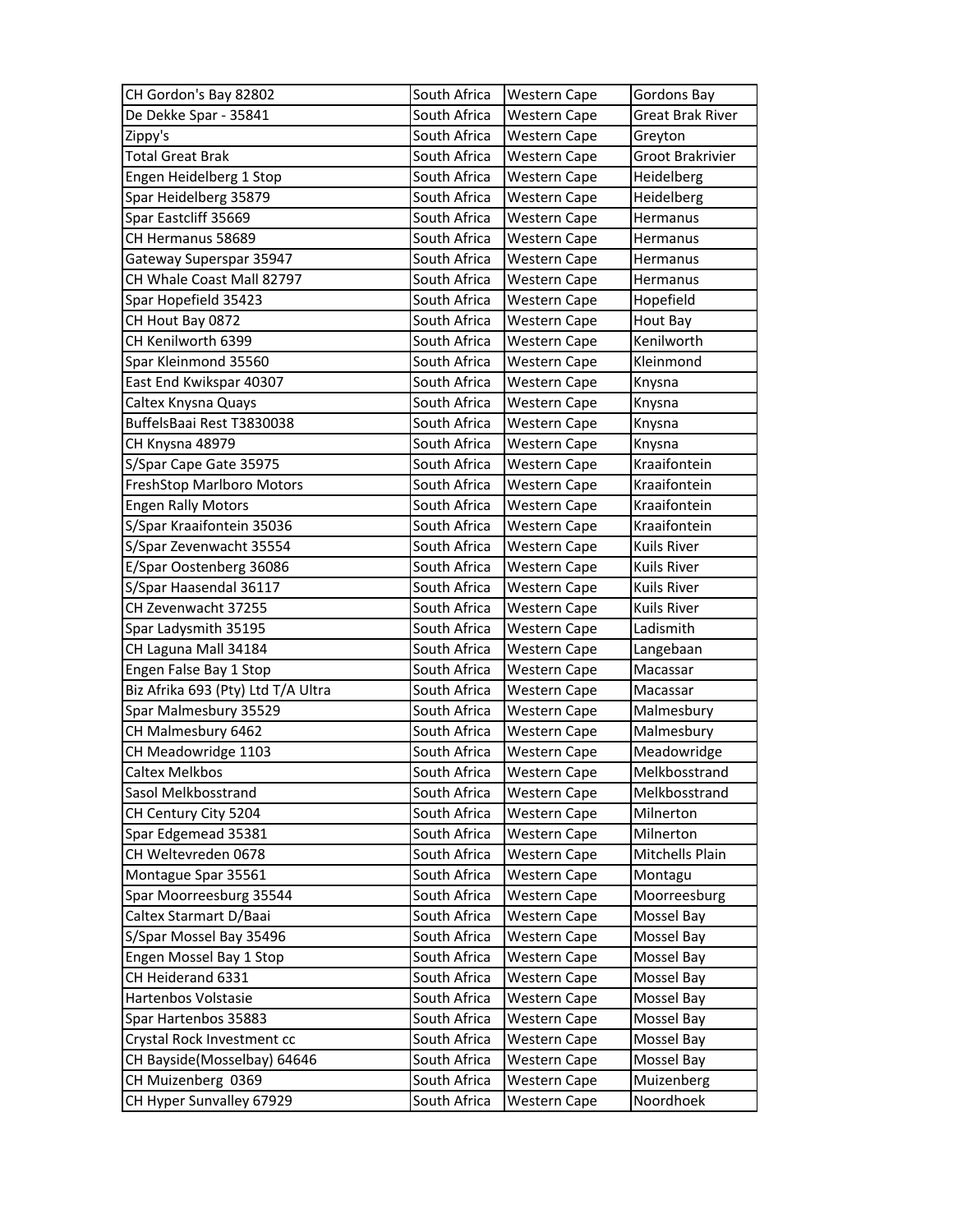| Oudtshoorn Spar-35842           | South Africa | <b>Western Cape</b> | Oudtshoorn       |
|---------------------------------|--------------|---------------------|------------------|
| CH Oudtshoorn 2052              | South Africa | <b>Western Cape</b> | Oudtshoorn       |
| CH Paarl North 44755            | South Africa | Western Cape        | Paarl            |
| CH Paarl 0602                   | South Africa | <b>Western Cape</b> | Paarl            |
| CH Van Der Lingen 54952         | South Africa | <b>Western Cape</b> | Paarl            |
| Vineyard Superspar & Tops 35934 | South Africa | <b>Western Cape</b> | Paarl            |
| Engen Drakenstein               | South Africa | <b>Western Cape</b> | Paarl            |
| S/Spar Century 35965            | South Africa | <b>Western Cape</b> | Parow            |
| CH Hyper Parow 6446             | South Africa | <b>Western Cape</b> | Parow            |
| CH Willowbridge 48385           | South Africa | <b>Western Cape</b> | Parow            |
| <b>Total La Boutique</b>        | South Africa | <b>Western Cape</b> | Piketberg        |
| S/Spar Boland 35052             | South Africa | <b>Western Cape</b> | Piketberg        |
| Sasol Harkerville               | South Africa | <b>Western Cape</b> | Plettenberg Bay  |
| CH Plettenberg Bay Mall 82917   | South Africa | <b>Western Cape</b> | Plettenberg Bay  |
| CH Plumstead 1399               | South Africa | <b>Western Cape</b> | Plumstead        |
| Spar Prospur 35752              | South Africa | <b>Western Cape</b> | Plumstead        |
| Prins Albert Spar 35936         | South Africa | <b>Western Cape</b> | Prince Albert    |
| Spar Riversdale 35062           | South Africa | <b>Western Cape</b> | Riversdale       |
| Robertson Shell Shop            | South Africa | Western Cape        | Robertson        |
| S/Spar Robertson 35633          | South Africa | <b>Western Cape</b> | Robertson        |
| CH Robertson Quarter 82983      | South Africa | <b>Western Cape</b> | Robertson        |
| Spar Westernford 35250          | South Africa | <b>Western Cape</b> | Rondebosch       |
| CH Rondebosch 2256              | South Africa | <b>Western Cape</b> | Rondebosch       |
| S/Spar Sedgefield 40352         | South Africa | <b>Western Cape</b> | Sedgefield       |
| De Helderbosch Kwikspar 35615   | South Africa | <b>Western Cape</b> | Somerset West    |
| CH Hyper Somerset West          | South Africa | <b>Western Cape</b> | Somerset West    |
| Kwikspar Somerset 35900         | South Africa | <b>Western Cape</b> | Somerset West    |
| K/Spar Heldervue 36003          | South Africa | <b>Western Cape</b> | Somerset West    |
| Spar Vergelegen 35708           | South Africa | <b>Western Cape</b> | Somerset West    |
| Helderberg Convenience Store    | South Africa | <b>Western Cape</b> | Somerset West    |
| CH Sitari 83549                 | South Africa | <b>Western Cape</b> | Somerset West    |
| CH Somerset West                | South Africa | <b>Western Cape</b> | Somerset West    |
| <b>Ferndale Nurseries</b>       | South Africa | Western Cape        | Southern Suburbs |
| K/Spar Alphen 36024             | South Africa | <b>Western Cape</b> | Southern Suburbs |
| Savemor Plumstead 36095         | South Africa | <b>Western Cape</b> | Southern Suburbs |
| CH Springbok Plaza 35164        | South Africa | <b>Western Cape</b> | Springbok        |
| Savemor Bergsig 36192           | South Africa | <b>Western Cape</b> | Springbok        |
| Mini Supermarket                | South Africa | Western Cape        | St Helena Bay    |
| Spar Die Boord 35260            | South Africa | <b>Western Cape</b> | Stellenbosch     |
| Spar De Jonkers 35732           | South Africa | Western Cape        | Stellenbosch     |
| Spar Paradyskloof 36206         | South Africa | <b>Western Cape</b> | Stellenbosch     |
| S/Spar Stellenbosch 35684       | South Africa | Western Cape        | Stellenbosch     |
| Joostenberg Deli                | South Africa | <b>Western Cape</b> | Stellenbosch     |
| CH Eikestad Mall 2183           | South Africa | Western Cape        | Stellenbosch     |
| CH Stellenbosch 6519            | South Africa | Western Cape        | Stellenbosch     |
| Tabe el Boekwinkel T5730 SPD    | South Africa | Western Cape        | Still Bay        |
| Spar Stilbaai 35527             | South Africa | <b>Western Cape</b> | Still Bay        |
| K/Spar Strand 35278             | South Africa | Western Cape        | Strand           |
| FreshStop Careno                | South Africa | Western Cape        | Strand           |
| Olyfberg S/Mark T5142350        | South Africa | <b>Western Cape</b> | Swellendam       |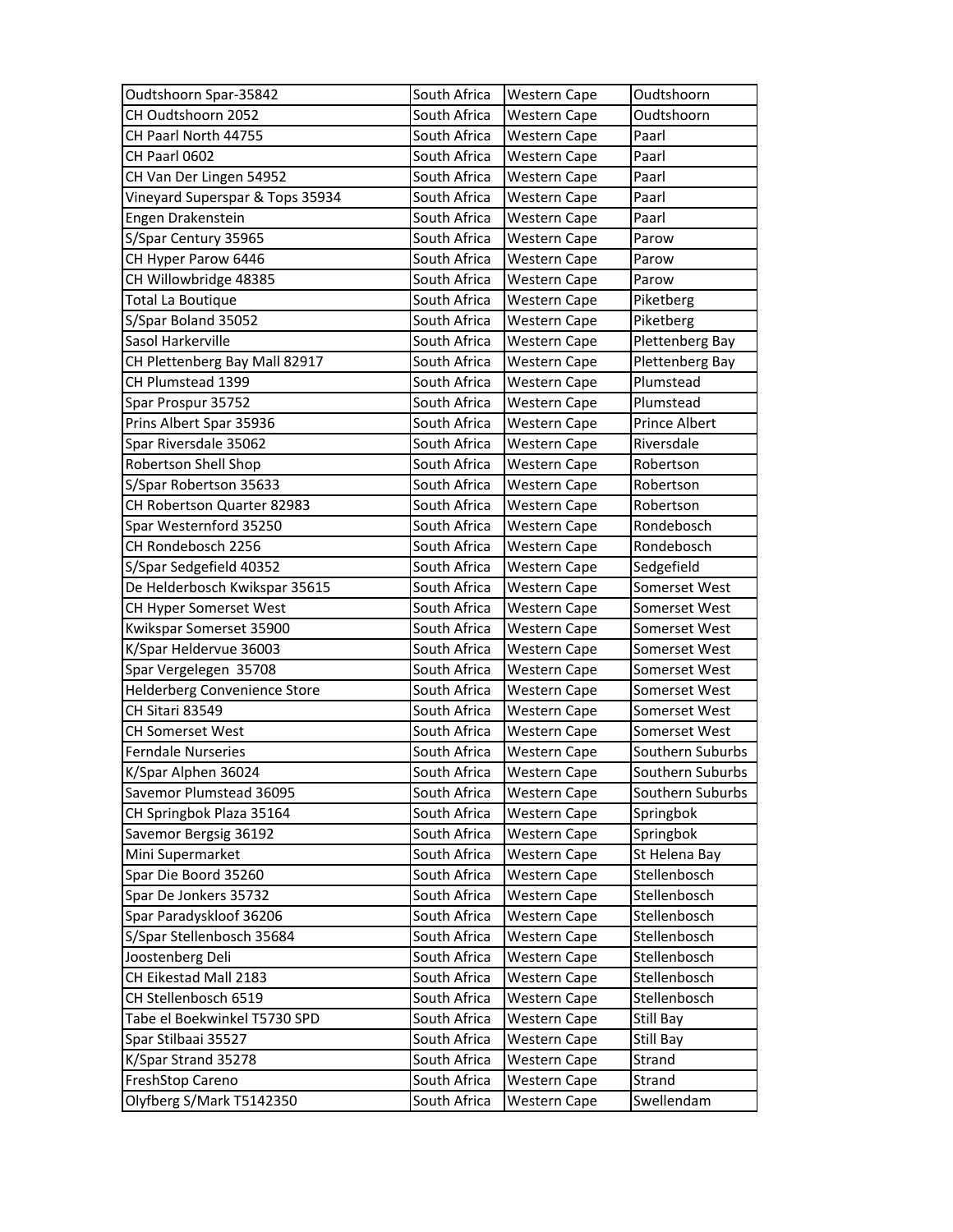| CH Swellen Mark 63098              | South Africa | <b>Western Cape</b> | Swellendam         |
|------------------------------------|--------------|---------------------|--------------------|
| S/Spar Swellendam 36183            | South Africa | <b>Western Cape</b> | Swellendam         |
| T/a Thornhill Supermarket          | South Africa | <b>Western Cape</b> | Thornhill          |
| CH Hyper Tokai 6551                | South Africa | <b>Western Cape</b> | Tokai              |
| Spar Touwsrivier 36052             | South Africa | Western Cape        | <b>Touws River</b> |
| Spar Tulbagh 35809                 | South Africa | <b>Western Cape</b> | Tulbagh            |
| Savemor Vanrhynsdorp 36038         | South Africa | Western Cape        | Vanrhynsdorp       |
| Spar Laaiplek 35040                | South Africa | <b>Western Cape</b> | Velddrif           |
| Spar Brinks 35006                  | South Africa | <b>Western Cape</b> | Villiersdorp       |
| CH West Coast Mall 52358           | South Africa | <b>Western Cape</b> | Vredenburg         |
| CH Vredendal 39150                 | South Africa | Western Cape        | Vredendal          |
| Spar Vredendal 35082               | South Africa | <b>Western Cape</b> | Vredendal          |
| CH Welgelee Plein 59009            | South Africa | <b>Western Cape</b> | Wellington         |
| <b>Hoekwil Country Cafe</b>        | South Africa | <b>Western Cape</b> | Wilderness         |
| CH Mountain Mill 45078             | South Africa | Western Cape        | Worcester          |
| Spar Express Worcester South 35917 | South Africa | Western Cape        | Worcester          |
| Spar Express Worcester North 35916 | South Africa | <b>Western Cape</b> | Worcester          |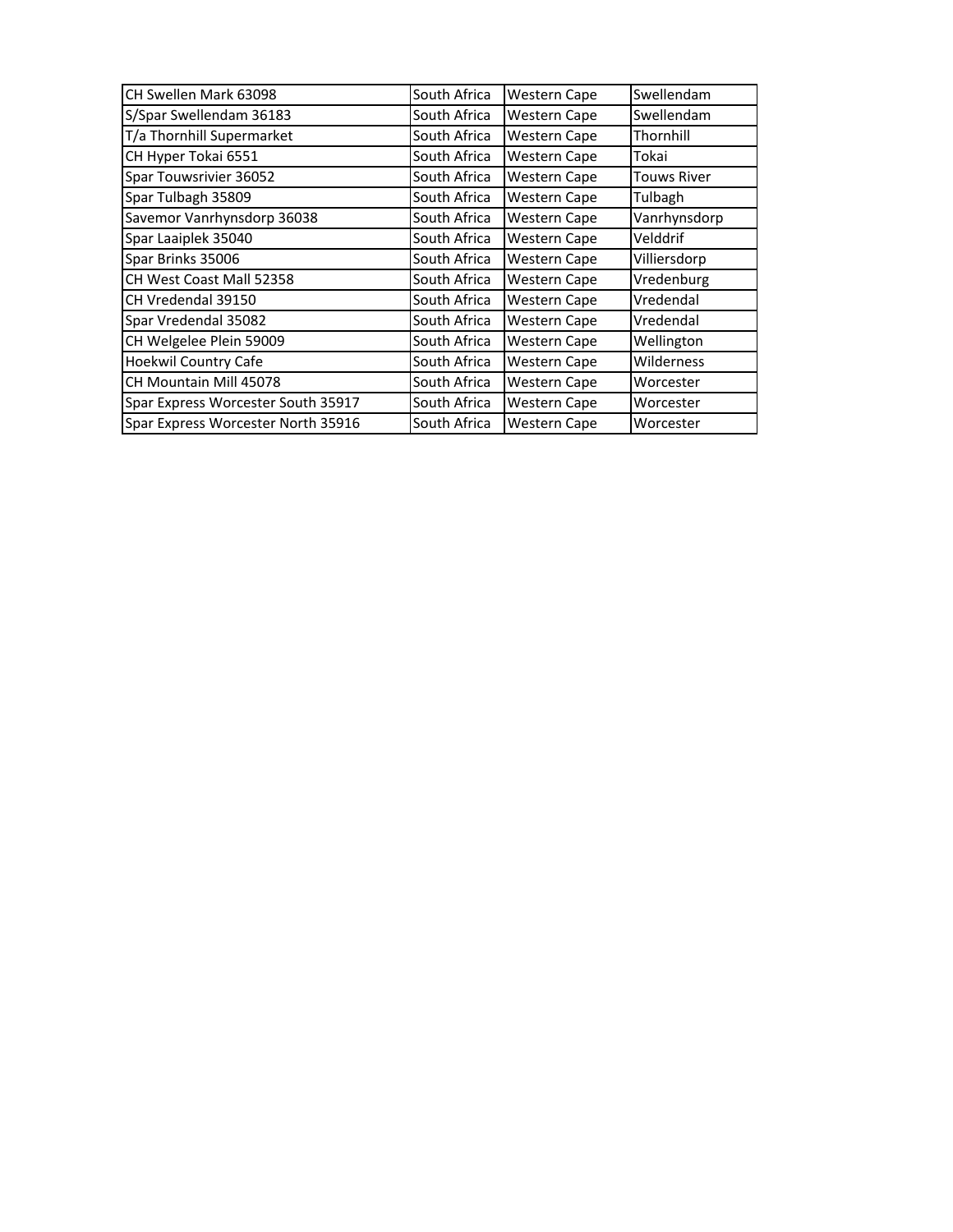| Suburb                 |
|------------------------|
| Maseru                 |
|                        |
|                        |
|                        |
|                        |
|                        |
|                        |
|                        |
|                        |
|                        |
|                        |
|                        |
|                        |
| Karibib                |
| Town Area              |
| Grootfontein           |
| Klein Windhoek         |
| Windhoek               |
| _<br>Okahandja         |
| Okahandja              |
| Okahandja              |
| <b>Ongwediva</b>       |
|                        |
| Oranjemund             |
|                        |
|                        |
| Vinieta                |
|                        |
| Stad                   |
|                        |
|                        |
|                        |
|                        |
|                        |
|                        |
| Academia               |
| Eros Park              |
| <b>Hochland Park</b>   |
| Klein Windhoek         |
| Klein Windhoek         |
| Northern industrial    |
| Olympia                |
| Southern<br>Industrial |
| Stad                   |
| Nindhoek               |
| Witvlei                |
| Aberdeen               |
| Adelaide               |
| Adelaide               |
| Alexandria             |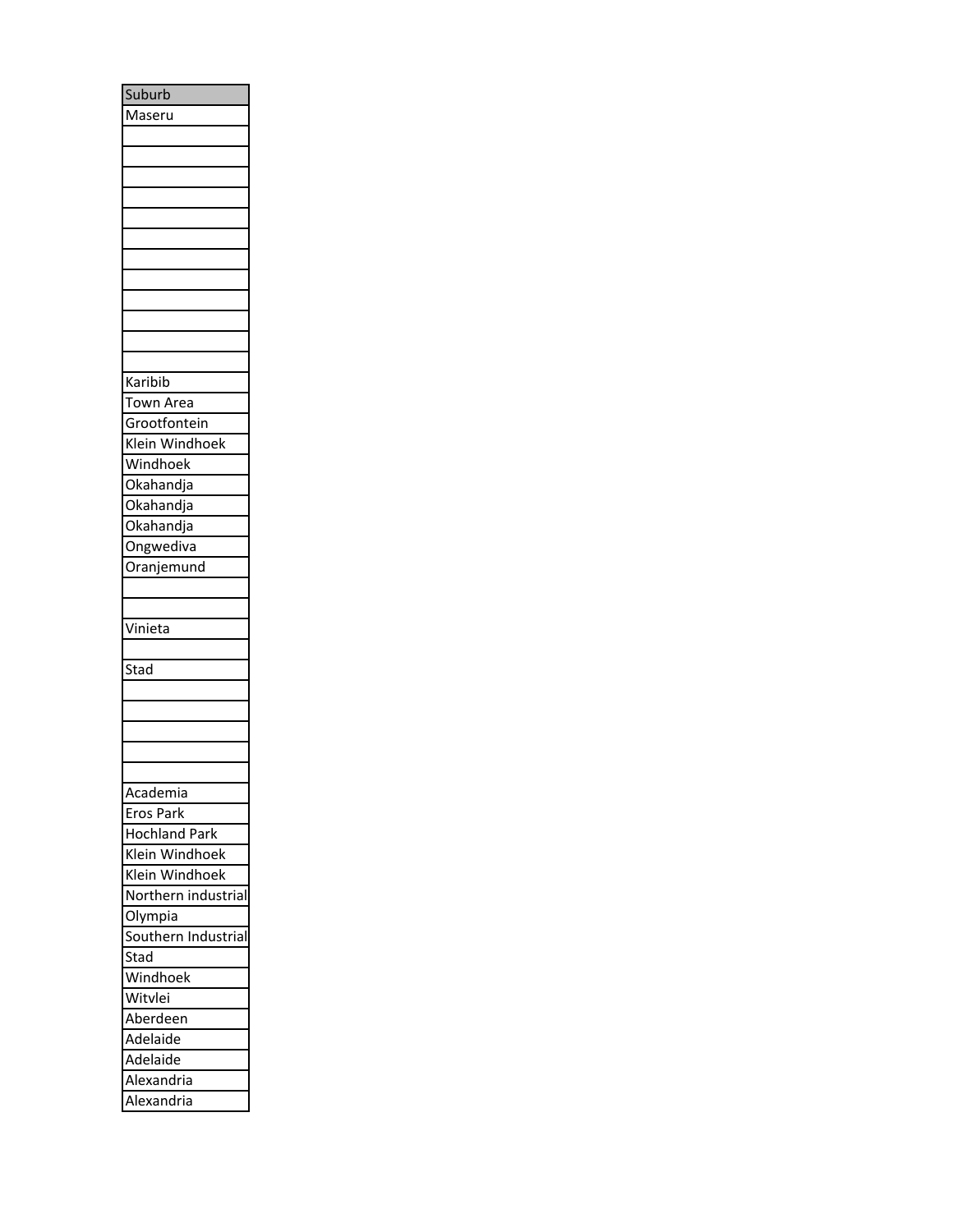| Alice                   |
|-------------------------|
| Alice                   |
| Aliwal North            |
| Haga Haga               |
| <b>Bathurst</b>         |
| Bedford                 |
| Berea                   |
| King Williams Town      |
| <b>Bizana</b>           |
| <b>Bizana</b>           |
| Bizana                  |
| <b>Blue Horizon Bay</b> |
| <b>Boknes Strand</b>    |
| Macleantown             |
| Burgersdorp             |
| Butterworth             |
| Butterworth             |
| Mooiplaas               |
| Cala                    |
| Caledon                 |
| Cathcart                |
| Seaview                 |
| Cofimvaba               |
| Cookhouse               |
| Cradock                 |
|                         |
| Cradock                 |
| Cradock                 |
| Dordrecht               |
|                         |
|                         |
|                         |
|                         |
|                         |
| Amalinda                |
| <b>Beacon Bay</b>       |
| Beacon Bay North        |
| Beaconhurst             |
| <b>Berea</b>            |
| <b>Berlin General</b>   |
| Brakfontein             |
| Cambridge West          |
|                         |
| Chiselhurst             |
| Gonubie                 |
| Gonubie                 |
| Gonubie Broads          |
| Nahoon                  |
| Nahoon                  |
| Quigney Beach           |
| Quigney Beach           |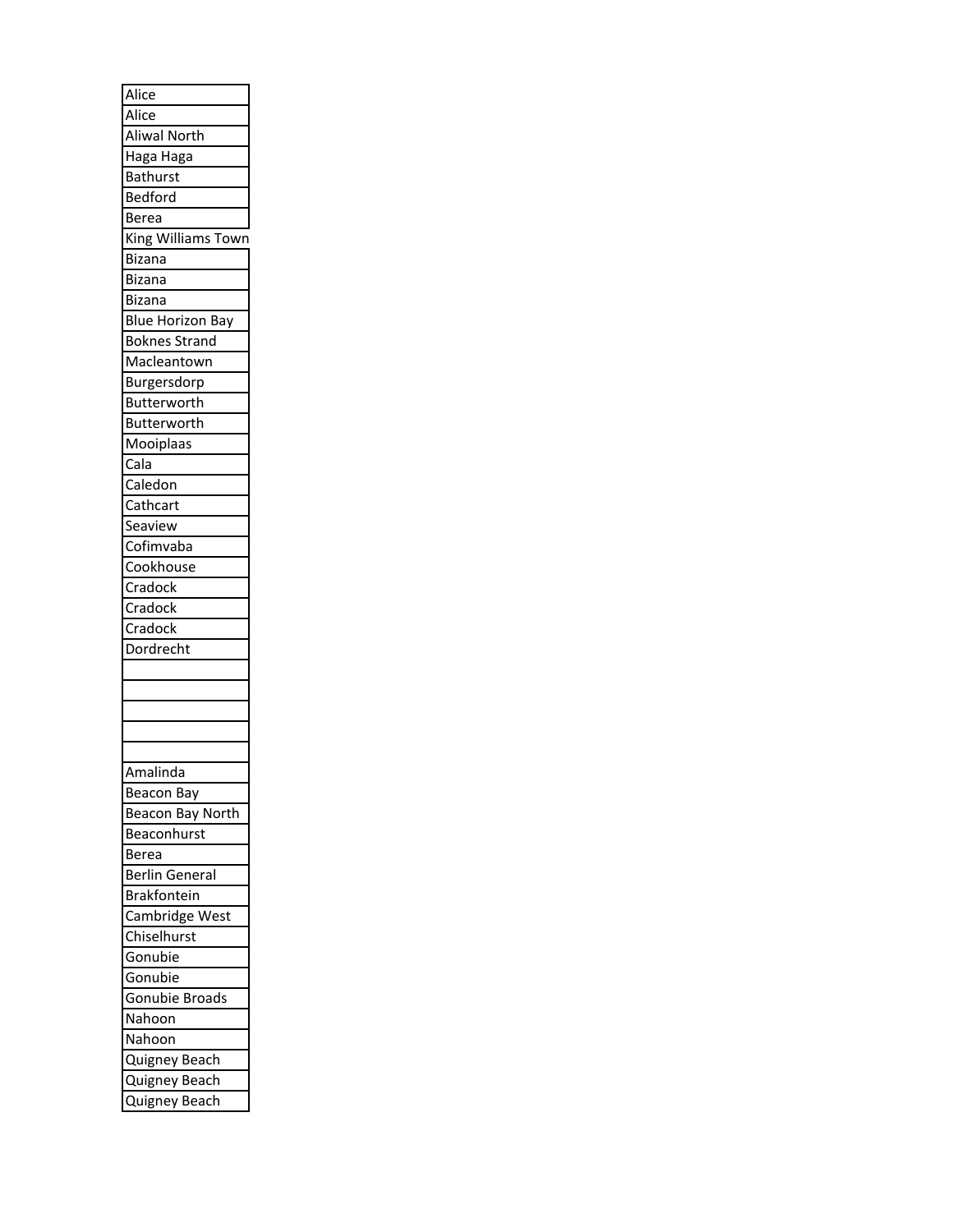| <b>Quigney Beach</b>   |
|------------------------|
| Southernwood           |
| Vincent                |
| Vincent                |
| Vincent                |
| Elliot                 |
| Engcobo                |
| Engcobo                |
| Flagstaff              |
| Fort Beaufort          |
| Fort Beaufort          |
| Graaff-Reinet          |
| Graaff-Reinet          |
| Graaff-Reinet          |
| Graaff-Reinet          |
| Graaff-Reinet          |
| Grahamstown            |
|                        |
| Grahamstown<br>Hankey  |
|                        |
| Hogsback               |
| Humansdorp             |
| Humansdorp             |
| Idutywa                |
| Idutywa                |
| ldutywa                |
| Jansenville            |
|                        |
|                        |
|                        |
| Jeffrey's Bay          |
|                        |
| Jeffrey's Bay          |
| Joubertina             |
| Kareedouw              |
| Kei Mouth              |
| Kenton-on-Sea          |
| Kenton-on-Sea          |
| King William's<br>Town |
| King William's<br>Town |
| King William's<br>Town |
| King William's<br>Town |
| King William's<br>Town |
| King William's<br>Town |
| King William's<br>Town |
| Kirkwood               |
| Komga                  |
| Komga                  |
| Komga                  |
| Lady Grey              |
| Lusikisiki             |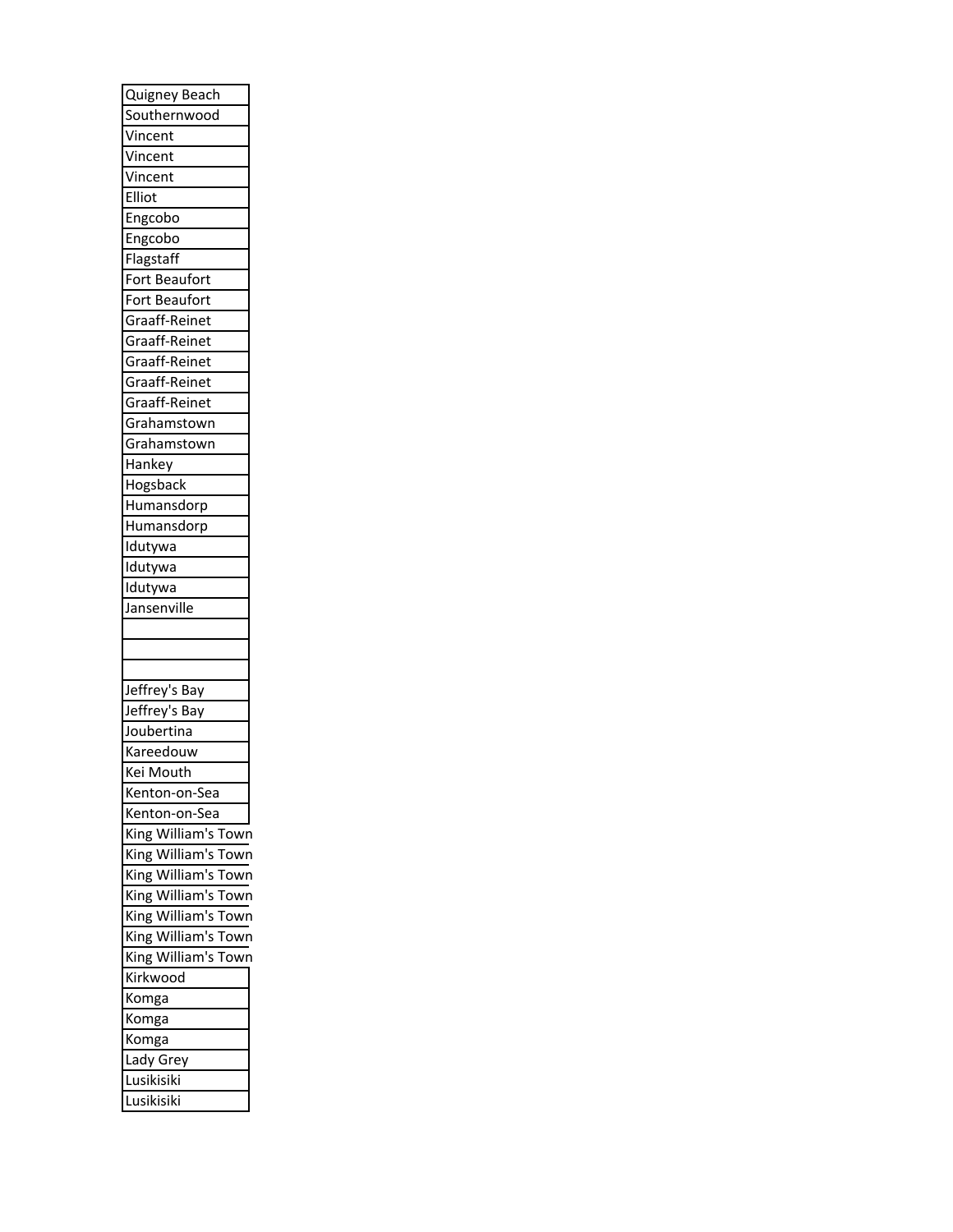| Cedarville                        |
|-----------------------------------|
| Matatiele                         |
| Mdantsane Zone 12                 |
| Middelburg                        |
| Molteno                           |
| Mount Frere                       |
| Mt Frere                          |
|                                   |
|                                   |
|                                   |
| Fort Gale                         |
| Mthatha Central                   |
| Mthatha Central                   |
| Mthatha Central                   |
| Mthatha Central                   |
|                                   |
| Mthatha Central<br>Mthatha Part 1 |
|                                   |
| Northcrest                        |
| Norwood                           |
| Norwood                           |
| Southridge Park                   |
| Peddie                            |
| Port Alfred                       |
| Port Alfred                       |
| Port Alfred                       |
|                                   |
|                                   |
| <b>Bluewater Bay</b>              |
| Deal Party                        |
| Farm Gedults Rivier 411           |
| Framesby                          |
| Glenhurd                          |
| Greenacres                        |
| Greenbushes AH                    |
|                                   |
| Hunter's Retreat                  |
| <b>Hunters Retreat</b>            |
| Korsten                           |
| Kunune Park                       |
| Miramar                           |
| Newton Park                       |
|                                   |
| Newton Park                       |
| North End<br>Port Elizabeth       |
|                                   |
| Port Elizabeth Central            |
| Salisbury Park                    |
| Schoenmakerskop                   |
| Summerstrand                      |
| Sydenham<br>Uitenhage Farms       |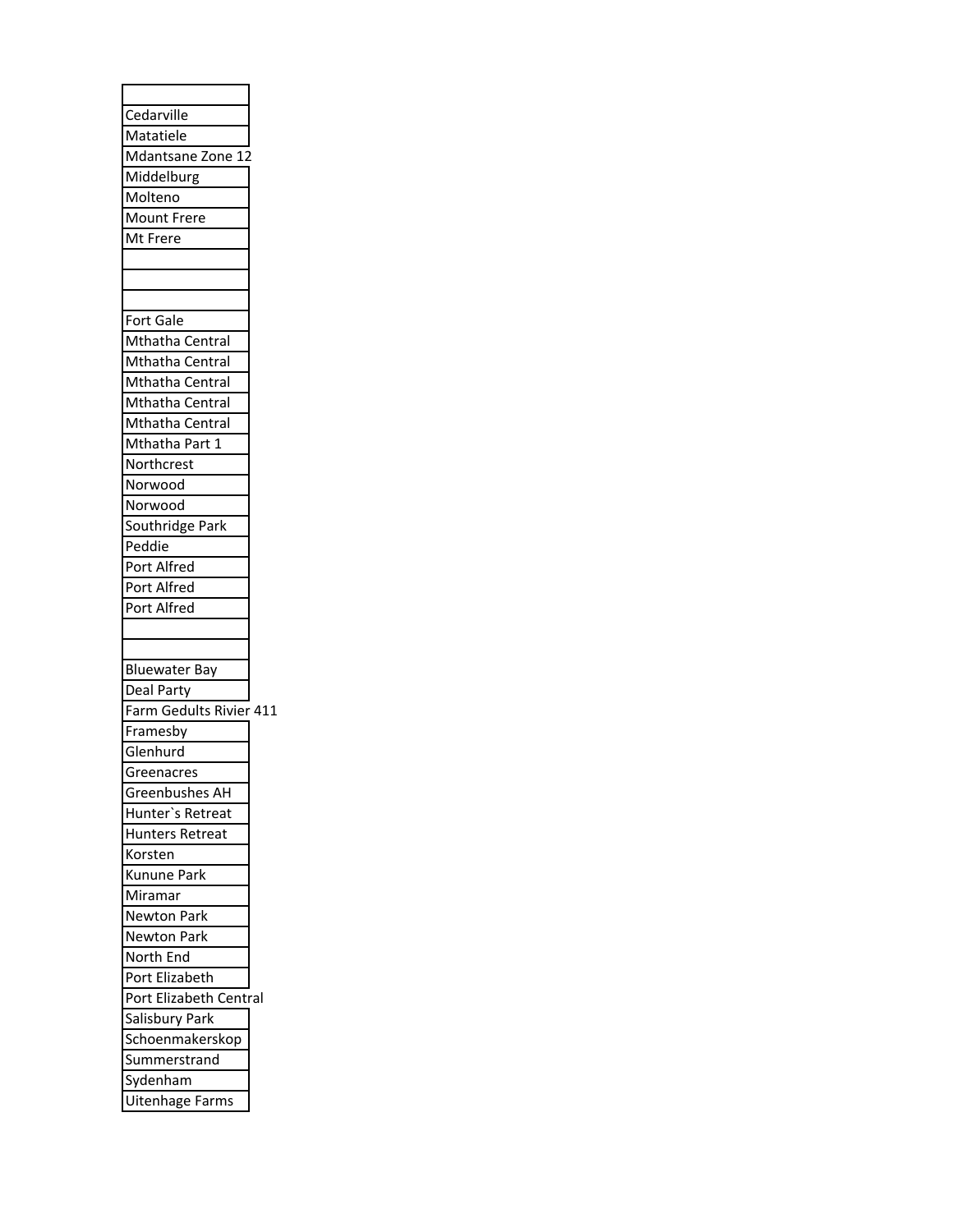| Walmer                       |  |
|------------------------------|--|
| Walmer                       |  |
| Walmer                       |  |
| Walmer                       |  |
| Woodlands                    |  |
|                              |  |
|                              |  |
| Queenstown                   |  |
| Queenstown                   |  |
| Queenstown                   |  |
| Queenstown                   |  |
| Queenstown                   |  |
| Qumbo                        |  |
|                              |  |
| Settlers Way                 |  |
| Somerset East                |  |
| Sea Vista                    |  |
| Ugie                         |  |
| Levyvale                     |  |
| Mosel                        |  |
| Penford                      |  |
| Bethlehem                    |  |
| Bethlehem                    |  |
| Bethlehem                    |  |
| Bethlehem                    |  |
| Bethlehem                    |  |
| Bethlehem                    |  |
| Bethlehem                    |  |
| <b>Bethlehem</b>             |  |
| Morelig                      |  |
|                              |  |
|                              |  |
|                              |  |
|                              |  |
|                              |  |
|                              |  |
|                              |  |
| Dan Pienaar                  |  |
| Dan Pienaar                  |  |
| Estoire                      |  |
| <b>Fichardt Park</b>         |  |
| Groenvlei                    |  |
|                              |  |
| Groenvlei                    |  |
| Heuwelsig                    |  |
| Langenhoven Park             |  |
| Linquinda                    |  |
| <b>Maxley Small Holdings</b> |  |
| Noordhoek                    |  |
| Oranjesig                    |  |
| Oranjesig                    |  |
| Universitas                  |  |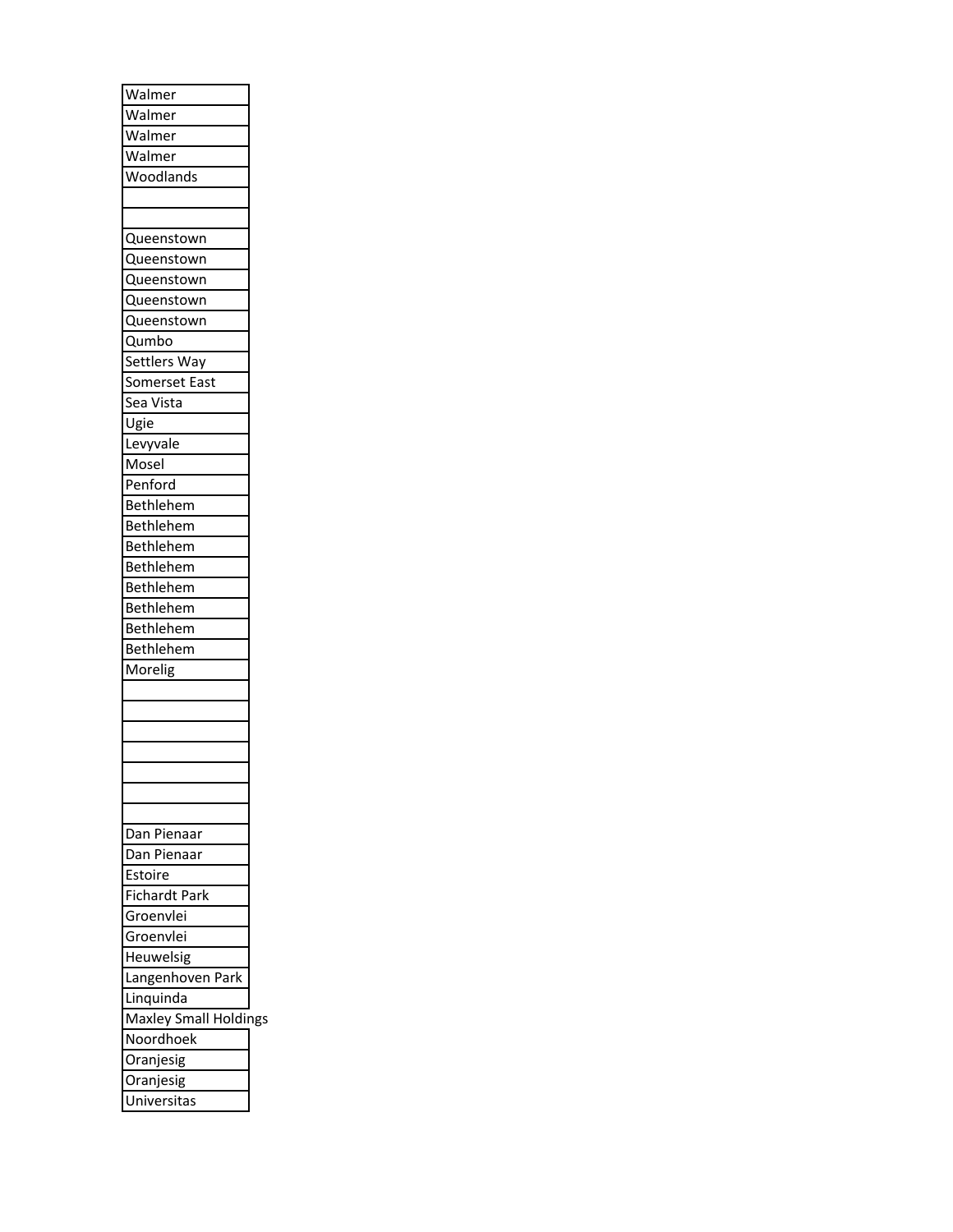| Universitas                    |  |
|--------------------------------|--|
| Westdene                       |  |
| Woodland Hills Wildlife Estate |  |
| Bothaville                     |  |
| <b>Brandfort</b>               |  |
| Clarens                        |  |
| Clarens                        |  |
| Clocolan                       |  |
| Dewetsdorp                     |  |
| Dewetsdorp                     |  |
| Edenburg                       |  |
|                                |  |
| Ficksburg                      |  |
| Ficksburg                      |  |
|                                |  |
| Harrismith                     |  |
| Harrismith                     |  |
| Harrismith                     |  |
| Hartswater                     |  |
| Heilbron                       |  |
| Hennenman                      |  |
| Hertzogville                   |  |
| Kroonstad                      |  |
| <b>Kroonstad Central</b>       |  |
| <b>Kroonstad Central</b>       |  |
| Ladybrand                      |  |
| Marquard                       |  |
| Marquard                       |  |
| Parys                          |  |
|                                |  |
| Petrusburg                     |  |
| Phuthaditjhaba                 |  |
| Phuthaditjhaba                 |  |
| Reitz                          |  |
| Senekal                        |  |
| Senekal                        |  |
| Theunissen                     |  |
| Ventersburg                    |  |
| Ventersburg                    |  |
| Ventersburg                    |  |
| Viljoenskroon                  |  |
| Viljoenskroon                  |  |
| Villiers                       |  |
| Villiers                       |  |
| Virginia                       |  |
| Virginia                       |  |
| Vredefort                      |  |
| Warden                         |  |
|                                |  |
| Doorn                          |  |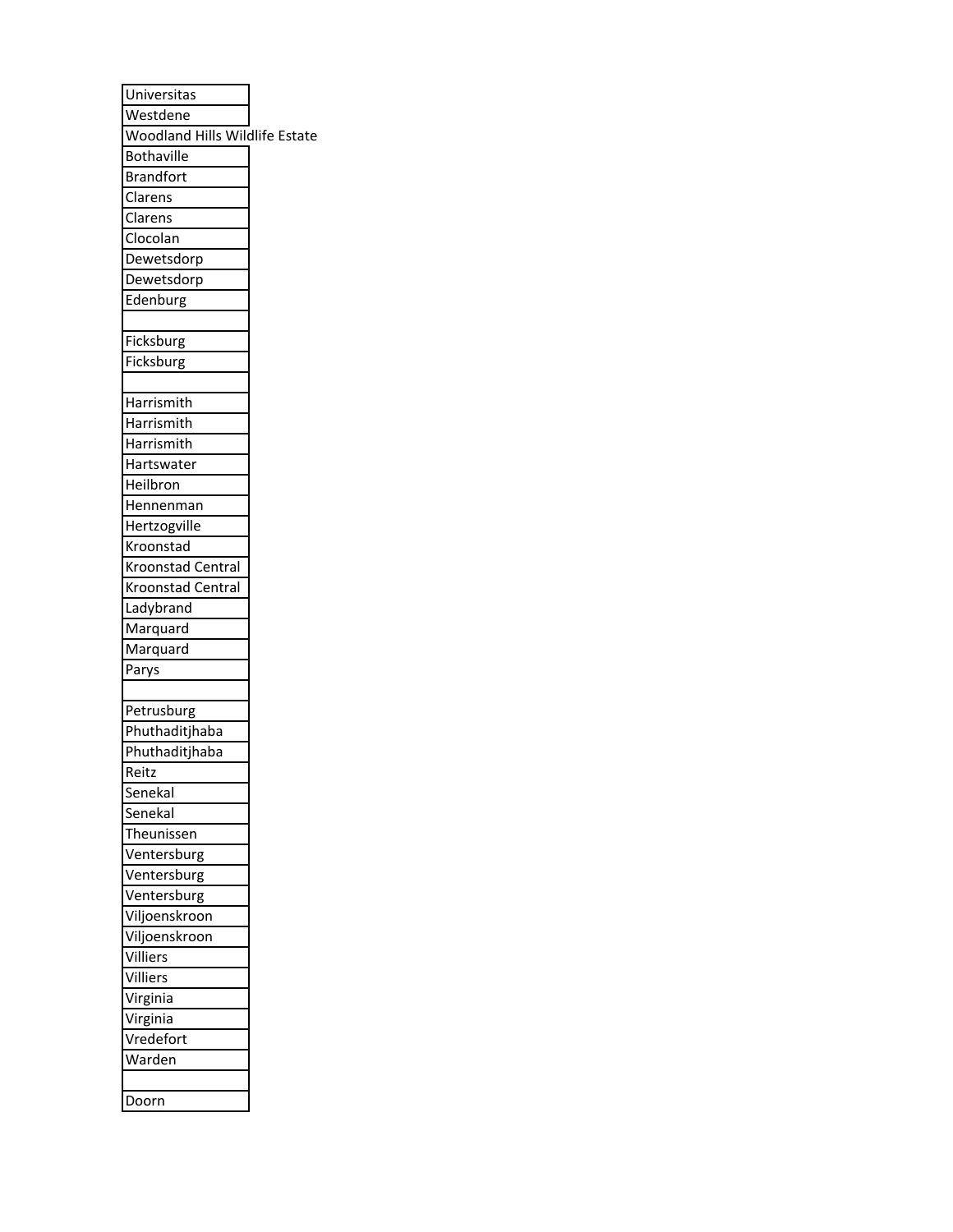| Doorn                   |
|-------------------------|
| Jan Cilliers Park       |
| Riebeeckstad            |
| Riebeeckstad            |
| St Helena               |
| Welkom                  |
| Welkom Central          |
| Welkom Central          |
| Wesselsbron             |
| Zastron                 |
| Acornhoek               |
| Karenpark               |
| Ninapark                |
| Rosslyn                 |
| The Orchards            |
| The Orchards            |
| Alberton                |
| <b>Brackendowns</b>     |
| Brackenhurst            |
| Brackenhurst            |
| Meyersdal               |
| Newmarket Park          |
| Randhart                |
| Bapsfontein             |
| Wilbart                 |
| Benoni                  |
|                         |
|                         |
| Crystal Park            |
| Northmead               |
| Northmead               |
| Rynpark                 |
| Atlasville              |
| <b>Bardene</b>          |
| Beyers Park             |
| <b>Boksburg</b>         |
| Farrar Park             |
| Impala Park             |
| Sunward Park            |
| Sunward<br>Park         |
| Sunward Park            |
| Westwood AH             |
| <b>Brakpan</b>          |
| Brenthurst              |
| Dalpark                 |
| Dalview                 |
| Withok Estates          |
| Erasmus                 |
| Erasmus                 |
| Erasmus                 |
| Oberholzer<br>Celtisdal |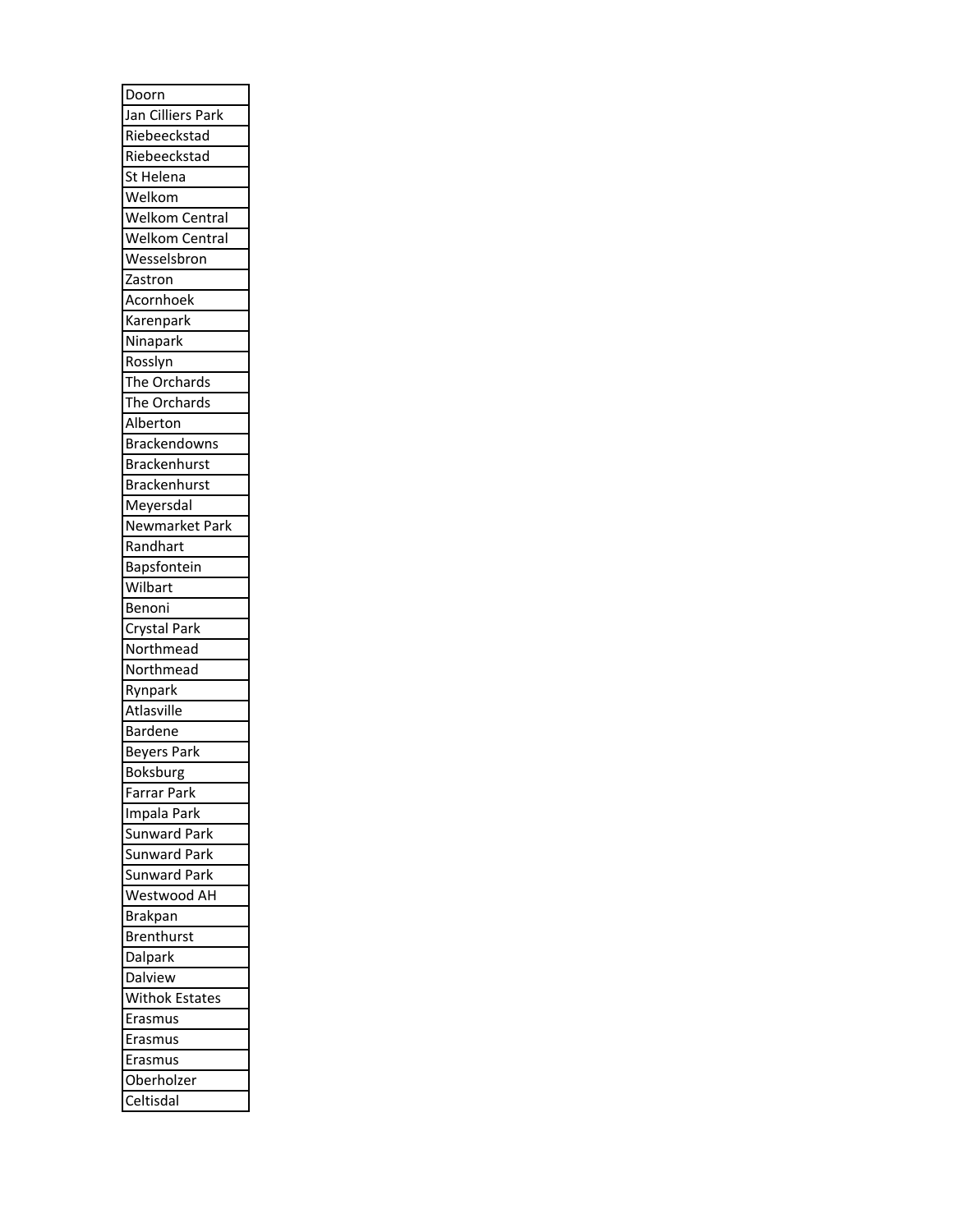| Centurion                          |
|------------------------------------|
| <b>Centurion Central</b>           |
| <b>Centurion Central</b>           |
| Clubview                           |
| Clubview                           |
| Die Hoewes                         |
| Die Hoewes                         |
| Doringkloof                        |
| Eldoraigne                         |
| Eldoraigne                         |
|                                    |
| <b>Highveld Park</b>               |
| Irene                              |
| Kosmasdal                          |
| Louwlardia                         |
| Lyttelton Manor<br>Lyttelton Manor |
|                                    |
| Mnandi AH                          |
| Monavoni AH                        |
| Pierre van Ryneveld                |
| Rooihuiskraal                      |
| Rooihuiskraal North                |
| The Reeds                          |
| Valhalla                           |
| Wierdapark                         |
| Wierdapark                         |
| Wierdapark                         |
| Zwartkop                           |
| Cullinan                           |
| Delmas                             |
| Dowerglen                          |
|                                    |
| Edenvale                           |
| Edenvale                           |
| Faerie Glen                        |
| Fochville                          |
| Albemarle                          |
| Bedford 68-Ir                      |
| Bedfordview                        |
| Bedfordview                        |
| Bedfordview                        |
| Bedfordview                        |
| Elsburg                            |
| Elsburg                            |
| Germiston                          |
| Homestead                          |
| Homestead                          |
| Klopperpark                        |
| Leondale                           |
| Marlands                           |
| Primrose                           |
| Primrose                           |
|                                    |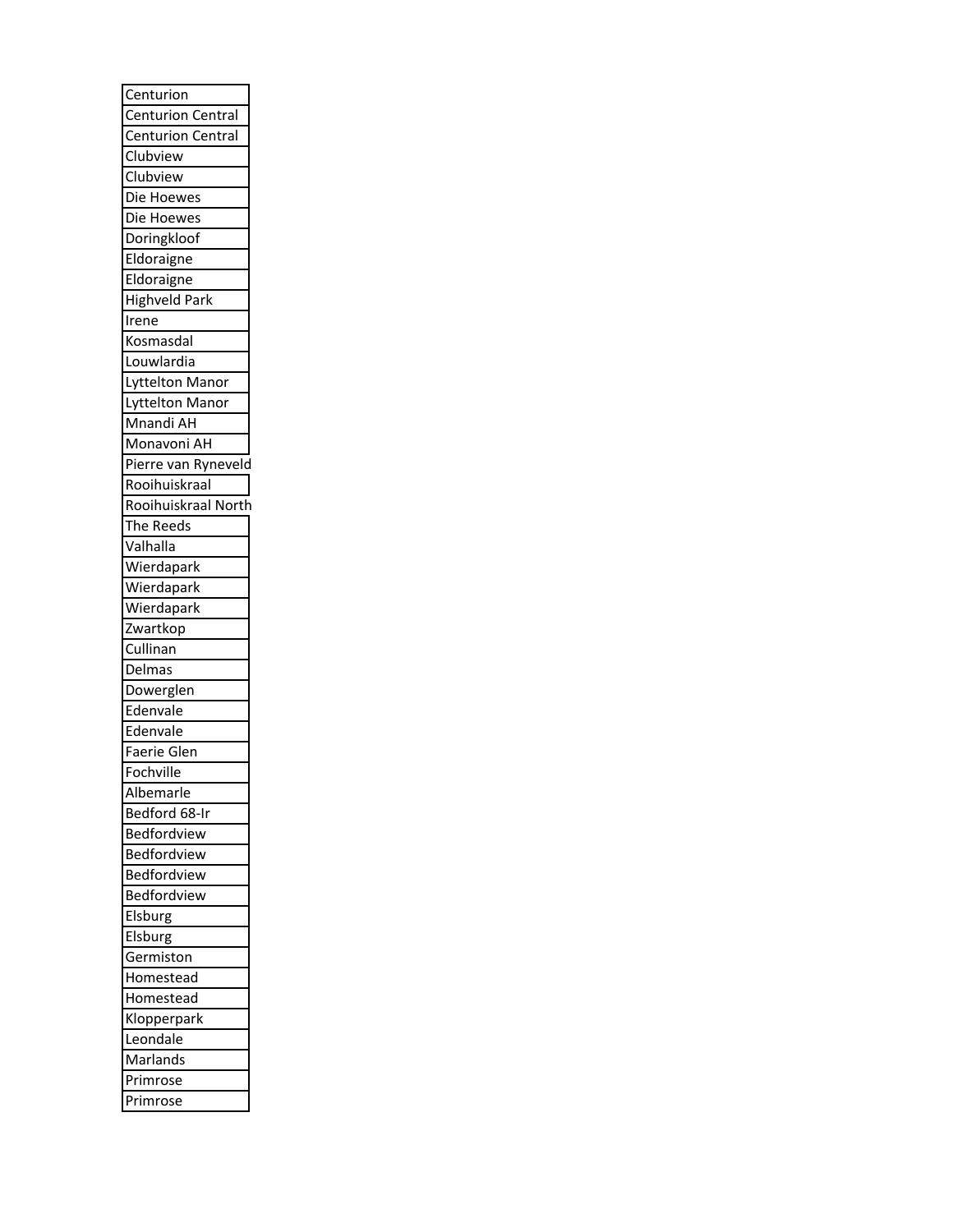| Wadeville              |
|------------------------|
| Giyani                 |
| Hammanskraal           |
| Heidelberg             |
| Heidelberg             |
| Heidelberg             |
| Heidelberg             |
| Heidelberg             |
| Heidelberg             |
| <b>Bertrams</b>        |
|                        |
| Bryanston<br>Cyrildene |
|                        |
| Elton Hill             |
| Grasmere               |
| Grasmere               |
| Greenstone Hill        |
| <b>Highlands North</b> |
| Hillbrow               |
| <b>Houghton Estate</b> |
| Hyde Park              |
| Kibler Park            |
| Linksfield             |
| Norwood                |
| Rosebank               |
| <b>Strubens Valley</b> |
| Weltevredenpark        |
| Glenvista              |
| Kenilworth             |
| Mondeor                |
| Mulbarton              |
| Ormonde                |
| Ridgeway               |
| Southgate              |
| Likole                 |
| <b>Aston Manor</b>     |
| <b>Bonaero Park</b>    |
| <b>Bonaero Park</b>    |
| <b>Bredell AH</b>      |
|                        |
| <b>Bredell AH</b>      |
| <b>Esther Park</b>     |
| <b>Kempton Park</b>    |
| <b>Kempton Park</b>    |
| <b>Kempton Park</b>    |
| Norkem Park            |
| Pomona Estates AH      |
| Terenure               |
| Van Riebeeckpark       |
|                        |
|                        |
| Diswilmar AH           |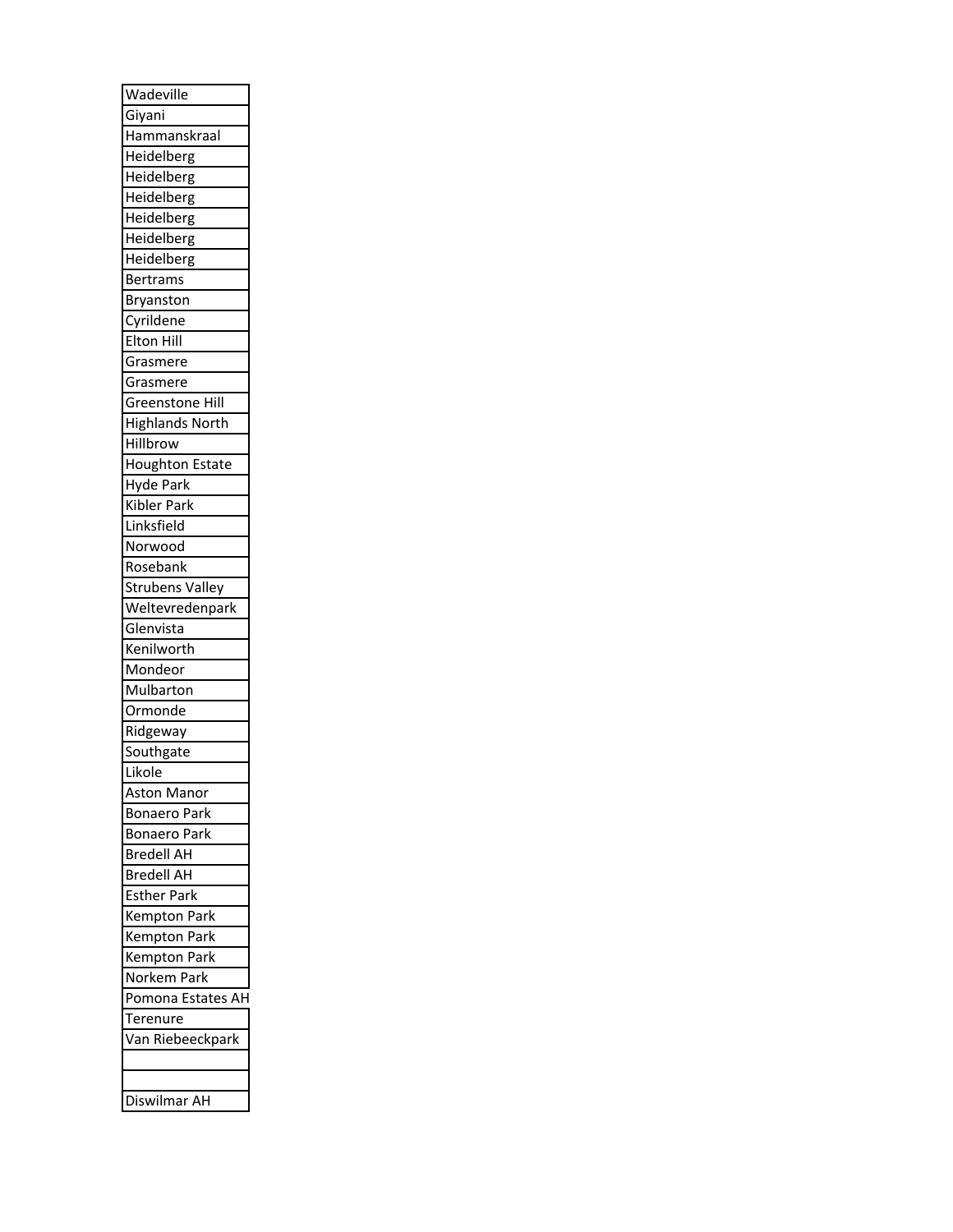| Krugersdorp          |
|----------------------|
| Krugersdorp          |
| Krugersdorp North    |
| Krugersdorp Wes      |
| Krugersdorp West     |
| Noordheuwel          |
| Noordheuwel          |
| Pinehaven            |
| Rangeview            |
| Rant-En-Dal          |
| Sterkfontein         |
| West Village         |
| Ridge Extension 3    |
| Lanseria             |
| Nietgedacht 535-Jq   |
| Nietgedacht 535-Jq   |
| Lyttelton Manor      |
| Magaliesburg         |
| Malvern              |
| Duncanville          |
| Kookrus              |
| Kookrus              |
| Meyerton             |
| Meyerton             |
| Riversdale           |
|                      |
|                      |
| Mid stream Ridge     |
|                      |
| Carlswald            |
| Crowthorne AH        |
| Halfway House        |
| Noordwyk             |
| Randjespark          |
| Vorna Valley         |
| Waterfall            |
| Waterval 5-Ir        |
| <b>Waterval City</b> |
| Eden Glen            |
| Modderfontein        |
|                      |
| Dunnottar            |
| Ferryvale            |
| Glenvarloch          |
| Glenvarloch          |
| Laversburg           |
| Vosterkroon          |
| Gleneagles           |
| Midstream<br>Estate  |
| Midstream<br>Estate  |
| Midstream<br>Estate  |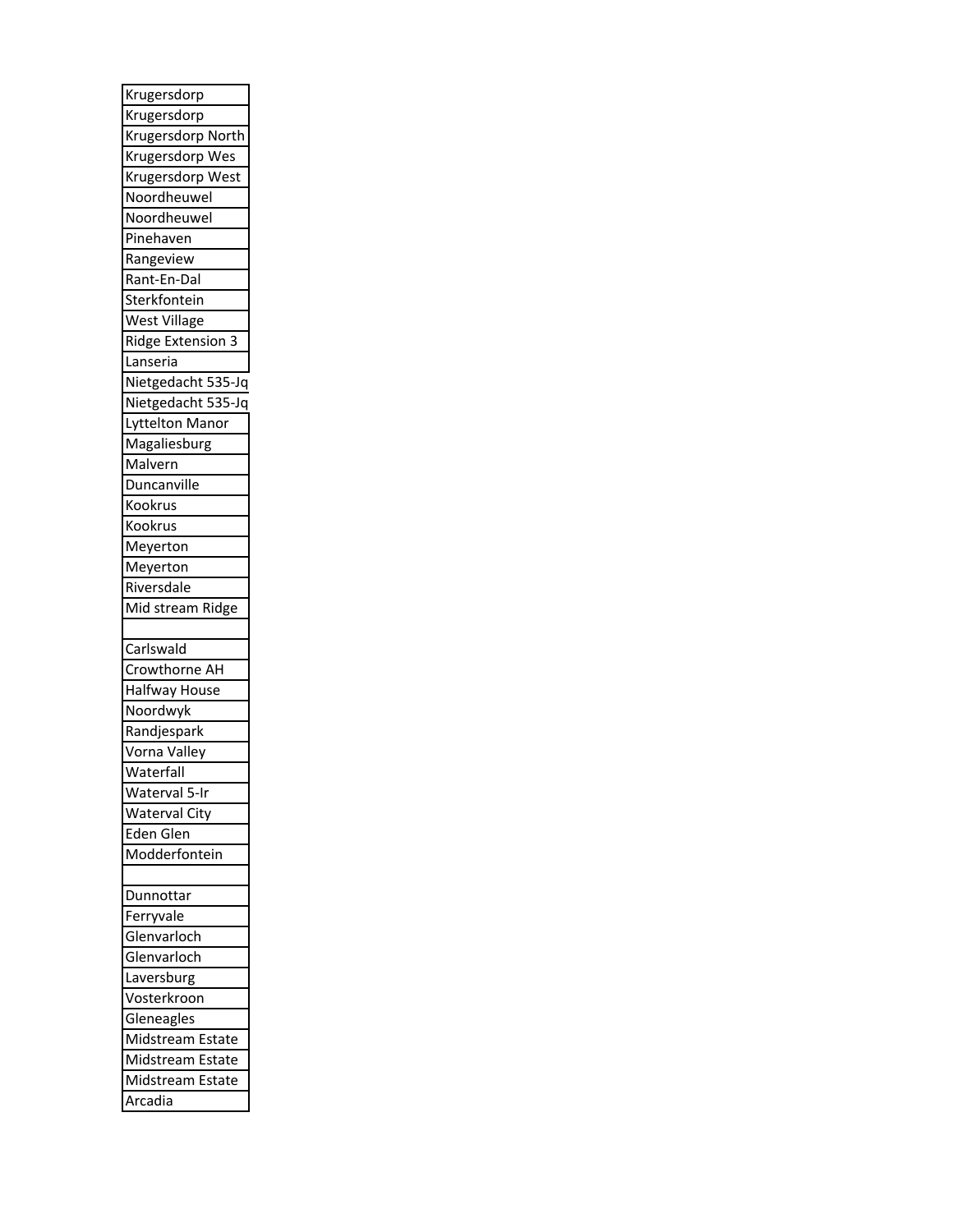| Bonn Accord                     |
|---------------------------------|
| Centurion                       |
| Constantia Park                 |
| Danville                        |
| Die Wilgers                     |
| Doornpoort                      |
| Elarduspark                     |
| Elarduspark                     |
| Faerie Glen                     |
| Faerie Glen                     |
| Faerie Glen                     |
| Faerie Glen                     |
| Garsfontein                     |
| Gezina                          |
| Groenkloof                      |
| Karenpark                       |
| Kilner Park                     |
| Kilner Park                     |
| La Montagne                     |
| Les Marais                      |
| Lynnwood                        |
| Lynnwood Manor                  |
| Lynnwood Manor                  |
| Lywoodridge                     |
| Mayville                        |
|                                 |
|                                 |
| Menlo Park<br>Menlo Park        |
| Menlyn                          |
| Menlyn                          |
| Montana                         |
| Montana                         |
| Montanapark                     |
| Montanapark                     |
| Monument Park                   |
| Moreleta Park                   |
| Moreletapark                    |
| Moreletapark                    |
| Moreletapark                    |
| Mountain View                   |
| Pretoria                        |
|                                 |
| Pretoria North<br>Pretoriuspark |
|                                 |
| Pretoriuspark                   |
| Queenswood                      |
| Queenswood                      |
| Rietfontein                     |
| Rietfontein                     |
| Rietfontein<br>Rosslyn          |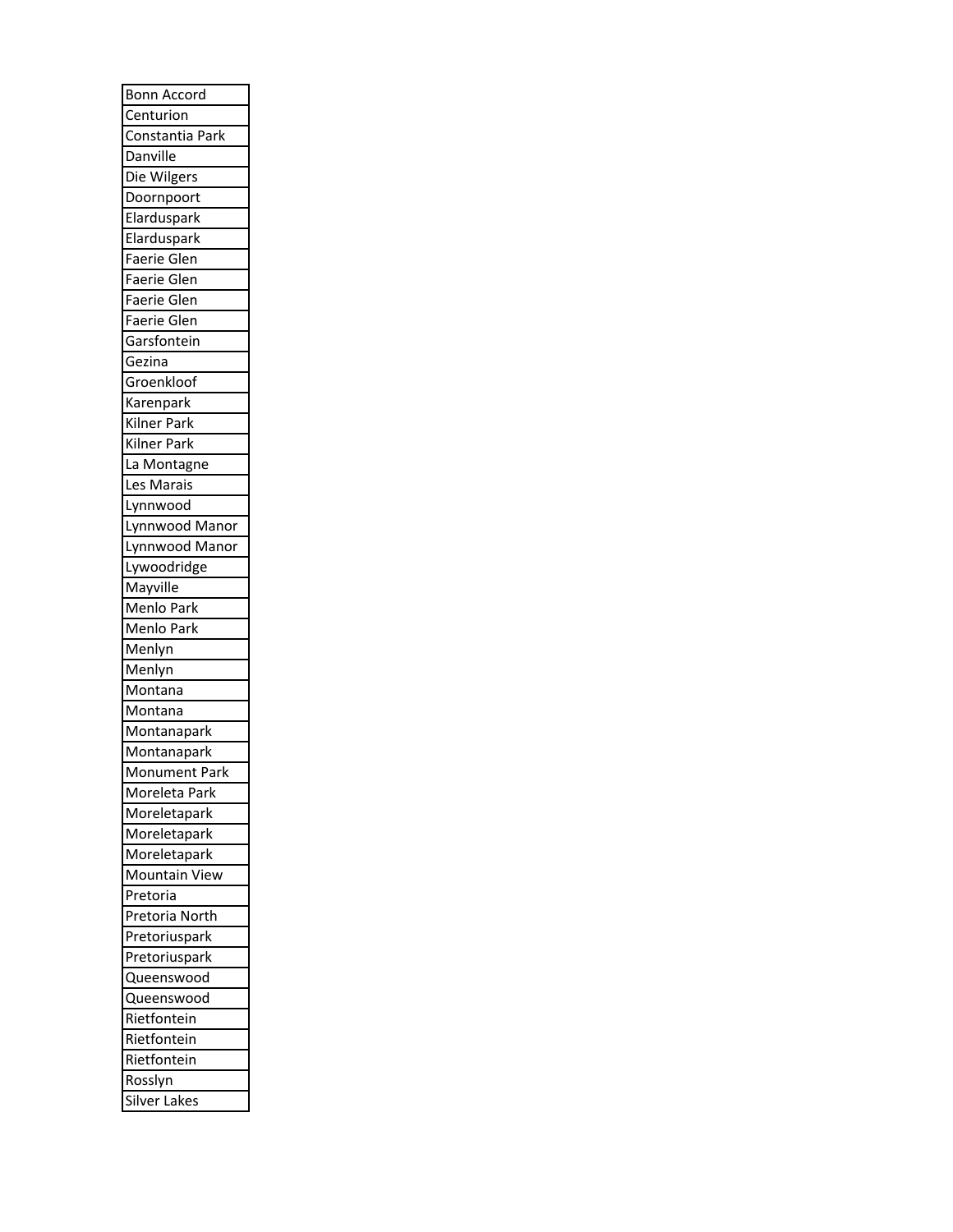| Silverton                         |
|-----------------------------------|
| Silverton                         |
| Sinoville                         |
| Sunnyside                         |
| Sunnyside                         |
| Thaba Tshwane                     |
| Villieria                         |
| Villieria                         |
| <b>Wapadrand Security Village</b> |
| Waterkloof                        |
| Waterkloof                        |
| Waverley                          |
| <b>West Park</b>                  |
| Wingate Park Ext 2                |
| Wolmer                            |
| Wonderboom                        |
| Wonderboom                        |
| Erasmuskloof                      |
| Theresa Park                      |
| Bergbron                          |
| Blairgowrie                       |
| <b>Craighall Park</b>             |
| Cresta                            |
| Delarey                           |
| Emmarentia                        |
| Fairland                          |
| Fairland                          |
| Fairland                          |
| Ferndale                          |
| Ferndale                          |
| Ferndale                          |
| Fontainebleau                     |
| Jukskei Park                      |
| Linden                            |
| Moret                             |
| North Riding                      |
| North Riding                      |
| Northcliff                        |
| Northcliff                        |
| Northgate                         |
| Northwold                         |
| Olivedale                         |
| Parkview                          |
| President Ridge                   |
| Randpark Ridge                    |
| Randpark Ridge                    |
| Droogeheuvlei 251-Io              |
| Greenhills                        |
| Kocksoord                         |
| oumarina AH.                      |
|                                   |

÷,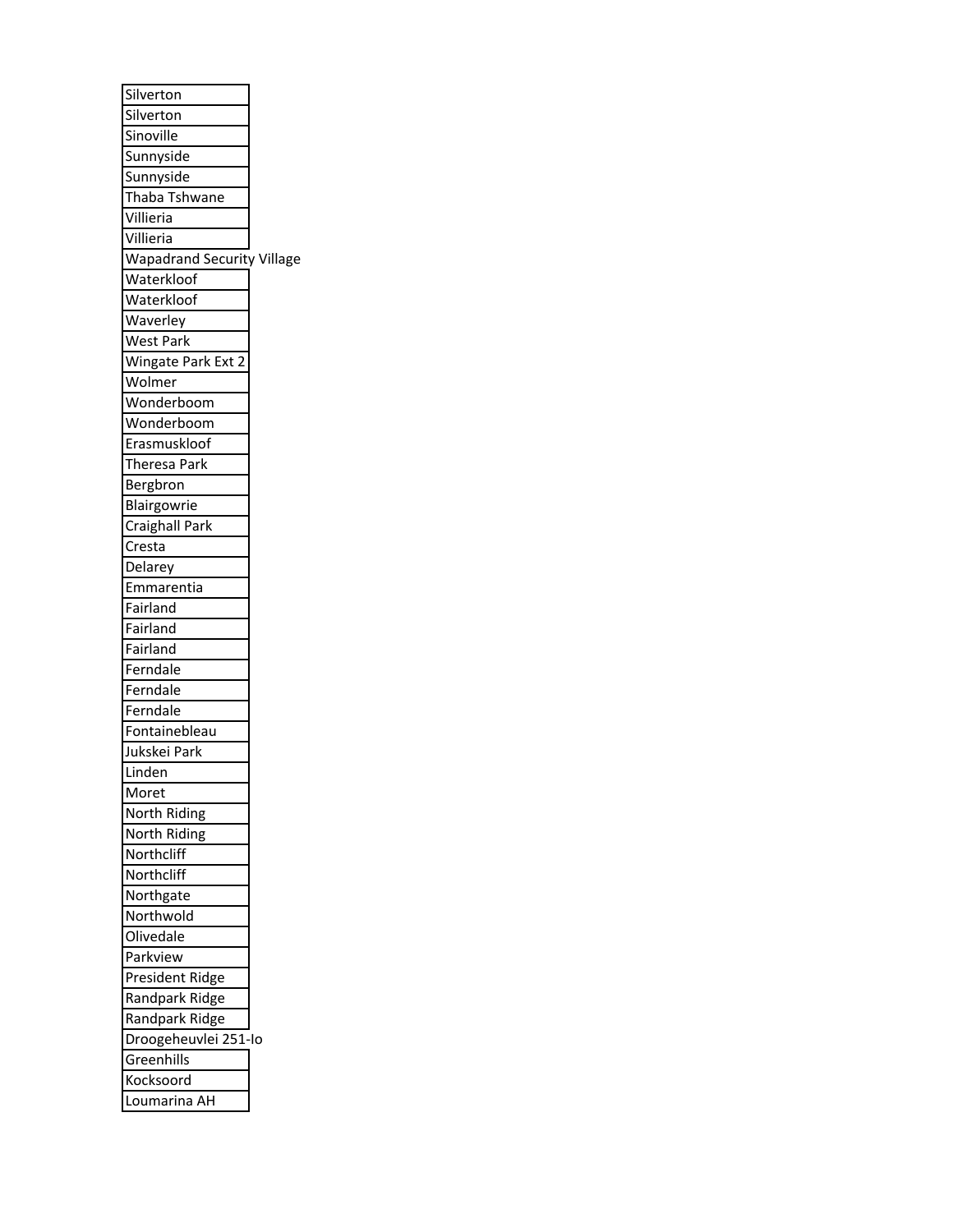| Randfontein                 |  |
|-----------------------------|--|
| Randfontein Rural           |  |
| Randgate                    |  |
| Between Alberton & Meyerton |  |
| Between Alberton & Meyerton |  |
| Rayton                      |  |
| Rayton                      |  |
| Rayton                      |  |
| Rayton                      |  |
| Leeuwfontein Estate         |  |
| Roodeplaat                  |  |
|                             |  |
|                             |  |
| Constantia Kloof            |  |
| Constantia Kloof            |  |
| Florida                     |  |
| Florida Park                |  |
| Helderkruin                 |  |
| Honeydew                    |  |
| Honeydew Ridge              |  |
| Horison                     |  |
| Horizon View                |  |
| Little Falls                |  |
| Roodepoort                  |  |
| Ruimsig                     |  |
| Ruimsig                     |  |
| Weltevreden                 |  |
| Wilgeheuwel                 |  |
| Wilro Park                  |  |
| Wilropark Ext 1             |  |
|                             |  |
|                             |  |
| <b>Benmore Gardens</b>      |  |
| <b>Broadacres</b>           |  |
| <b>Bryanston</b>            |  |
| Bryanston                   |  |
| Bryanston                   |  |
| Bryanston                   |  |
| Buccleuch                   |  |
| Edenburg                    |  |
|                             |  |
| Fourways                    |  |
| Fourways Gardens            |  |
| Lone Hill                   |  |
| Marlboro Gardens            |  |
| Morningside                 |  |
| Morningside                 |  |
| Morningside                 |  |
| Morningside                 |  |
| Rivonia                     |  |
| Rivonia                     |  |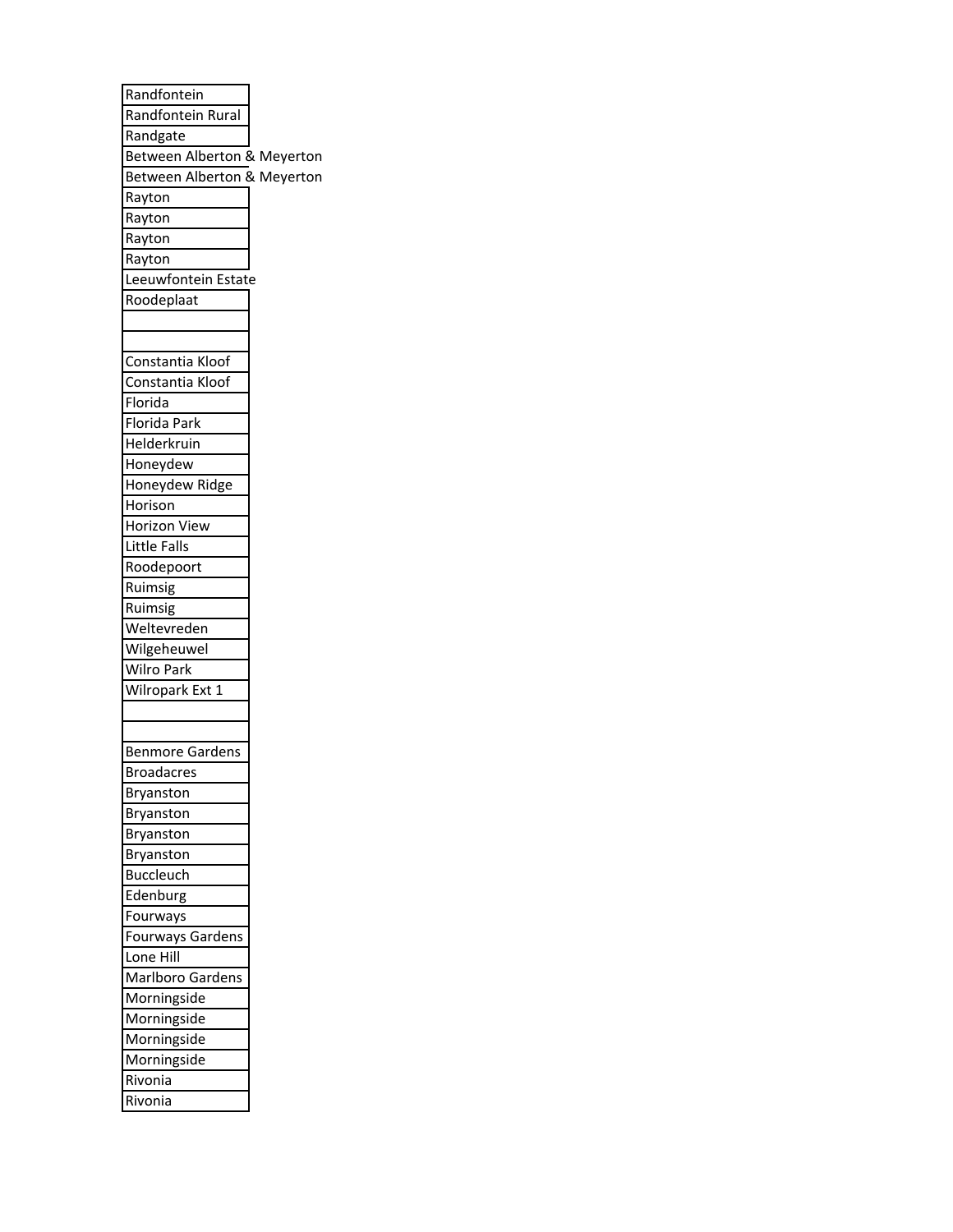| Sunninghill            |  |
|------------------------|--|
| Sunninghill            |  |
| Sunninghill            |  |
| Witkoppen              |  |
| Lanseria               |  |
| Soshanguve-FF          |  |
| Dobsonville            |  |
| Protea Glen            |  |
| Geduld                 |  |
| Lodeyko                |  |
| Selcourt               |  |
| Springs                |  |
|                        |  |
|                        |  |
| Vaalfontein            |  |
| Vaaloewer              |  |
| Vanderbijlpark C. W. 1 |  |
| Vanderbijlpark S. W. 5 |  |
| Arcon Park             |  |
| Duncanville            |  |
| Duncanville            |  |
| Vereeniging            |  |
| Vereeniging            |  |
| Glenharvie             |  |
| Westonaria             |  |
| Derdepoort             |  |
| Amanzimtoti            |  |
| Umbogintwini           |  |
| Umbogintwini           |  |
| Umbogintwini           |  |
| <b>Bulwer</b>          |  |
| <b>Bulwer</b>          |  |
| Essenwood              |  |
| Essenwood              |  |
| Morningside            |  |
| Windermere             |  |
|                        |  |
| Bergville              |  |
| Bergville              |  |
| Grosvenor              |  |
| Wentworth              |  |
| Camperdown             |  |
| Cato Ridge             |  |
| Cato Ridge             |  |
| Harrison               |  |
| Craigieburn            |  |
| Dalton                 |  |
|                        |  |
| Ballito                |  |
| <b>Ballito</b>         |  |
|                        |  |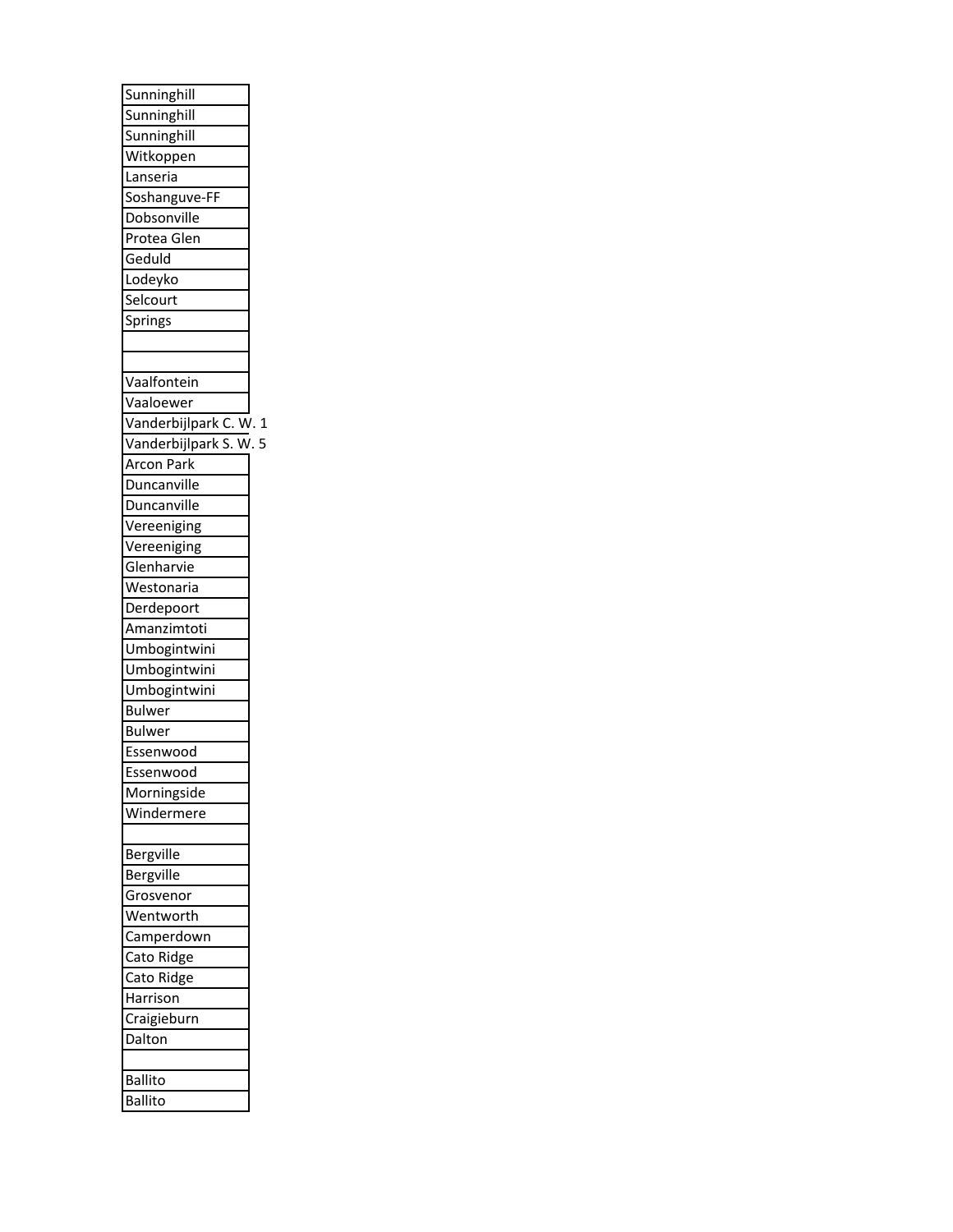| <b>Ballito</b>    |
|-------------------|
| Shakaskraal       |
| Dundee            |
| Dundee            |
|                   |
|                   |
| <b>Ballito</b>    |
| Cornubia          |
| Durban Central    |
| Recreation        |
| Stamford Hill     |
| Durban North      |
| Durban North      |
| Durban North      |
| Glen Ashley       |
| Glen Ashley       |
| Umgeni Park       |
| <b>Bellair</b>    |
| Sea View          |
| Yellow Wood Park  |
| Empangeni Central |
| Empangeni Central |
| Empangeni Central |
| Kuleka            |
|                   |
| Eshowe            |
| Eshowe            |
| Eshowe            |
| Drakensview       |
| Estcourt          |
| Estcourt          |
| Glencoe           |
| Greytown          |
| Greytown          |
| Greytown          |
| Harding           |
| Harding           |
| Hibberdene        |
| Pumula            |
| Hillcrest         |
| Hillcrest         |
| Hilldene          |
| Leonard           |
| Leonard           |
| Hluhluwe          |
| Hluhluwe          |
|                   |
| Howick            |
| Merrivale         |
| Ixopo             |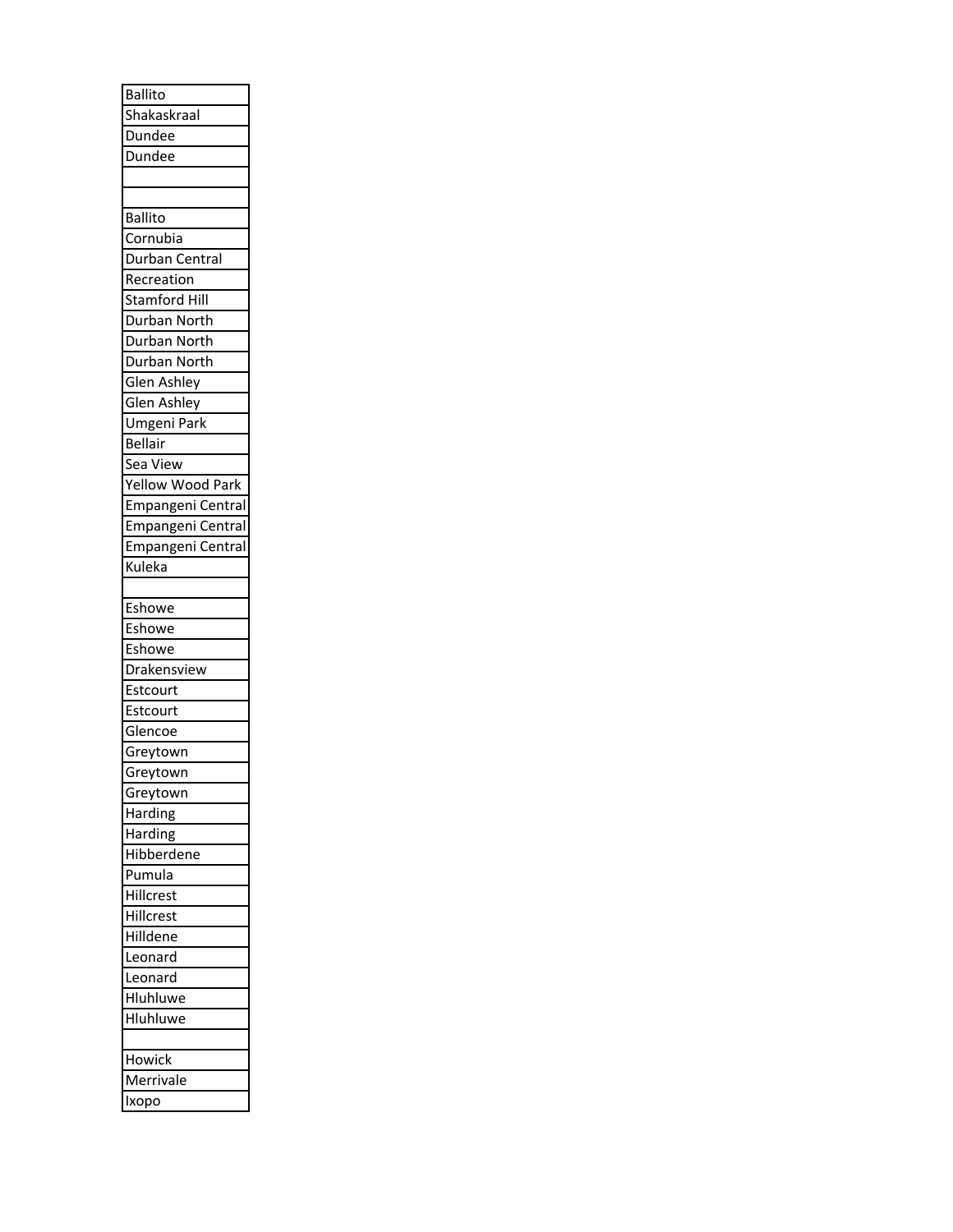| Ixopo                            |  |
|----------------------------------|--|
| Jozini                           |  |
| Winklespruit                     |  |
| Kloof                            |  |
| Kloof                            |  |
| Kloof                            |  |
| Kloof                            |  |
| Kokstad                          |  |
| Kokstad                          |  |
| Koppieskraal                     |  |
| <b>Stanger Central</b>           |  |
| <b>Stanger Central</b>           |  |
| Egerton                          |  |
| <b>Hospital Park</b>             |  |
| Ladysmith                        |  |
| Ladysmith                        |  |
| Ladysmith                        |  |
| Ladysmith                        |  |
| Mandini                          |  |
| Mandini                          |  |
| Ramsgate                         |  |
| Shelly Beach                     |  |
| Shelly Beach                     |  |
|                                  |  |
| Mooi River                       |  |
| Mooi River                       |  |
| Mooi River                       |  |
| Mooi River                       |  |
| Mount Edgecombe Country Estate 2 |  |
| Mtubatuba                        |  |
| Mtubatuba                        |  |
| Mtunzini                         |  |
| Pinetown                         |  |
| Pinetown                         |  |
|                                  |  |
| Amiel Park                       |  |
| Newcastle                        |  |
| Newcastle                        |  |
| Newcastle                        |  |
| Newcastle                        |  |
| <b>Newcastle Central</b>         |  |
| <b>Newcastle Central</b>         |  |
| Nkwazi                           |  |
| Zinkwazi Beach                   |  |
|                                  |  |
| Assagay                          |  |
| <b>Bothas Hill</b>               |  |
| Paulpietersburg                  |  |
| Paulpietersburg                  |  |
|                                  |  |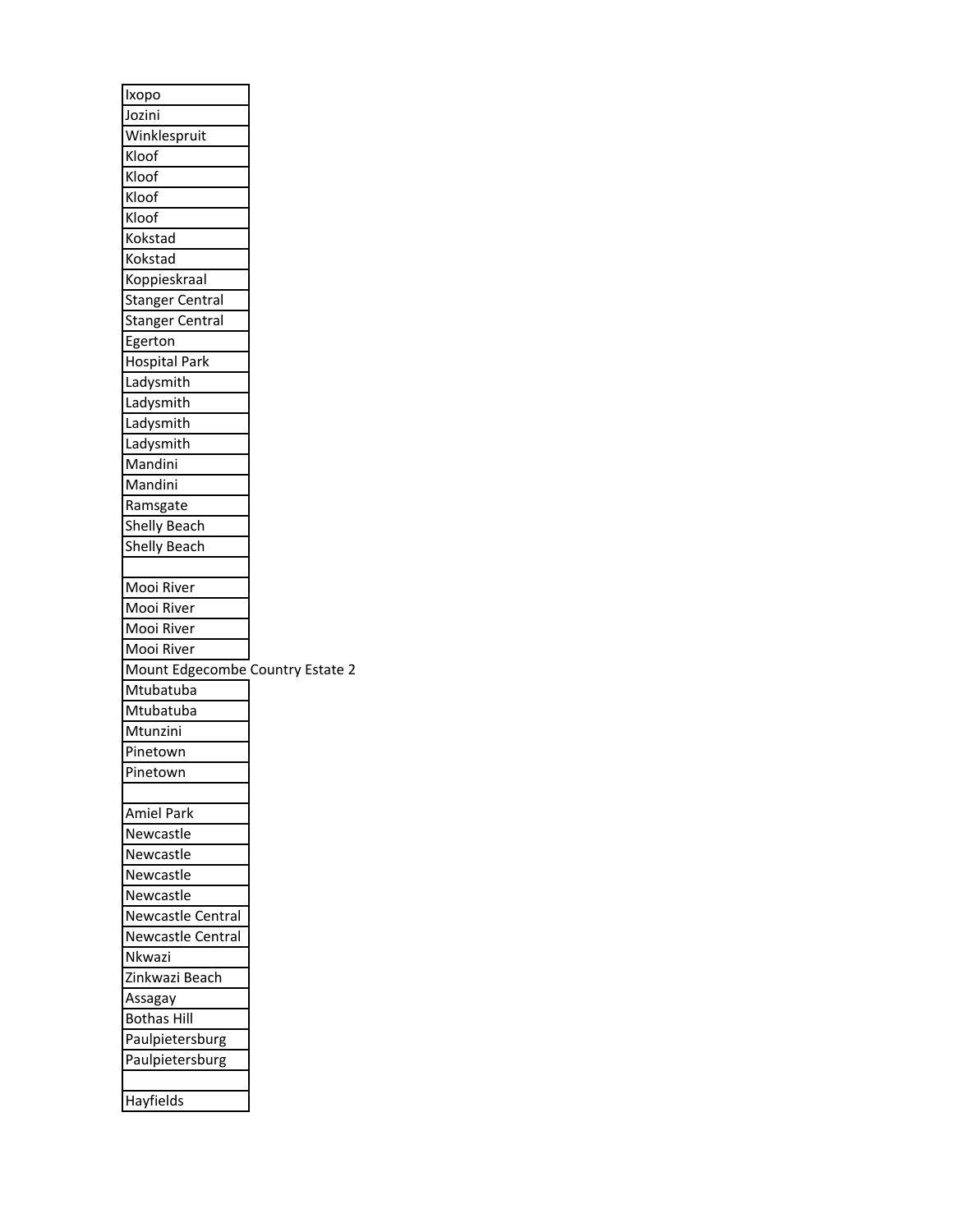| Hayfields                |
|--------------------------|
| Mkondeni                 |
| <b>Mountain Rise</b>     |
| Pelham                   |
| Pietermaritzburg         |
| Pietermaritzburg         |
| Prestbury                |
| Scottsville              |
| Scottsville              |
| Scottsville Extention    |
| Wensleydale              |
| Woodlands                |
|                          |
| New Germany              |
| New Germany              |
| Pinelands                |
| Pinetown                 |
| Pongola                  |
| Pongola                  |
| Pongola                  |
| North Sand Bluff         |
| Palm Beach               |
|                          |
| Port Shepstone           |
| Southport                |
| Umtentweni               |
|                          |
| Malvern                  |
| Meer En See              |
| Meer En See              |
| Richards Bay Central     |
| Richards Bay Central     |
| Veld En Vlei             |
| Richmond                 |
| Mount Richmore           |
| Scottburgh               |
| Umzinto                  |
| Trafalgar                |
| St<br>.ucia              |
| St<br>.ucia<br>l         |
| <b>Ext 29</b>            |
| Umdloti<br>Beach         |
| La<br>Lucia              |
| Umhlanga                 |
| Umhlanga                 |
| Umhlanga<br><u>Ridge</u> |
| Umhlanga<br>Ridge        |
| Umhlanga<br>Ridge        |
| Umhlanga<br>Rocks        |
| Umkomaas                 |
| Umzimkulu                |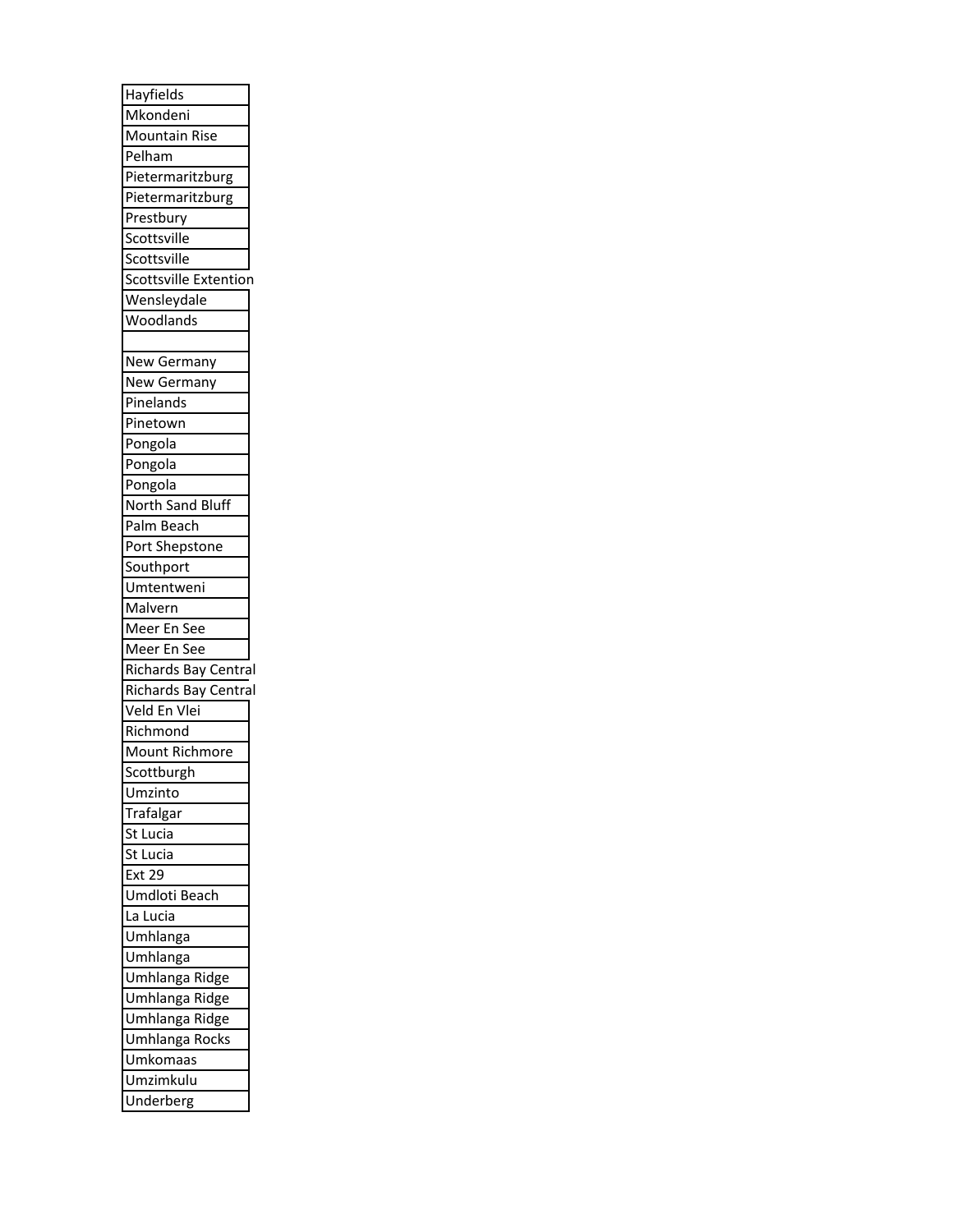| Utrecht<br>Volksrust<br>Vrede<br>Vryheid<br>Vryheid<br>Vryheid<br>Vryheid<br>Waterfall<br>Kruisfontein - Westbrook<br>Dawncliffe<br>Dawncliffe<br>Dawncliffe<br>Winterton<br>Winterton<br>Winterton<br>Alldays<br>Bandelierkop<br>Bela-Bela<br>Bela-Bela<br>Burgersfort<br>Burgersfort<br>Burgersfort<br>Giyani<br>Giyani<br>Groblersdal<br>Groblersdal<br>Groblersdal<br>Haenertsburg<br>Hoedspruit<br>Hoedspruit<br>Hoedspruit<br>Hoedspruit<br>Hoedspruit<br>Thabomoopo<br>Lephalale<br>Lephalale<br>Onverwacht |
|--------------------------------------------------------------------------------------------------------------------------------------------------------------------------------------------------------------------------------------------------------------------------------------------------------------------------------------------------------------------------------------------------------------------------------------------------------------------------------------------------------------------|
|                                                                                                                                                                                                                                                                                                                                                                                                                                                                                                                    |
|                                                                                                                                                                                                                                                                                                                                                                                                                                                                                                                    |
|                                                                                                                                                                                                                                                                                                                                                                                                                                                                                                                    |
|                                                                                                                                                                                                                                                                                                                                                                                                                                                                                                                    |
|                                                                                                                                                                                                                                                                                                                                                                                                                                                                                                                    |
|                                                                                                                                                                                                                                                                                                                                                                                                                                                                                                                    |
|                                                                                                                                                                                                                                                                                                                                                                                                                                                                                                                    |
|                                                                                                                                                                                                                                                                                                                                                                                                                                                                                                                    |
|                                                                                                                                                                                                                                                                                                                                                                                                                                                                                                                    |
|                                                                                                                                                                                                                                                                                                                                                                                                                                                                                                                    |
|                                                                                                                                                                                                                                                                                                                                                                                                                                                                                                                    |
|                                                                                                                                                                                                                                                                                                                                                                                                                                                                                                                    |
|                                                                                                                                                                                                                                                                                                                                                                                                                                                                                                                    |
|                                                                                                                                                                                                                                                                                                                                                                                                                                                                                                                    |
|                                                                                                                                                                                                                                                                                                                                                                                                                                                                                                                    |
|                                                                                                                                                                                                                                                                                                                                                                                                                                                                                                                    |
|                                                                                                                                                                                                                                                                                                                                                                                                                                                                                                                    |
|                                                                                                                                                                                                                                                                                                                                                                                                                                                                                                                    |
|                                                                                                                                                                                                                                                                                                                                                                                                                                                                                                                    |
|                                                                                                                                                                                                                                                                                                                                                                                                                                                                                                                    |
|                                                                                                                                                                                                                                                                                                                                                                                                                                                                                                                    |
|                                                                                                                                                                                                                                                                                                                                                                                                                                                                                                                    |
|                                                                                                                                                                                                                                                                                                                                                                                                                                                                                                                    |
|                                                                                                                                                                                                                                                                                                                                                                                                                                                                                                                    |
|                                                                                                                                                                                                                                                                                                                                                                                                                                                                                                                    |
|                                                                                                                                                                                                                                                                                                                                                                                                                                                                                                                    |
|                                                                                                                                                                                                                                                                                                                                                                                                                                                                                                                    |
|                                                                                                                                                                                                                                                                                                                                                                                                                                                                                                                    |
|                                                                                                                                                                                                                                                                                                                                                                                                                                                                                                                    |
|                                                                                                                                                                                                                                                                                                                                                                                                                                                                                                                    |
|                                                                                                                                                                                                                                                                                                                                                                                                                                                                                                                    |
|                                                                                                                                                                                                                                                                                                                                                                                                                                                                                                                    |
|                                                                                                                                                                                                                                                                                                                                                                                                                                                                                                                    |
|                                                                                                                                                                                                                                                                                                                                                                                                                                                                                                                    |
|                                                                                                                                                                                                                                                                                                                                                                                                                                                                                                                    |
|                                                                                                                                                                                                                                                                                                                                                                                                                                                                                                                    |
|                                                                                                                                                                                                                                                                                                                                                                                                                                                                                                                    |
|                                                                                                                                                                                                                                                                                                                                                                                                                                                                                                                    |
| Bandelierkop                                                                                                                                                                                                                                                                                                                                                                                                                                                                                                       |
| Louis Trichardt                                                                                                                                                                                                                                                                                                                                                                                                                                                                                                    |
| Louis Trichardt                                                                                                                                                                                                                                                                                                                                                                                                                                                                                                    |
| Louis Trichardt                                                                                                                                                                                                                                                                                                                                                                                                                                                                                                    |
| Louis Trichardt                                                                                                                                                                                                                                                                                                                                                                                                                                                                                                    |
|                                                                                                                                                                                                                                                                                                                                                                                                                                                                                                                    |
|                                                                                                                                                                                                                                                                                                                                                                                                                                                                                                                    |
| Makhado                                                                                                                                                                                                                                                                                                                                                                                                                                                                                                            |
| Soutpansberg                                                                                                                                                                                                                                                                                                                                                                                                                                                                                                       |
| Elim                                                                                                                                                                                                                                                                                                                                                                                                                                                                                                               |
| Makhado<br>Makhado                                                                                                                                                                                                                                                                                                                                                                                                                                                                                                 |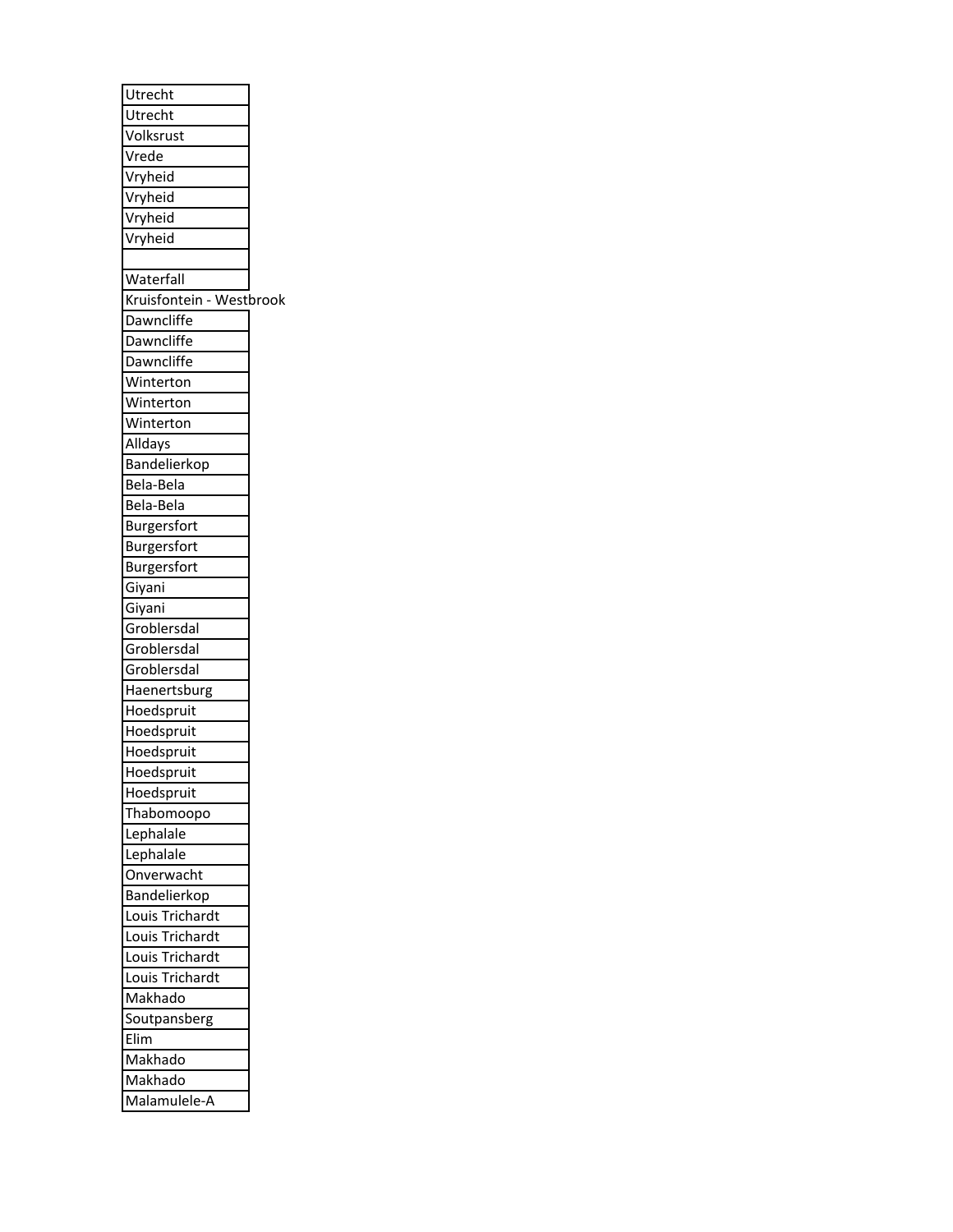| Malamulele-A             |
|--------------------------|
| Marble Hall              |
| Marble Hall              |
| Modimolle                |
| Modimolle                |
| Modimolle                |
| Modimolle                |
| Modimolle                |
| Modjadjiskloof           |
| Mokopane                 |
| Mokopane                 |
| Mokopane                 |
| Mokopane                 |
| Mooketsi                 |
| Mookgopong               |
| Musina                   |
| Musina                   |
| Musina                   |
| Musina                   |
| Vhembe                   |
| Northam                  |
| Ohrigstad                |
| Phalaborwa               |
| Annadale                 |
| Bendor                   |
| Bendor Ext 16            |
| Bendor Ext 84            |
| <b>Bendor Park</b>       |
| <b>Bendor Park</b>       |
| Fauna Park               |
|                          |
| Fauna Park               |
| Flora Park               |
| Flora Park<br>Flora Park |
|                          |
| Ga-Mothiba               |
| Ivypark                  |
| Lebowakgomo              |
| Peninapark               |
| Polokwane                |
| Polokwane                |
| Polokwane<br>Central     |
| Polokwane<br>Central     |
| Polokwane<br>Central     |
| Central<br>Polokwane     |
| Polokwane<br>Central     |
| Polokwane<br>Ext<br>4    |
| Polokwane<br>4<br>Ext    |
|                          |
| Polokwane<br>Ext<br>6    |
| Seshego-B                |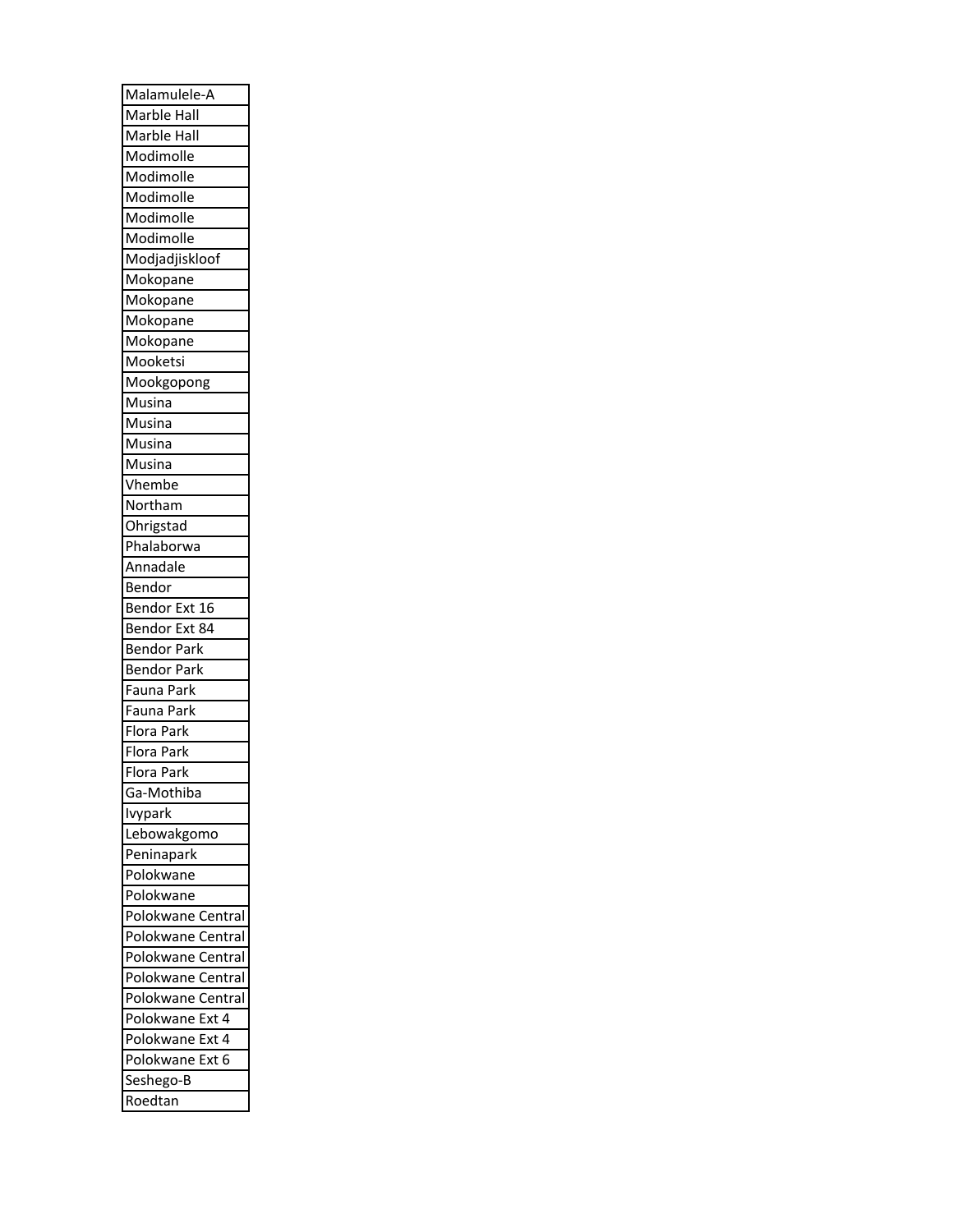| Steelpoort              |
|-------------------------|
| Swartklip               |
| Thabazimbi              |
| Thabazimbi              |
| Thabazimbi              |
| Thabazimbi              |
| Thabazimbi              |
| Thabazimbi              |
| Miluwani                |
| Thohoyandou             |
| Thohoyandou             |
| Thohoyandou-D           |
| Venda                   |
| Aqua Park               |
| Aqua Park               |
| Arbor Park              |
| Arbor Park              |
| Arbor Park              |
| Lushof South            |
| Tzaneen                 |
| Tzaneen                 |
|                         |
| Vaalwater               |
| Vivo<br><b>Badplaas</b> |
|                         |
| Balfour                 |
|                         |
| <b>Barberton</b>        |
| Belfast                 |
| <b>Belfast</b>          |
| Belfast                 |
| <b>Bethal</b>           |
| Bethal                  |
| Bethal                  |
| Delmas                  |
| Delmas                  |
| Delmas                  |
| Dullstroom              |
| Dullstroom              |
| Ben<br>Fleur            |
| Del Judor               |
| Witbank                 |
| Witbank                 |
| Witbank                 |
| Witbank                 |
| Witbank                 |
| Witbank                 |
| <b>Badplaas</b>         |
| Entokozweni             |
| Ermelo                  |
| Ermelo                  |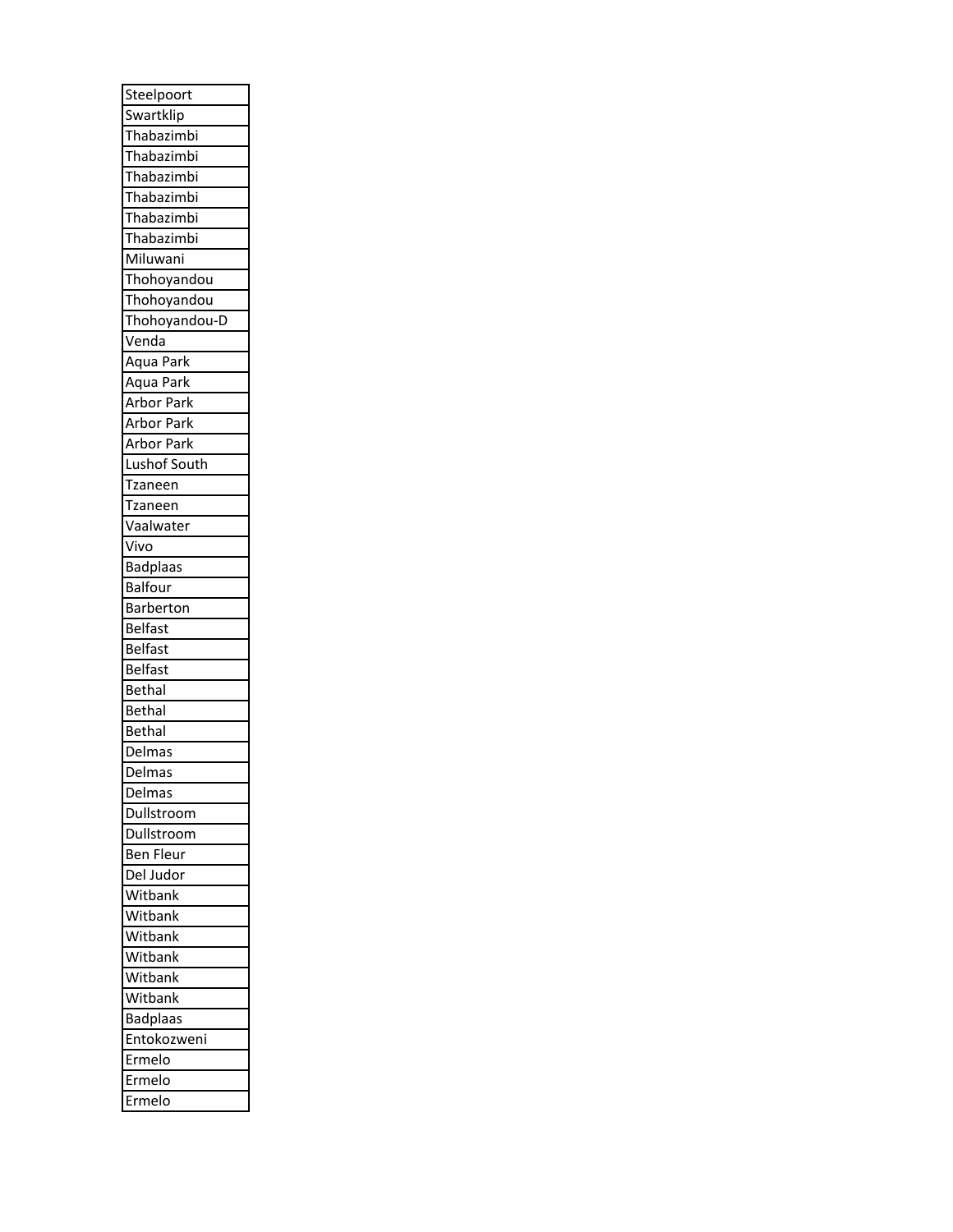| Ermelo                 |  |
|------------------------|--|
| Ermelo                 |  |
| Ermelo                 |  |
| Ermelo                 |  |
| Ermelo                 |  |
| Evander                |  |
| Hazyview               |  |
| Hazyview               |  |
| Hazyview               |  |
| Hazyview               |  |
| Komatipoort            |  |
| Komatipoort            |  |
| Kriel                  |  |
| Kriel                  |  |
| Lydenburg              |  |
| Lydenburg              |  |
| Lydenburg              |  |
| Lydenburg              |  |
| Lydenburg              |  |
| Entokozweni            |  |
| Hectorspruit           |  |
| Hectorspruit           |  |
| Malelane               |  |
| Malelane               |  |
| Marble Hall            |  |
| Marloth Park           |  |
|                        |  |
| Nelspruit              |  |
| Nelspruit              |  |
| Nelspruit              |  |
| Nelspruit              |  |
| Nelspruit              |  |
| Riverside Mall         |  |
| Riverside Mall         |  |
|                        |  |
| Sonheuwel Central      |  |
| <b>West Acres</b>      |  |
| <b>West Acres</b>      |  |
| <b>West Acres</b>      |  |
| Aerorand               |  |
| Middelburg             |  |
| Middelburg             |  |
| Middleburg             |  |
| Morgenzon              |  |
| Riverside Industria    |  |
| Riverside Park, Ext 24 |  |
| West Acres X38         |  |
| Ngodwana               |  |
| Piet Retief            |  |
|                        |  |
| Piet Retief            |  |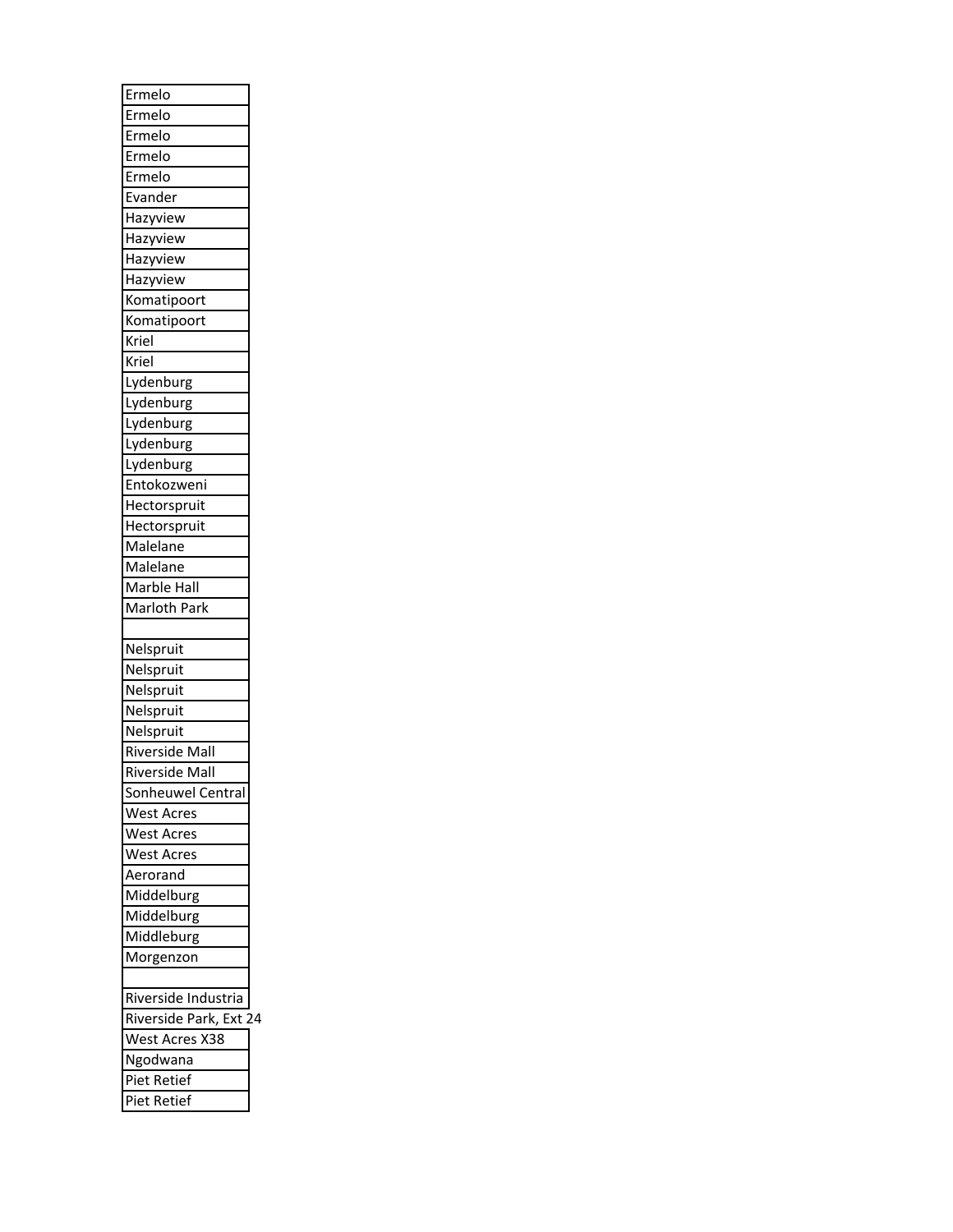| Sabie               |
|---------------------|
| Secunda             |
| Secunda             |
| Secunda             |
| Secunda             |
| Secunda             |
| Secunda             |
| Secunda             |
| Standerton          |
| Standerton          |
| Standerton          |
| Standerton          |
| Standerton          |
| Trichardt           |
| Volksrust           |
|                     |
| Colts<br>Hill       |
| White River         |
| White River         |
| White River         |
| White River         |
| White River         |
| White<br>River      |
| Brits               |
| Brits               |
| Brits               |
| Brits               |
| Brits               |
| Brits               |
| <b>Brits</b>        |
|                     |
| Brits               |
| <b>Brits</b>        |
| Magaliesburg        |
| <b>Buffelspoort</b> |
| Christiana          |
| Christiana          |
| Delareyville        |
| Derby               |
| Schoemansville      |
| Broederstroom       |
| Broederstroom       |
| Broederstroom       |
| Hartebeespoort      |
| Hartebeespoort      |
| Hartebeespoort      |
| Ifafi               |
| Xanadu Eco Park     |
|                     |
|                     |
| Flamwood            |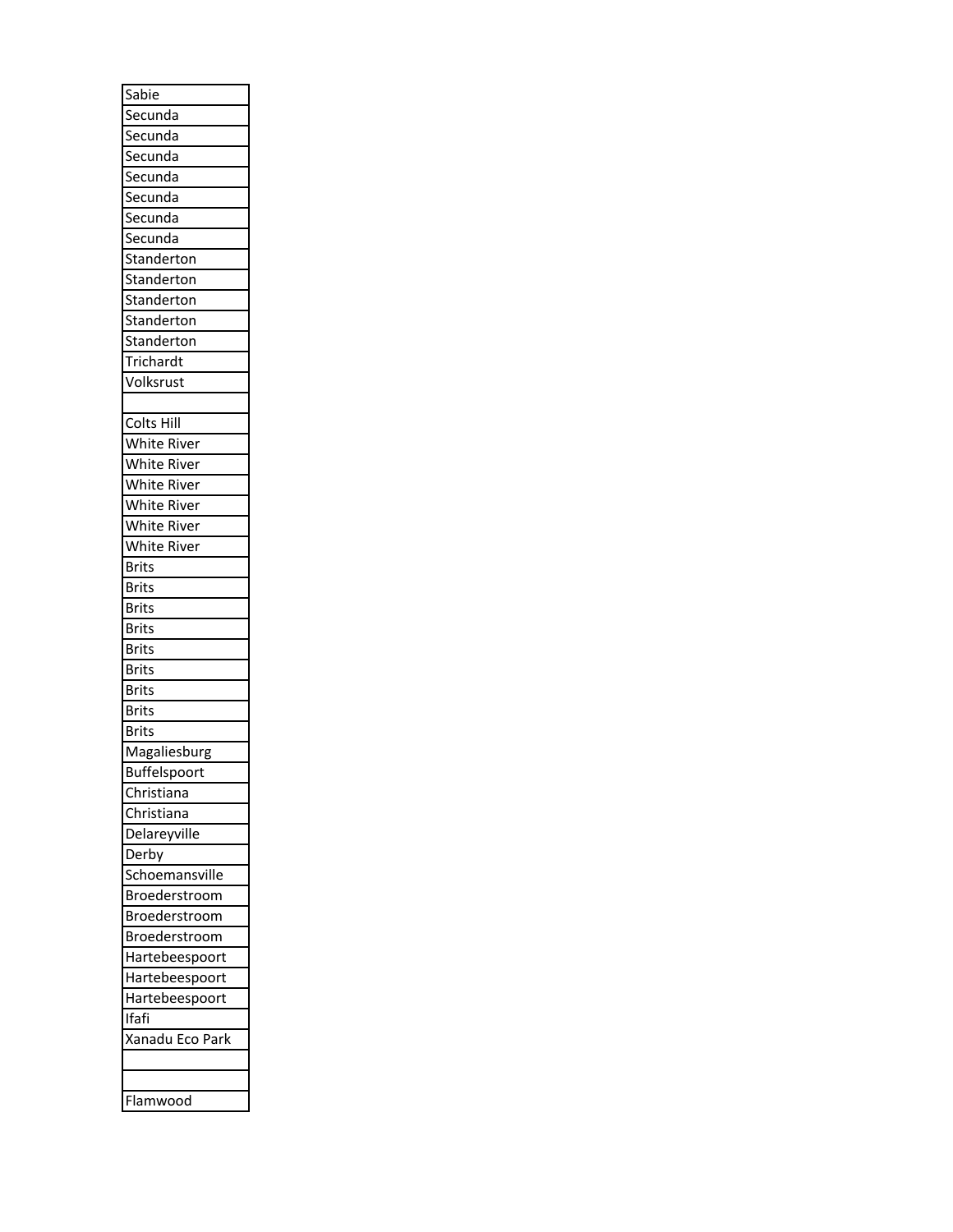| Flamwood             |  |
|----------------------|--|
| Flimieda             |  |
| Irenepark            |  |
| Irenepark            |  |
| Klerksdorp           |  |
| Koster               |  |
| Koster               |  |
| Kroondal             |  |
| Burgersdorp          |  |
| Kieserville          |  |
| Lichtenburg          |  |
| Lichtenburg          |  |
| <b>Brits</b>         |  |
| <b>Golf View</b>     |  |
| <b>Golf View</b>     |  |
| <b>Golf View</b>     |  |
| Mafikeng             |  |
| Mafikeng             |  |
| Mafikeng             |  |
| Mafikeng             |  |
| Mafikeng South       |  |
| Riviera Park         |  |
|                      |  |
| Mahikeng             |  |
| <b>Olifants Nek</b>  |  |
| Orkney               |  |
|                      |  |
|                      |  |
| <b>Baillie Park</b>  |  |
| Potchefstroom        |  |
| Potchefstroom        |  |
| Potchefstroom        |  |
| Potchefstroom        |  |
| Potchefstroom        |  |
| Potchefstroom        |  |
| Promosa              |  |
| Vyfhoek              |  |
| Cashan               |  |
| Cashan               |  |
| Cashan Ext 5         |  |
| Kgale                |  |
| Kroondal             |  |
| Mooinooi             |  |
| Protea Park          |  |
| Protea Park          |  |
| Rustenburg           |  |
| Rustenburg           |  |
| Rustenburg           |  |
| Rustenburg           |  |
| Rustenburg           |  |
| Rustenburg Oos-Einde |  |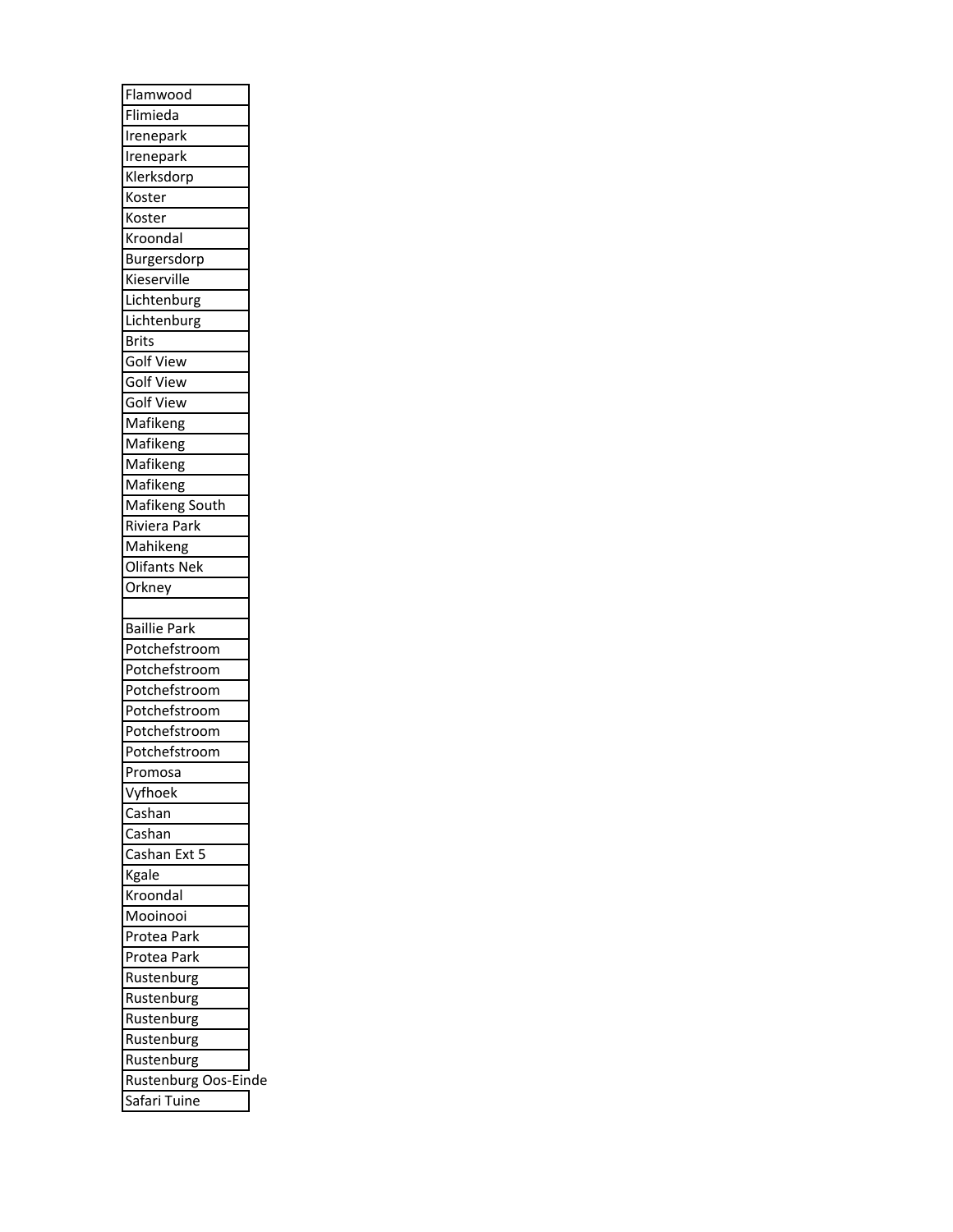| Tlhabane             |
|----------------------|
| Schweizer-Reneke     |
| Slurry               |
| South Village        |
| Swartruggens         |
| Ventersdorp          |
|                      |
| Vryburg              |
| Vryburg              |
| Wolmaranstad         |
| Zeerust              |
| Calvinia             |
| Colesberg            |
| De Aar               |
| De Aar               |
| Douglas              |
| Hanover              |
| Hartswater           |
| Hopetown             |
| Kathu                |
|                      |
|                      |
| El Toro Park         |
| Monument Heights     |
| Monument Heights     |
| Kuruman              |
| Kuruman              |
| Noupoort             |
| Olifantshoek         |
| Philipstown          |
| Postmasburg          |
| Springbok            |
| Upington             |
| Van Der Kloof        |
| Warrenton            |
| Williston            |
| Albertinia           |
|                      |
| Rylands              |
| Atlantis             |
| <b>Beaufort West</b> |
| <b>Beaufort West</b> |
| <b>Beaufort West</b> |
| <b>Beaufort West</b> |
|                      |
|                      |
| Kenever              |
| Oakglen              |
| Parklands            |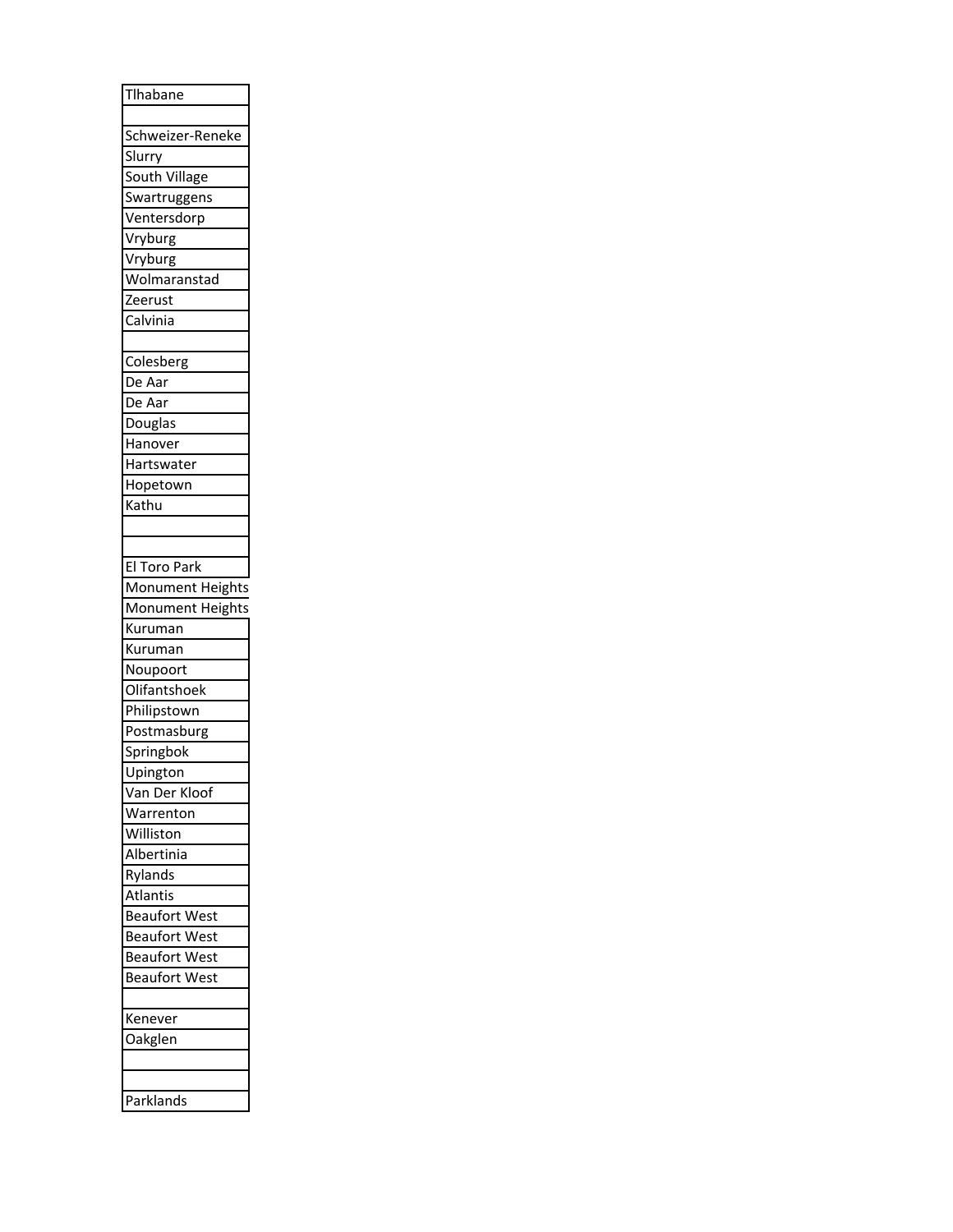| Parklands                |
|--------------------------|
| Richwood                 |
| West Beach               |
| Bonnievale               |
|                          |
| <b>Brackenfell North</b> |
| <b>Brackenfell South</b> |
| Protea Hoogte            |
| <b>Protea Hoogte</b>     |
| St Michaels              |
| Bredasdorp               |
| Bredasdorp               |
| Bredasdorp               |
| Calitzdorp               |
|                          |
| Constantia               |
| Gardens                  |
| Gardens                  |
| Kraaifontein             |
| Paarden Eiland           |
| Sea Point                |
| Somerset West            |
| V & A Waterfront         |
| Vredehoek                |
| Ceres                    |
| Ceres                    |
| Citrusdal                |
|                          |
| Clanwilliam              |
|                          |
| Claremont                |
| Darling                  |
| Darling                  |
|                          |
| De Doorns                |
| Deurdrif                 |
|                          |
| Durbanville              |
| Durbanville              |
| Durbanville              |
| Sonstraal Heights        |
| Fish Hoek                |
| Gans Bay                 |
|                          |
|                          |
|                          |
| Denvar Park              |
| George                   |
| George Central           |
| George South             |
| <b>Heather Park</b>      |
| Glenwood<br>N1 City      |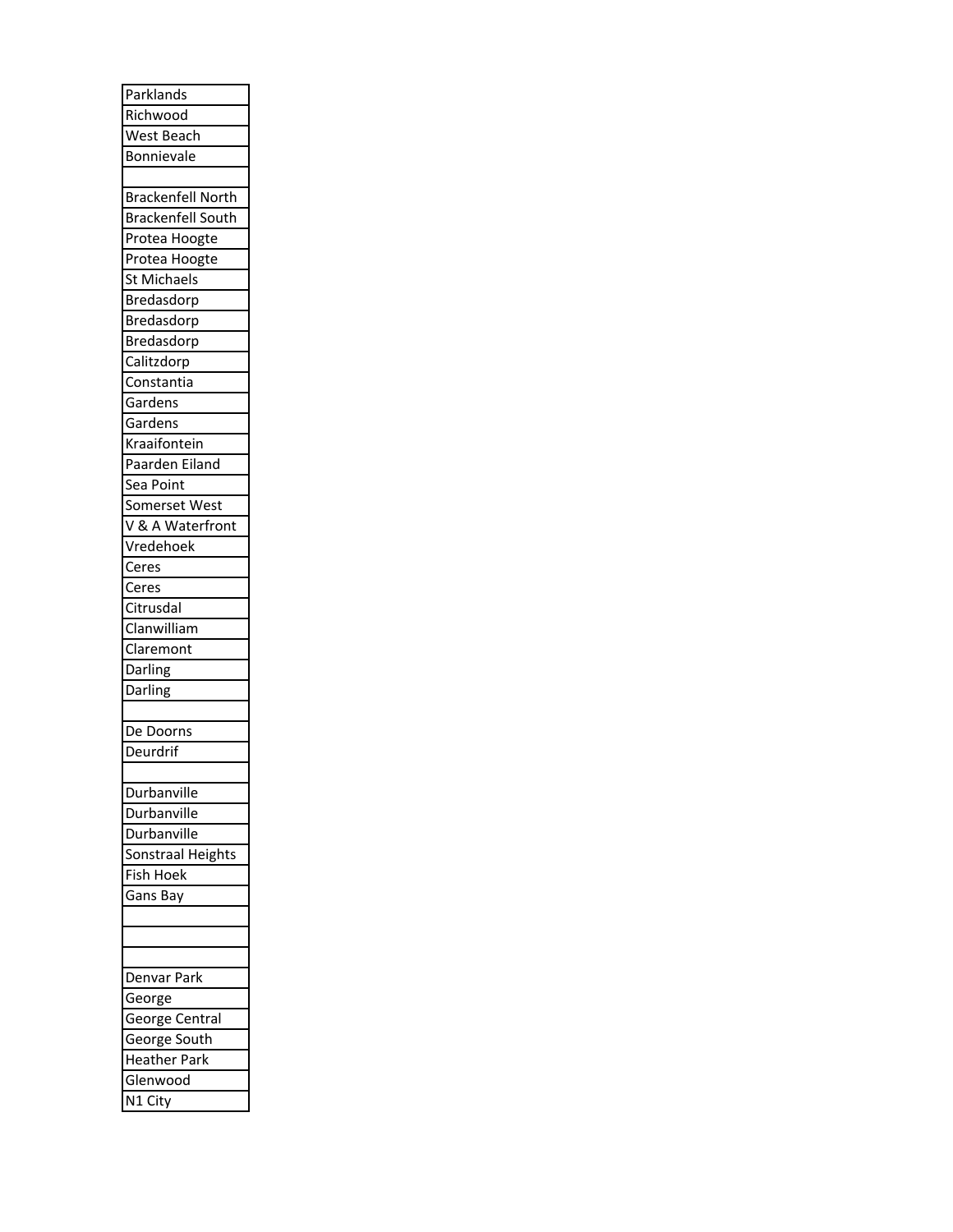| Gordons Bay                 |
|-----------------------------|
| Southern Cross              |
| Greyton                     |
| <b>Bergsig</b>              |
| Heidelberg                  |
| Heidelberg                  |
|                             |
| Eastcliff                   |
| Hemel en Aarde Estate       |
| Sandbaai                    |
| Hopefield                   |
| Scott Estate                |
| Kenilworth                  |
| Kleinmond                   |
| East End                    |
| Knysna Central              |
| Knysna Central              |
| Knysna Central              |
| Langeberg Glen              |
| <b>Windsor Park</b>         |
| <b>Windsor Park Estate</b>  |
| Windsor Park Estate         |
|                             |
| <b>Drosdy Park</b>          |
| Soneike                     |
| Zevenwacht Lifestyle Estate |
| Ladismith                   |
| Mykonos crossing            |
| Macassar                    |
| Macassar                    |
|                             |
| Myrtledene                  |
| Meadowridge                 |
| Melkbosstrand               |
| Melkbosstrand               |
| Century City                |
| Edgemead                    |
| Weltevreden Valley          |
| Montagu                     |
| Moorreesburg                |
| Dana Bay                    |
|                             |
|                             |
| De Nova                     |
| Die Bakke                   |
| Die Bakke                   |
| Hartenbos                   |
| Hartenbos                   |
| Mossdustria                 |
| Mossel Bay                  |
|                             |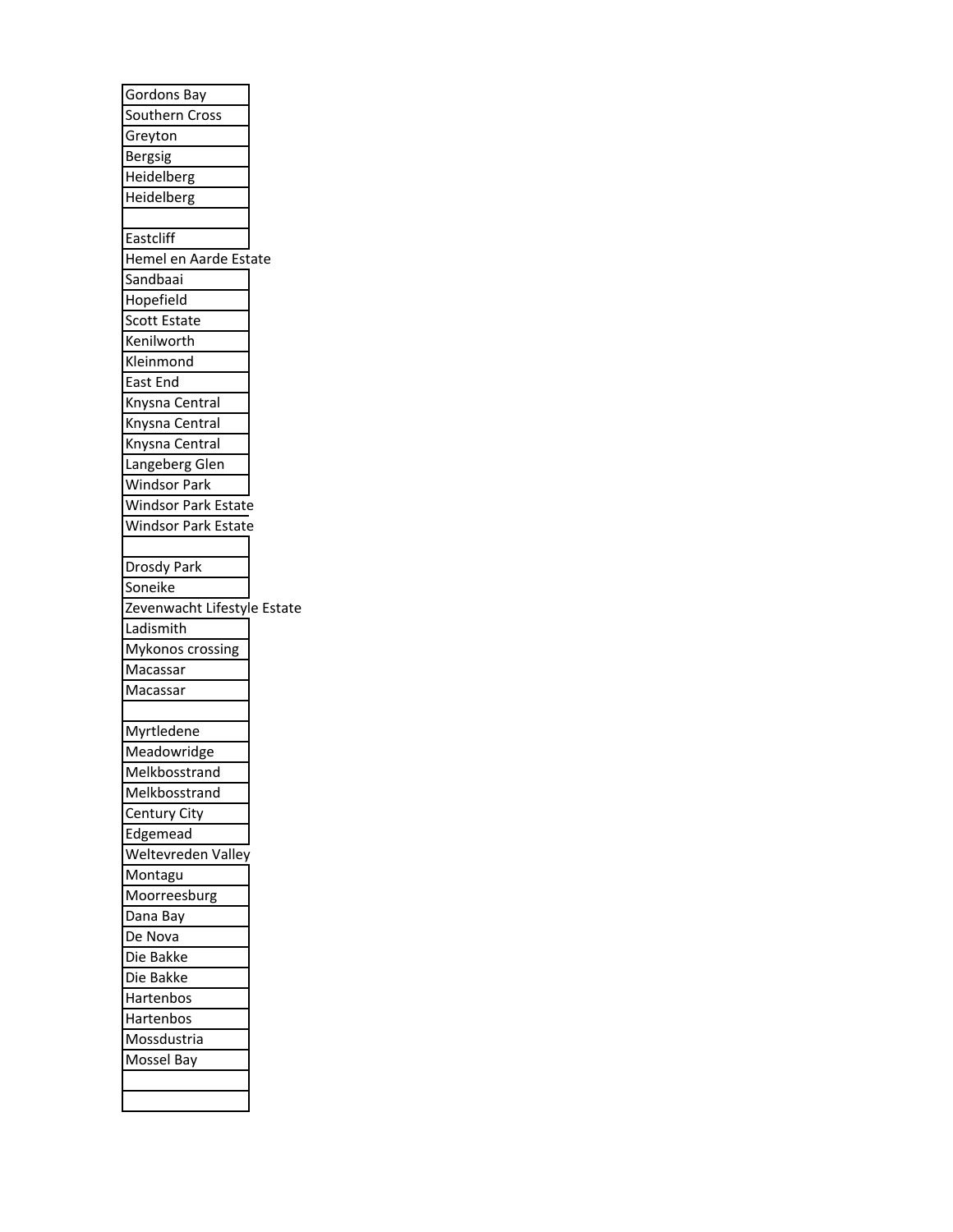| Oudtshoorn            |
|-----------------------|
|                       |
|                       |
|                       |
|                       |
|                       |
| Amstelhof             |
|                       |
|                       |
| Parow                 |
| Piketberg             |
| Piketberg             |
|                       |
| Plettenberg Bay       |
| Plumstead             |
|                       |
| Plumstead             |
| Prince Albert         |
| Riversdale            |
| Robertson             |
| Robertson             |
| Robertson             |
|                       |
| Rondebosch            |
|                       |
| Sedgefield            |
|                       |
|                       |
| Andas Estate          |
| Heldervue             |
| Rome Glen             |
| Rome Glen             |
| Sitari Estate         |
| Somerset Ridge        |
|                       |
| Constantia            |
|                       |
| Plumstead             |
| Springbok             |
| Springbok             |
| Steenberg's Cove      |
| Die Boord             |
| Mostertsdrift         |
| Paradyskloof          |
| Simonswyk             |
| Stellenbosch          |
|                       |
| Stellenbosch Central  |
| Stellenbosch Central  |
| Still Bay West        |
|                       |
| <b>Still Bay West</b> |
|                       |
| Strand                |